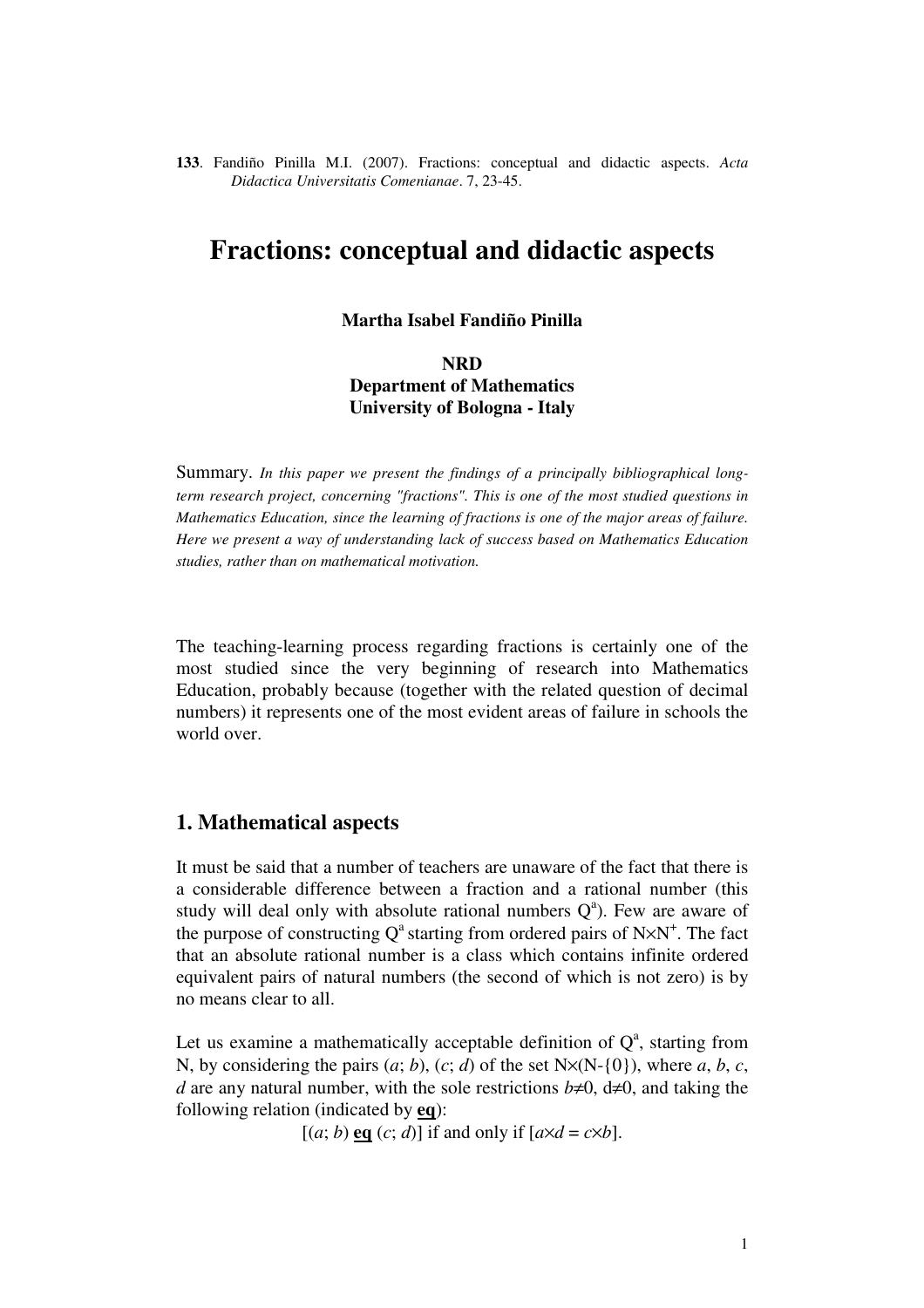This relation belongs to a special category, that of the relations of equivalence, in that is [leaving aside the simple demonstration]:

- *reflexive*: for each pair  $(a, b)$  of  $N \times (N \{0\})$ , the following statement is true: (*a*; *b*) **eq** (*a*; *b*);
- *symmetrical:* for each pair of pairs  $(a; b)$ ,  $(c; d)$  of the set N $\times$ (N-{0}), the following statement is true: *if*  $[(a, b) \neq (c, d)]$  *then*  $[(c, d) \neq (a, b)]$ ;
- *transitive*: for each set of three pairs  $(a, b)$ ,  $(c, d)$ ,  $(e, f)$  of the set N $\times$ (N-{0}), the following statement is true: *if* {[(*a*; *b*) **eq** (*c*; *d*)] *and* [(*c*; *d*) **eq** (*e*; *f*)]} *then* [(*a*; *b*) **eq** (*e*; *f*)].

In this way the initial set  $N \times (N-10)$  can be distributed by subdividing it in equivalence classes via the operation known as "passage to the quotient", thus indicated:  $[N \times (N - \{0\})]/eq$ .

[N×(N-{0})] / **eq** contains infinite classes, which are the elements that constitute it; in each class there are infinite pairs of natural numbers.

[N $\times$ (N-{0})] / **eq** is the set Q<sup>a</sup>. Each infinite class of equivalent pairs is called an absolute rational number.

Thus an absolute rational number is a class which contains infinite pairs of equivalent natural numbers; normally a representative for each class is chosen and can be expressed through different written forms.

In  $Q^a$  the operation of division can be defined, whereas in N it was not: to divide the pair  $(a, b)$  (with  $b \neq 0$ ) by the pair  $(c,d)$  (with  $d\neq 0$ ), we need only multiply  $(a; b)$  by  $(d; c)$  (with the same necessary condition  $c \neq 0$ ).

# **2. The history of fractions**

To better control obstacles, Brousseau has taught us to face the problems that the history of a given discipline poses. We find that the history of fractions, while apparently simple, contains many features of interest.

The history of fractions is long and curious, but we do not have space to discuss it here. Nice examples begin in Egypt from 3,000 B.C., where fractions, principally the unitary ones, were used in sophisticated problems. The word "fraction" comes from the late Latin "fractio", "part obtained by breaking", and thus from the verb "frangere", "to break". Thus we should avoid imagining that the original etymological meaning of the term fractions presupposes that the parts obtained by breaking are "equal".

The symbol *n m* is of uncertain origin, but was certainly used by Leonardo

Fibonacci Pisano in his *Liber Abaci*, published in 1202. Numbers which are fractions are called "rupti" or "fracti" and the horizontal line traced between numerator e denominator is called "virgula", i.e. "little stick" (from "virga", "stick"). The words "numerator" and "denominator" are also of uncertain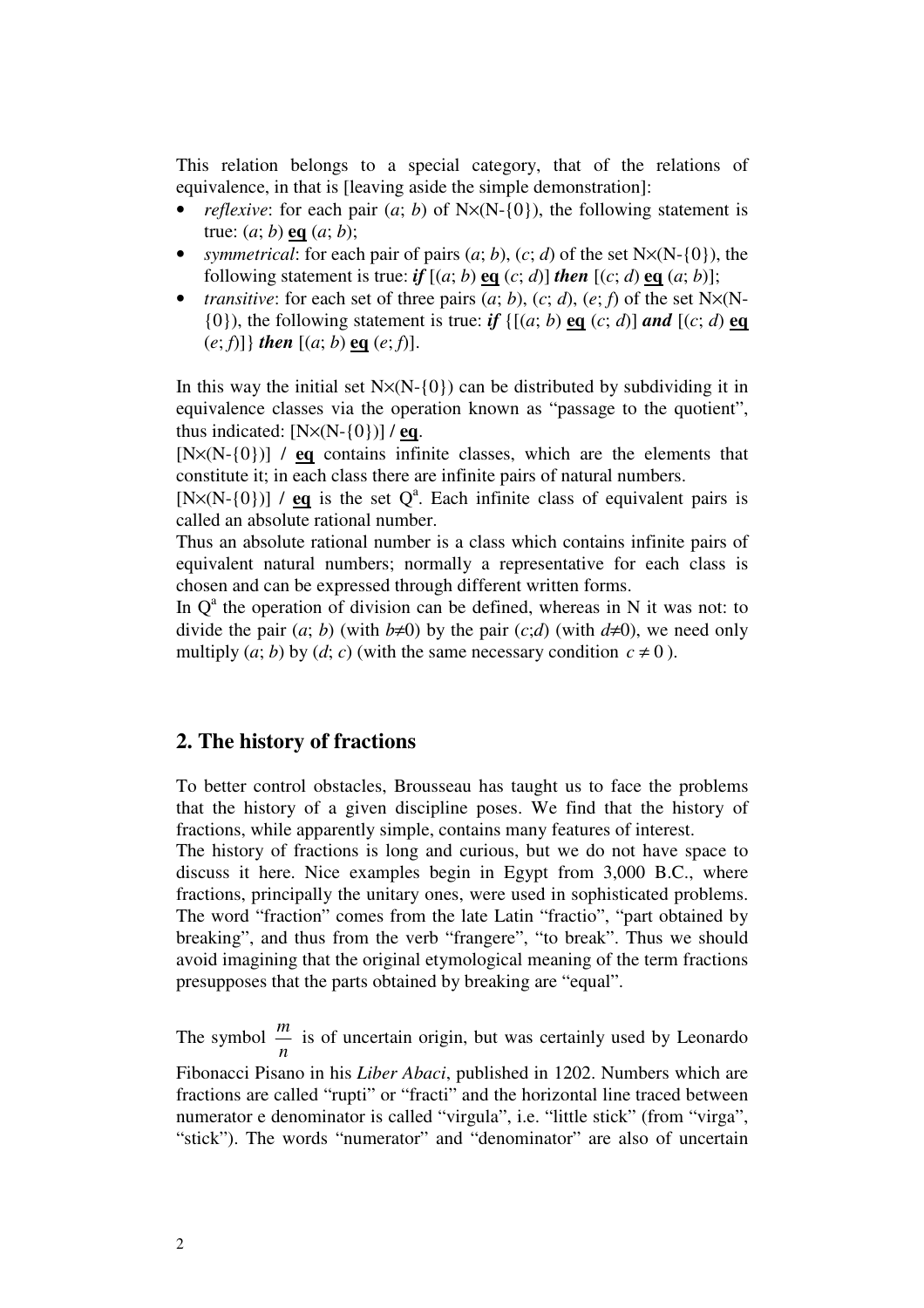origin, but we know that their use became established in Europe during the fifteenth century. The distinction between "proper", "improper", and "apparent" fractions dates from the eighteenth century.

The representation of decimal numbers comes from the work of Simone of Bruges, known as Stevin, (1548-1620). He did not, however, use the point, but rather a quite different symbolism: for example, he wrote 34 © 6 © 5 © 2 © rather than 34.652.

# **3. Fractions as an object of scholastic knowledge**

The passage from "Knowledge" (academic) to "learned knowledge" (of the student) is the result of a long and delicate path leading first to the knowledge to be taught, then to the knowledge actually taught and finally to the knowledge learnt.

In this sequence the first step of transforming "Knowledge" into "knowledge to teach" is called *didactic transposition* and constitutes a moment of great importance in which the professionalism and creativity of the teacher are of utmost importance.

As we have already seen, the object of Knowledge  $Q<sup>a</sup>$  cannot simply be transferred to the pupil, neither at primary nor at secondary level. The pupil simply does not possess the critical maturity or cognitive ability to construct such Knowledge.

Nonetheless, among the "learned knowledge", history, tradition and contemporary society all consider necessary to include  $Q<sup>a</sup>$ , together with the use of the point, of decimal numbers including those between 0 and 1, and so on. Moreover, the monetary system of almost all countries presupposes that citizens should possess a basic ability to handle absolute rational numbers; the international measurement system adopted it since the end of the eighteenth century, making it necessary; and in practically all jobs it is at least necessary to grasp the intuitive meaning of 0.5 or 2.5. Thus rational numbers have a social statute that makes them an ability that all should develop.

At the same time, it is simply not possible to teach  $Q<sup>a</sup>$  at both primary and secondary level in a mathematical form which is formally correct.

Thus an act of didactic transposition is clearly necessary in order to transpose  $Q^a$  into something accessible to primary and then secondary pupils. The history of Mathematics teaching clearly places the path of this transposition within the following line of development: fractions (primary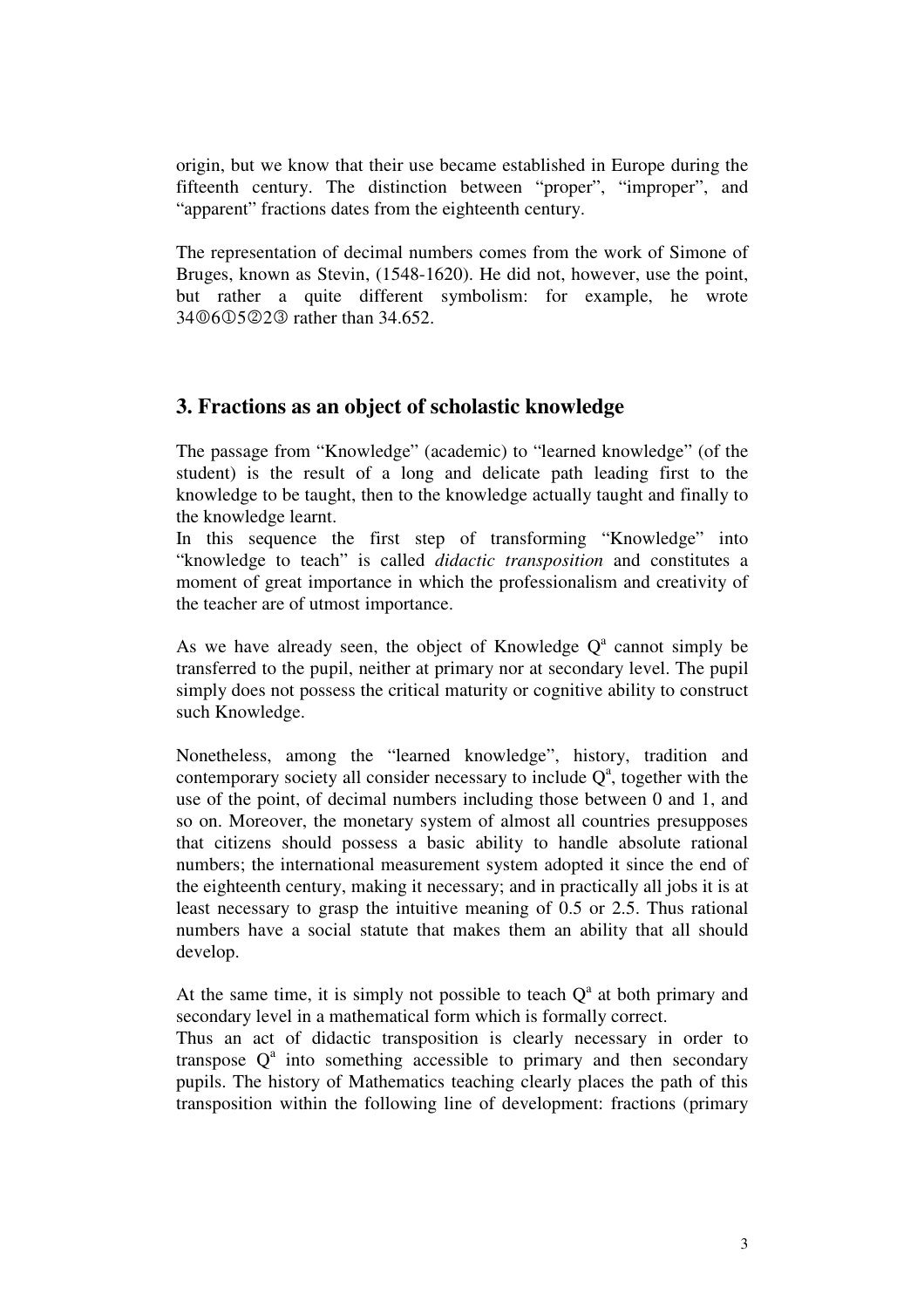and secondary school), decimal numbers (primary and secondary school), Q<sup>a</sup> (upper secondary school or, at times, university).

It would be wrong to suppose that "didactic transposition" is the same as "simplification". Often the concepts that our student must go through are bristled with complications, compared to the ones relative to the Knowledge. For example, with fractions numerous conceptual problems arise concerning objects of knowledge which do not exist in  $Q^a$ . If we consider the apparent fractions ( *n m* with *n* divisor of *m*) or improper fractions ( *n m* with *m*>*n*), their presence is cumbersome and complex, bristled with cognitive difficulties, while in  $Q<sup>a</sup>$  these options simply do not exist.

Indeed, if it were possible to avoid passing via fractions and go straight to absolute rational numbers things might well be more simple and natural. But this is impossible. It still seems natural to pass via fractions, even if it is not at all clear that this is the most effective path. What is clear is that it poses many difficulties.

Thus fractions, while not a part of academic Knowledge, are nonetheless an issue of Mathematics Education as an object of knowledge, a knowledge that we could call "scholastic".

# **4. Theoretical framework didactic researches into fractions**

Introducing the concept of fractions has a common basis the world over. A given concrete unit is divided into *equal* parts and some of these parts are then taken. This intuitive idea of fraction of the unit is clear and easily grasped, as well as being simple to modelize in everyday life. It is, however, theoretically inadequate for subsequent explanation of the different and multiform interpretations given to the idea of fraction. As we shall see, one single "definition" is not sufficient.

When a child of between 8 and 11 years of age has understood that 4 3 represents the concrete operation of dividing a certain unit in 4 *equal* parts,

of which 3 are then taken, it would seem that everything is proceeding smoothly. Unfortunately, almost immediately it is clear that the simple construction of that knowledge is blocking the way, it is an obstacle to subsequent real learning. This is knowledge, but inadequate to continue in the construction of further correct knowledge. If, for example, we have a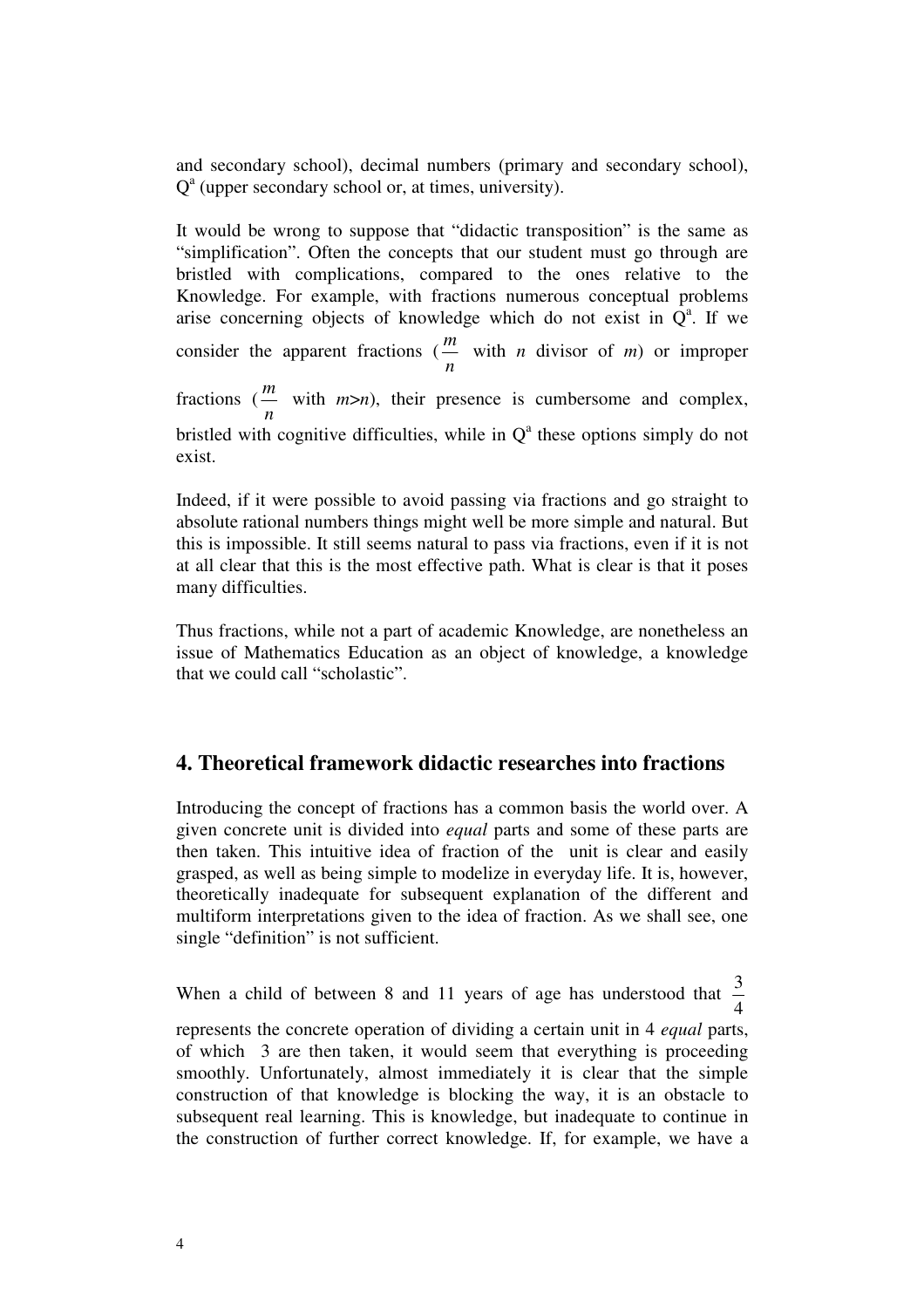unit divided in 4 *equal* parts, what does it mean, from this point of view, taking 4  $\frac{5}{4}$  of it?

At times it seems that many teachers are unaware of the conceptual and cognitive complexity involved. I believe that it is necessary to dedicate a whole section to different ways of intending the concept of fraction, that we would like the pupil to acquire.

To give reliability to my work I am obliged to propose an overview of international research in this delicate field, certainly one of the most cultivated the world over. It is impossible to quote the whole of these researches, since its vastness goes beyond our imagination. I will quote only the works which have been directly influential for my subsequent choices, dropping the others. They will be rather a lot anyway. My hope is that this painstaking bibliographical research (I shall propose mainly quotations with regard to the period 1970-1990, and a more detailed bibliography with reference to the period 1990-2000) may be of use also to others who wish to pursue research in the same field. It has not been trivial constructing it.

## **4.1. Basic premises**

The idea of fractions is formally introduced at primary school level, in Italy usually in the third year, even though it is already present in the most immediate sense of "half" an apple or "a third" of a bar of chocolate, or divide a handful of chocolates in 4 equal parts, at a much earlier age.

What schooling does is formalise the written form and institutionalize its meaning.

Roughly speaking, we can say that the universal first approach is that of taking a "concrete object of reference", considered as unit, which should have the following requirements:

- be perceived as pleasant and thus fun,
- clearly unitary and
- already familiar, thereby not requiring further learning.

Normally a round cake or a pizza is chosen in almost all countries the world over; both these objects have the above requirements

Situations are then imagined in which this given *unit* (a cake, a pizza or similar) must be shared between a number of pupils or people in general. In this way the pupils arrive at the idea of a half (dividing by 2), a third (dividing by 3), and so on: the "Egyptian fractions", which are our first historical example.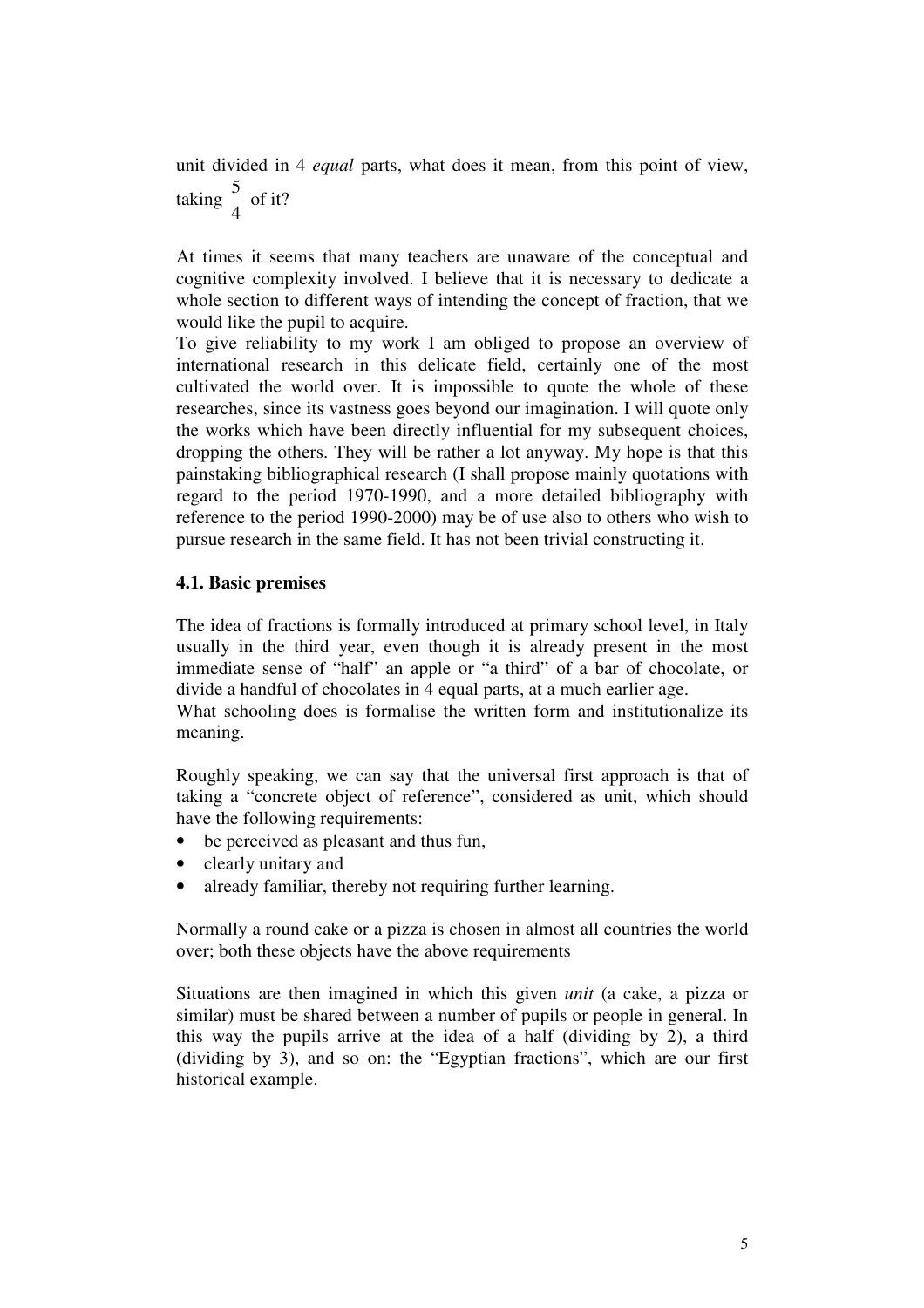For each of these fractions specific written forms are established that for the above cases are 2  $\frac{1}{2}$  and 3  $\frac{1}{6}$  and reading these forms as "a half" and "a third" poses few problems. Nor does generalizing from these examples the written form *n*  $\frac{1}{x}$ , which assumes the meaning of an initial unitary object divided into *n equal* parts. With young pupils various examples are considered, assigning different appropriate values to *n*.

If then the guests, for different reasons, have the right to different amounts of the equal parts into which the unitary object had been divided, this gives

rise to different written forms such as 5  $\frac{2}{5}$  (two fifths) meaning that two of

the five *equal* parts into which the unitary object had been divided are taken. Several new ideas thus arise and a number of characteristics of these written forms are then established:

- the number beneath the little horizontal line is called the *denominator* and this indicates the number of *equal* parts into which the unit has been *divided*;
- the number above the little horizontal line is called the *numerator* and this always indicates the number of parts *taken* (in this way, the numerator expresses the number of times the fractional part must be taken, and thus a *multiplication*);
- to give sense to this, the fractional parts of the unit must be *equal*, a point much stressed and to which we will return later in a critical way.

We shall see how the understanding of these elements, and in particular those marked by italics, end up being an obstacle to the construction of the concept of fraction.

## **4.2. The theoretical framework of didactic researches into fractions**

#### *4.2.1. From the 1960s to the 1980s*

The years between 1960 and 1980 gave rise to an enormous quantity of studies concerning the learning of fractions by pupils from 8 to 14 years of age, particularly in the United States. These studies principally concentrated on:

- general questions regarding the very concept of fraction (Krich, 1964; Green, 1969; Bohan, 1970; Stenger, 1971; Coburn, 1973; Desjardins, Hetu, 1974; Coxford, Ellerbruch, 1975; Minskaya, 1975; Kieren, 1975, 1976; Muangnapoe, 1975; Williams, 1975; Galloway, 1975; Payne, 1975; Novillis, 1976; Ellerbruck, Payne, 1978; Hesemann, 1979);
- operations between fraction and relative difficulties [Sluser, 1962 (division); Bergen, 1966 (division); Wilson, 1967 (division); Bindwell,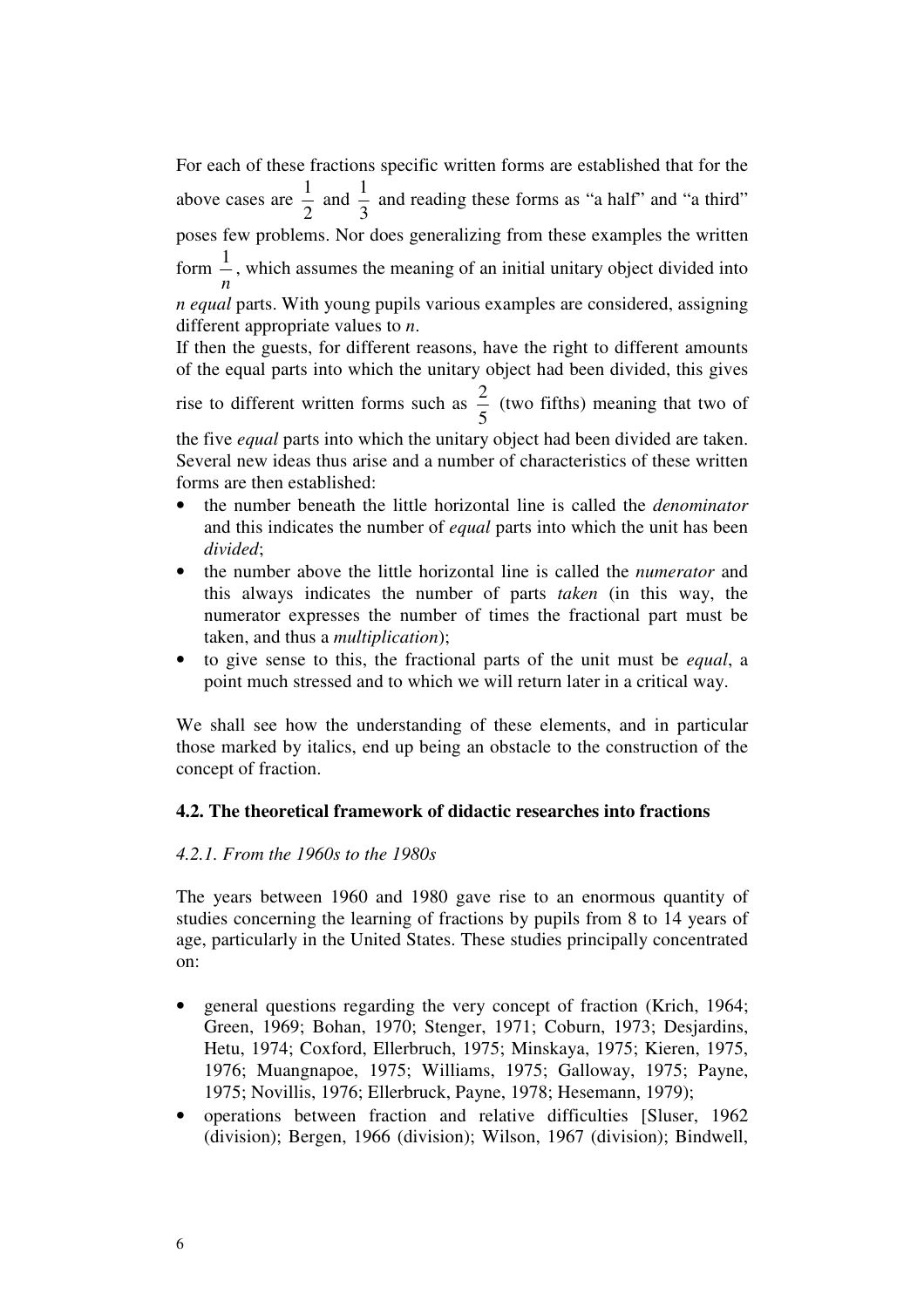1968 (division); Green, 1969 (multiplication); Coburn, 1973 (addition and subtraction); Streefland, 1978 (subtraction)];

• differing interpretations of the idea of fraction [Steffe, Parr, 1968 (ratio); Coburn, 1973 (ratio) Suydam, 1979 (ratio); Streefland (1979) (measure and ratio)].

Within these pioneering studies, those of Kieren (1975, 1976), that deal with the previous topics, emerge highlighting the existence of at least seven different meanings of the term "fraction", showing how in this polysemy the principal problem of learning is hidden, both concerning the general concept and operations.

During the 1980s the following rich and specific studies appeared:

- learning in general (Owens, 1980; Rouchier et al., 1980; Behr, Post, Silver, Mierkiewicz, 1980; Hasemann, 1981; Behr, Lesh, Post, Silver, 1983; Lancelotti, Bartolini Bussi, 1983; Pothier, Sawada, 1983; Streefland, 1983, 1987; Hunting, 1984a, 1986; Behr, Post, Wachsmuth, 1986; Dickson, Brown, Gibson, 1984; Streefland, 1984a, b, c; Kerslake, 1986; Woodcock, 1986; Figueras, Filloy, Valdemoros, 1987; Hunting, Sharpley, 1988; Behr, Post, 1988; Ohlsson, 1988; Weame, Hiebert, 1988; Centino, 1988; Chevallard, Jullien, 1989);
- learning operations between fractions [Streefland, 1982 (subtraction); Behr, Wachsmuth, Post, 1985 (addition); Peralta, 1989 (addition and multiplication)];
- comparisons between the values of fractions and/or decimal numbers and difficulties in extending natural numbers to fractions and/or decimals [Leonard, Grisvard, 1980; Nesher, Peled, 1986; Resnik et al., 1989];
- problems connected with the differing interpretations of the term "fraction" [Novillis, 1980a, b (positioning on the line of numbers); Ratsimba-Rajohn, 1982 (measure); Hunting, 1984b (equivalence); Wachsmuth, Lesh, Behr, 1985 (ordering); Kieren, Nelson, Smith, 1985 (partition; use of graphic algorithms); Giménez, 1986 (fractions in everyday language; diagrams); Post, Cramer, 1987 (ordering); Wachsmuth, Lesh, Behr, 1985 (ordering); Ohlsson, 1988 ( the semantics of the fraction); Davis, 1989 (the general sense of fractions in everyday life); Peralta, 1989 (various graphic representations)].

Particularly significant, amongst the works of the 1980s are the studies of Hart (1980, 1981, 1985, 1988, 1989; with Sinkinson, 1989), although based on many of the previously mentioned studies, he continues in a critical manner mainly the previous works of Kieren and those of the 1980's(Kieren, 1980, 1983, 1988; with Nelson, Smith, 1985). As we shall see, both Hart and Kieren will be active later, too.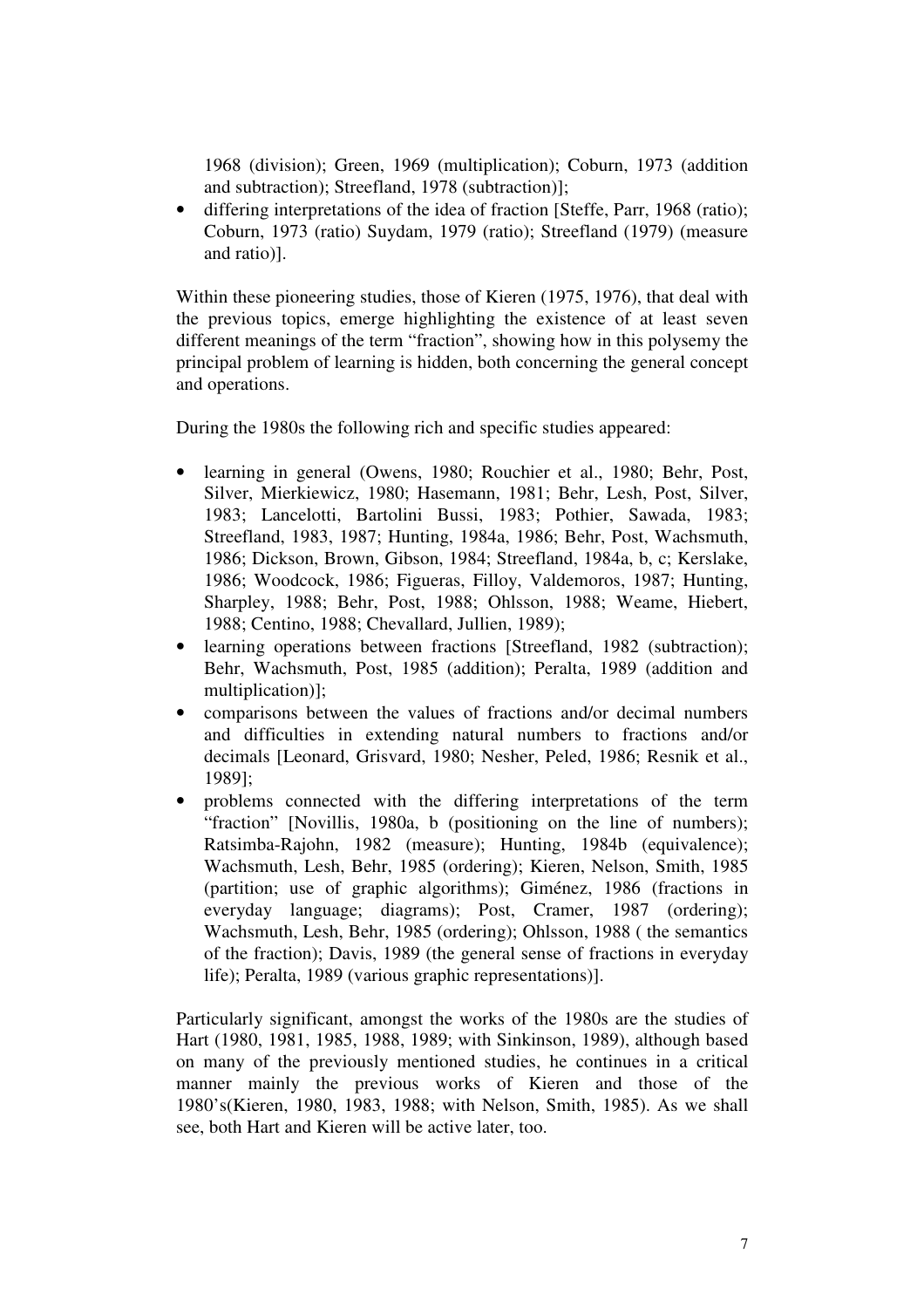I will follow for the mean time this classical stream and I will later present in section 5 the various meanings of fraction, basing my description on the seven classic proposed by Kieren, but also using the work of Hart and the panorama presented by Llinares Ciscar, Sánchez García (1988). I will obviously need to modernize this point of view, to take advantage of the instruments that meanwhile have been developed by Mathematics Education research.

In the early Eighties, more precisely in 1980 and 1981, two articles appeared by Guy Brousseau (1980c, 1981), concerning decimal numbers didactics and based on experiences during the 1970s in the Primary school "J. Michelet" in Talence, France, which are considered a milestone in the field.

Mentioned articles are fundamental for the evolution of Mathematics Education not only for the object investigated but mainly for a new methodology (named at the time "experimental epistemology", completely new in the world panorama), rigorously discussed by the author prior to presenting it to the international community, that we can consider as the starting point of the modern idea of research in Mathematics Education.

In these articles, the author defines the set D of decimal numbers as an extension of N which will then enable the passage to the rational numbers Q, studying briefly its history and its algebraic characteristics. He then demonstrates a highly interesting didactic sequence, now considered historical, that exploits primary school experiences ("repeated ten times", he asserts, before publication of the results). The first step involves using the pantograph to analyze fractions, the second an enlarged reconstruction of a given puzzle, and third a problem concerning different thicknesses of sheets of paper. In each step Brousseau analyses in detail aspects now considered belonging to didactics but which at the time were absolutely new. He then describes the results of a test to assess this activity. The study proposes in ever-increasing depth an approach to rational numbers based on decimals, and constantly analyses each phase of the experimental process.

The scope of the work is such, under a general point of view, that it must be considered a turning point in the structure of Mathematics Education research. The Author himself realized this, and in his later paper about epistemological obstacles (Brousseau, 1983, surely one of the most cited articles by researchers in Mathematics Education) he explicitly remembers as an example his didactic study of decimal numbers.

The school is, however, slow to assimilate and absorb the results of didactic research. Even after 20 years, the effect of this article on school praxis has not been what it could or should have been. Moreover, analysis of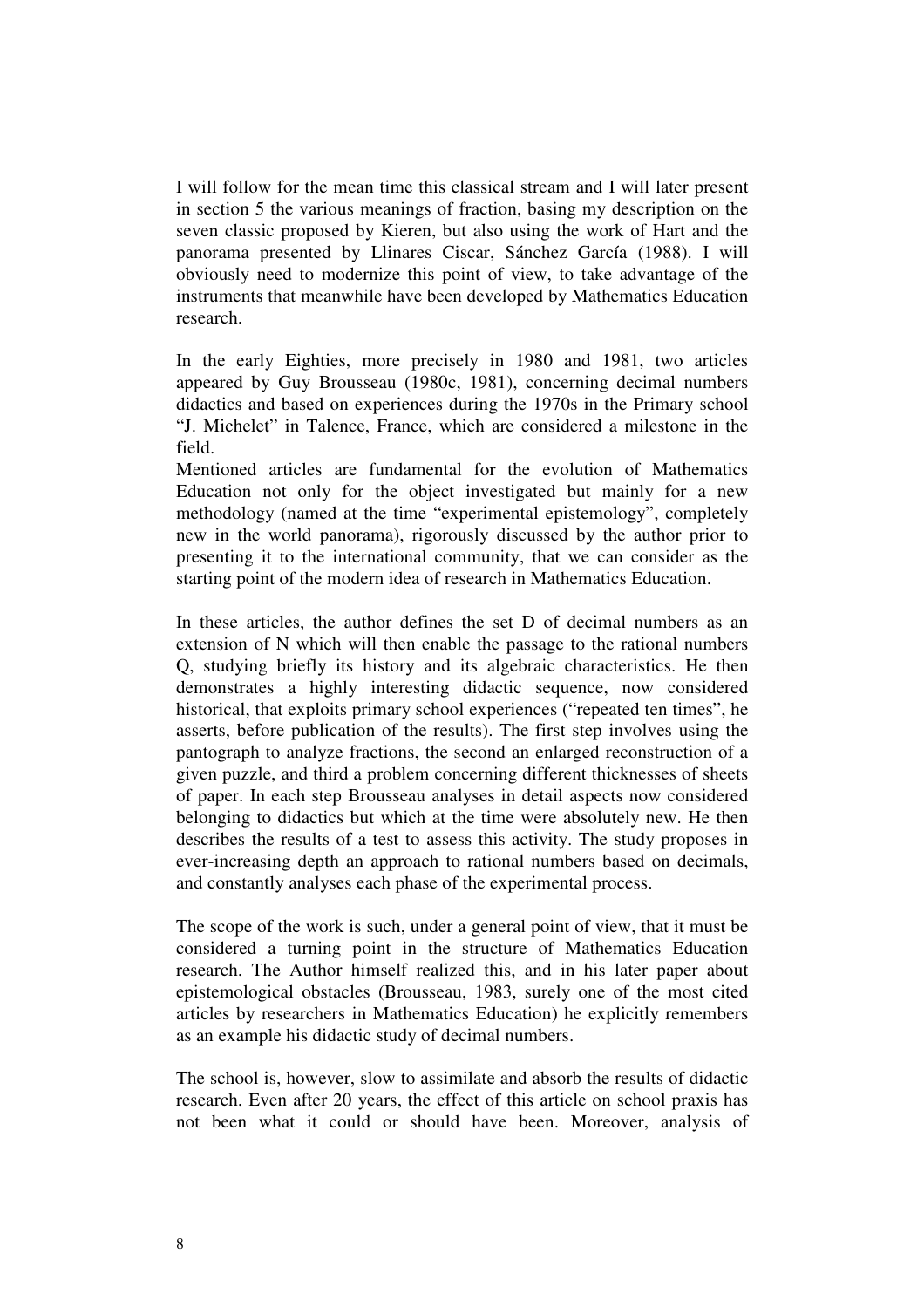classroom practices and textbooks production shows how much is still to be understood concerning the difficulties encountered in introducing fractions and decimals.

Another significant contribution is that of a project conducted in the USA from 1979 to 2002, in which a group of researchers, (K. Cramer and T. Post (University of Minnesota), M.J. Behr (University of Illinois), G. Harel (University of California) e R. Lesh (Purdue University), launched *The Rational Number Project*, giving rise to more then 90 articles up to 2003. The focus of this research is rational numbers, and all that accompanies them in the field of "proportional reasoning", therefore including explicit and significant reference to fractions.

I have quoted some of these articles and I will have to quote others soon. The Reader can find them in the bibliography, even if they are not recognizable as part of the project but according to the names of the Authors. Exhaustive reference to this research is impossible within the scope of this study, but can be found in the internet site which bears the name of the project; in this website the Reader will found the history of the project and the complete bibliography. both in alphabetical and in chronological order.

# *4.2.2. From the 1990s to the present day*

Within this period the research in the area of fractions, decimal numbers and introduction to rational numbers (with reference to Primary and Secondary School, pupils aged 6-14 years) is voluminous. To avoid dispersing myself in references that I will not use and to avoid a terribly long bibliography, the following is merely a list of those research studies which influenced what I will discuss later

Clemens, Del Campo (1990) begin a trend pursued in different ways by many researchers. The conceptualization of rational numbers is considered clearly not a natural process, but rather it evolves corresponding to a need of human beings (there is a wide agreement about this idea in international literature The Authors suggest that, as there are discussions on opposite sides, it is better to avoid this debate.

Weame (1990) criticizes the organization of both procedural (often used in school) and conceptual learning, proposing an example concerning the constructing of sense for decimal numbers.

Saenz-Ludlow (1990, 1992, 1994, 1995) initiates a line of development subsequently much followed, that of "case studies" on learning fractions (but Hunting 1986 already published a similar work), i.e. analyses of the teaching-learning process concerning a single subject focusing on personal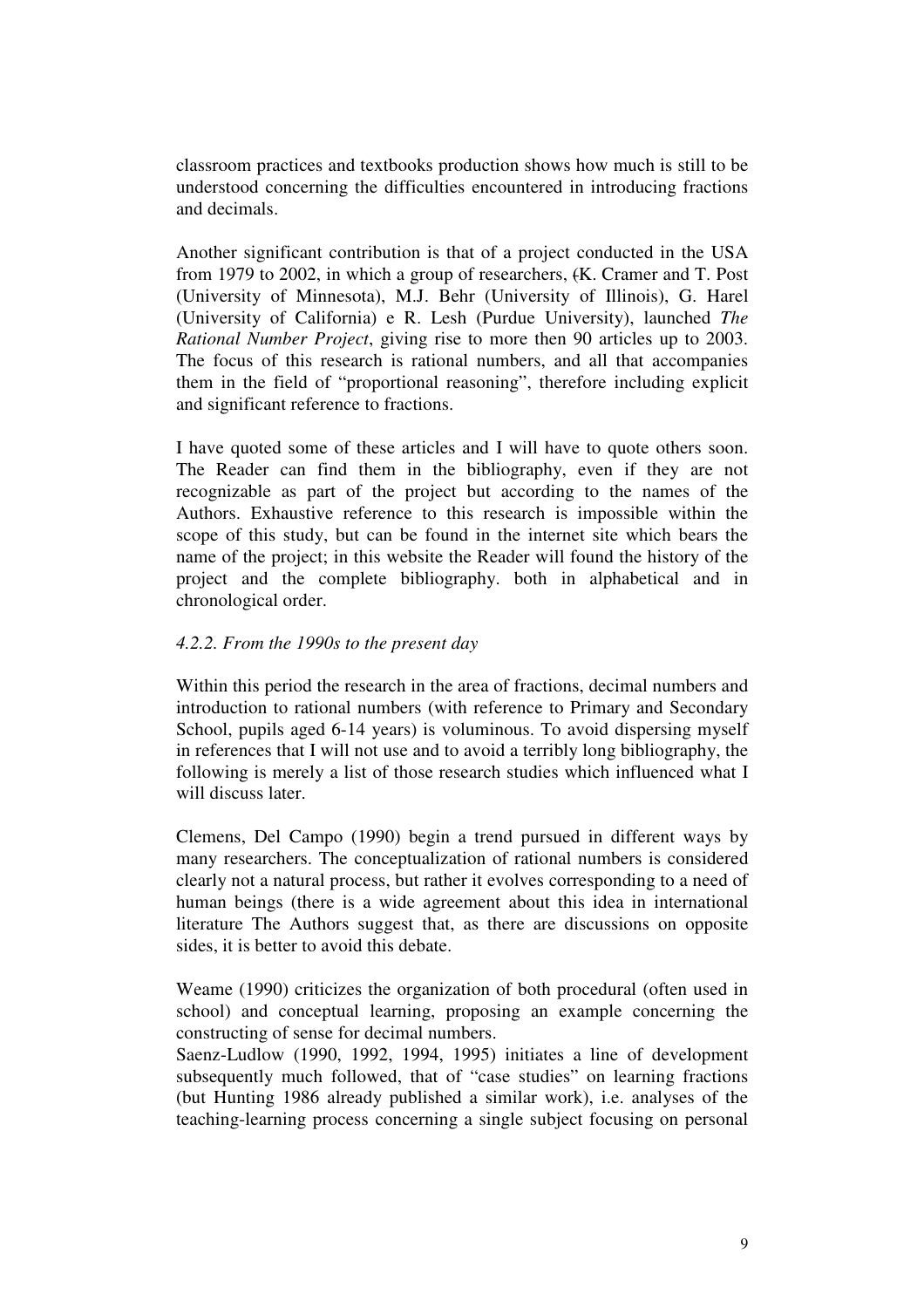strategies employed both for conceptualizing fractions and for spontaneous performing of addition involving fractions.

Davis, Hunting (1990) suggest to carry out parallel didactic activities for the promotion of different skills regarding fractions, for example in discrete and continuous contexts, continuing in the line of the research carried out by Hunting and Korboski during the 1980s.

Mack (1990, 1993) proposes the idea of "informal knowledge" based on every day life spontaneous activities to answer problems concerning individual's real life, demonstrating through his classroom activities that this informal knowledge can permit an initial construction of ideas concerning fractions and rational numbers in which the former are treated as parts of a whole, with each part considered as a number in itself rather than as a fraction.

Bonotto (1991) presents a detailed analysis of various approaches to rational numbers and related didactic experiments.

Basso (1991a, b, 1992) suggests possible didactic paths for fractions, particularly in the 4th and 5th primary school classes, based on the results of didactic research conducted in the 1980s.

Figueras (1991) presents an interesting and wide summary of the use of fractions and rational numbers in the real world, providing a number of interesting points of departure for didactic examples based on socially concrete situations in the use of fractions.

Hunting, Davis (1991) emphasize the relationship between the idea of ratio and the first learning of fractions, suggesting, from the beginning, a development of the two concepts together, a strategy also proposed by Streefland (1991) and Neuman (1993).

Hunting, Davis, Bigelow (1991), provide a critical analysis of didactic experiences and claim the need of a long-term treatment and consolidation of the unitary fraction before any other step, proceeding then to further "fractioning" of the parts thus obtained, but maintaining constant reference to the original unit. This position is also supported by Kieren (1993a) and Steffe, Olive (1990).

Streefland (1990, 1991, 1993) defends and provides examples of approaches to the teaching-learning of fractions within the real world to justify step by step the needs that derive from daily life as regards the learning and mastering of fractions and rational numbers.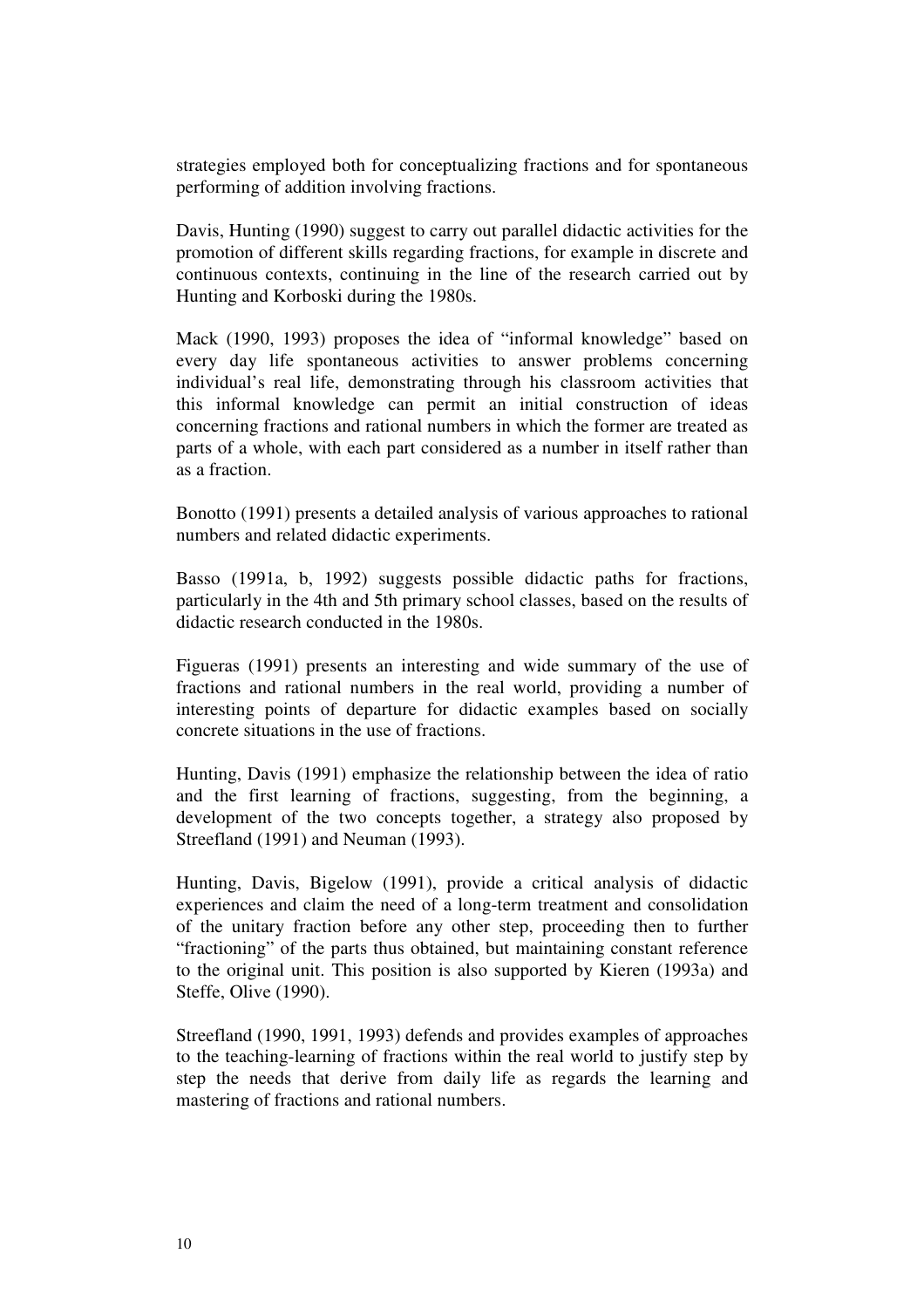Valdemoros (1992, 1993a, b, c, 1994a, b, 1997, 1998, 2001, et al. 1998) provides a considerable diversity of perspectives on the language of fractions, in particular studying the construction of the meaning of fractions via different symbolic systems and with reference to concrete materials and models. Valdemoros (1997) examines the intuitive resources that can help with addition of fractions, often with reference to single case studies. Valdemoros (2004) demonstrates the results of a research project involving 37 pupils aged 8-11, based on the different contents that can be assigned to a fraction. Particularly interesting is the case of students who give the following answer to the question of how to divide a square wall into five equal parts between five painters:



On various occasions, I have myself found the same answer. The author distinguishes between different levels of data analysis: semantic, syntactic, "translation" from one language to another, the language of arithmetic, of reading.

There are many studies based on classroom experiences concerning preschool fractions activities. In particular the work of Pepper (1991), Hunting, Pepper, Gibson (1992) will be later mentioned when referring to teaching proposals.

Cannizzaro (1992) analyses the relationship between mathematical, cognitive and curricular levels in the didactics of arithmetic, at a certain point she examines the didactics of fractions emphasizing a number of questions to which we shall return, such as the need to distinguish different acceptations of the term fraction and the risks inherent in the use of concrete models.

Kieren (1992, 1993a, b, c) continues the classic studies of the previous 20 years, insisting on the idea of skills as specific personal facts and proposing and verifying the existence of personal mechanisms for the construction of knowledge in this field, proposing learning processes which begin with the "fractioning" of units.

Behr, Lesh, Post, Silver (1992, 1993) provide a critical discussion of teaching activities that are contemporary to them, distinguishing between stages in the learning of fractions and rational numbers and analyzing the language of fractions didactics in the classroom.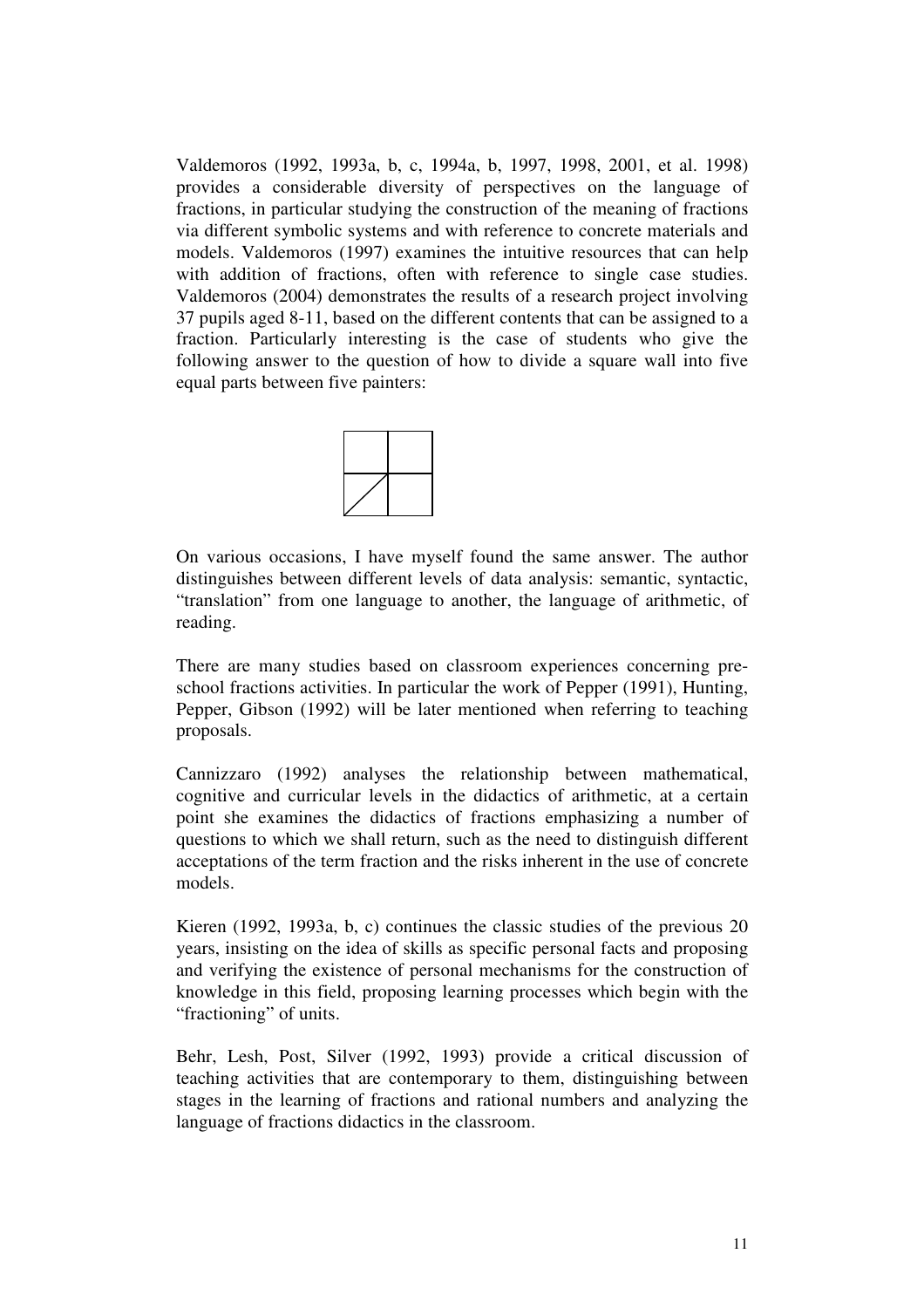Bonotto (1992) presents the results of a test on fractions and decimal numbers administered with fifth year primary and first year high school pupils. The study focuses in particular on ordering and shows how knowledge of natural numbers is both an aid and an obstacle to this learning, how there are difficulties in handling the passage from fractions to decimal numbers and how knowledge of fractions and of decimals can enter into conflict. There is thus the need for a long-term path of adaptation in the learning of these concepts.

Gray (1993) provides a study of the general problems encountered in the passage from natural numbers to fractions and relative mathematical and learning difficulties.

Davis, Hunting, Pearn (1993a, b) propose the use of diagrams to show the relationship between natural numbers and fractions, after having verified the pupils' ability to move from one to the other. Their study documents a teaching experiment over two school years with pupils of 8-9 and 9-10 years of age.

Ball (1993) presents a personal teaching-learning experience with pupils in the third year of primary school, involving long discussion of everyday uses of fractions in ordinary language, the construction of a solid awareness and the consolidation of personal representations before he discusses the use of symbols, which are openly negotiated.

Bezuk, Bieck (1993) insist on the linguistic mastery of work on fractions trying to give sense to its learning and use; in their book they propose a brief summary of research conducted in this direction.

Graeber, Tanenhaus (1993) propose an informal approach to fractions designed to give them a concrete sense, using fractions as numbers for measuring sizes and thereby they bring students to build an informal knowledge of this topic.

Brown (1993) emphasizes the necessity to find common theories and models in order to overcome the difficulty deriving from the fragmentation of the research into learning difficulties of our subject.

Giménez (1994) proposes a distinction between "divide" in everyday language and "fraction" in Mathematics, using accounts of experiences, stories and various cognitive stimuli together with history and classroom discussion designed to create greater cultural integration between different situations of use of fractions.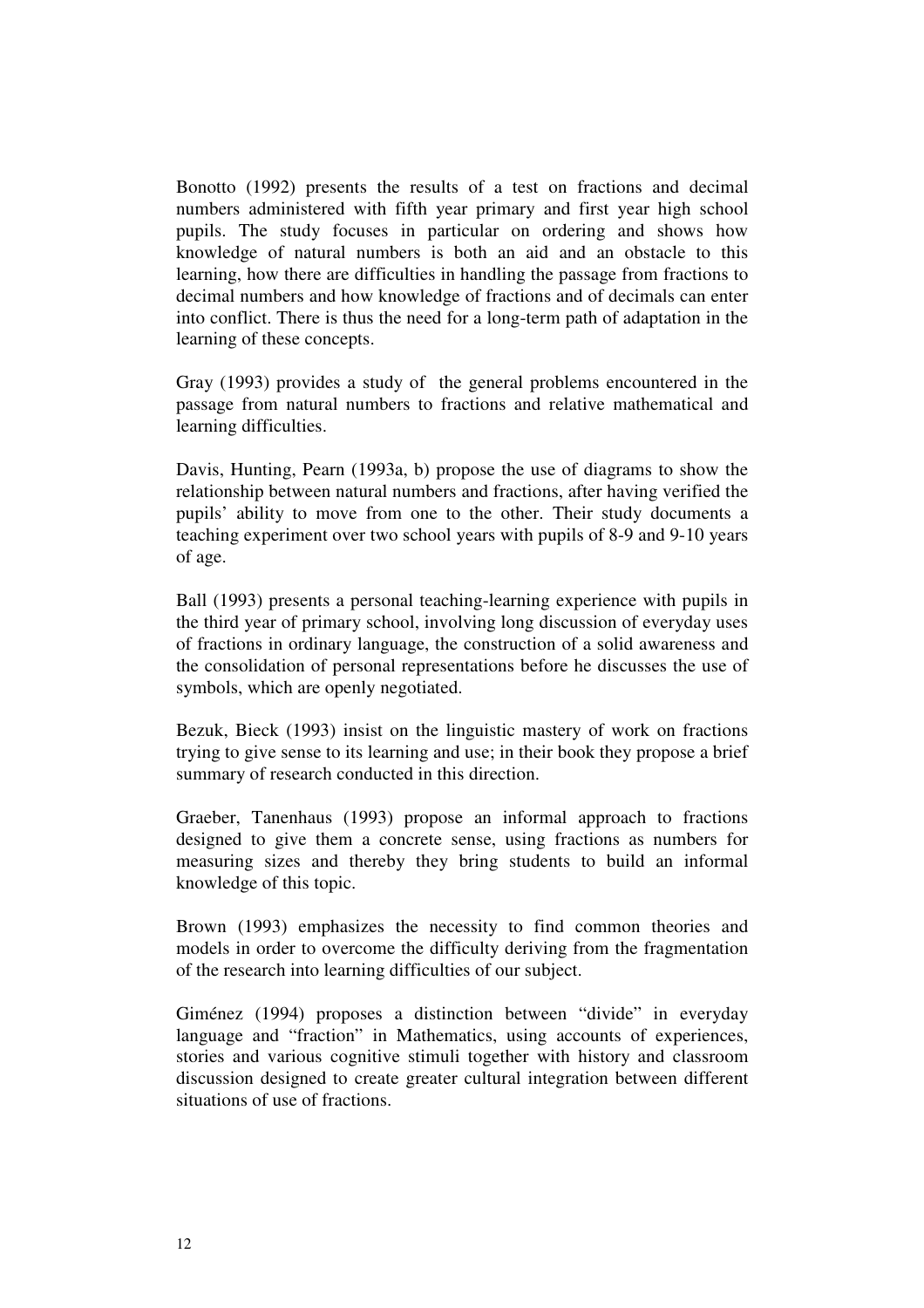Groff (1994) is one of numerous researchers who believe that fractions should be banished from the first years of schooling. Others argue the contrary, sustaining, as we shall see, that informal construction of the idea of fraction should begin in the Infants school. I personally believe that the latter position is correct, while it is clearly necessary to proceed with caution.

Mariotti, Sainati Nello, Sciolis Marino (1995) examine the skills that students say they possess at the moment of passage from Intermediate to High secondary school, discovering, through the following study in depth questions and answers, that they generally believe that different sets of numbers are disjoint and that the written form used determines the nature of the number.

Kamii, Clark (1995) consider the classic question of the difficulty of understanding the relation of equivalence between fractions, I will use the results of this research when I will propose didactic comments on the learning of fractions.

Pitkethly, Hunting (1996) provide an extremely wide and useful critical summary of many of the points of view, trends and directions of research in this field, obviously without explicit didactic suggestions, but only giving a wide panorama of research up to mid 1990s. We hope that soon a similar work will be carried out, starting from the work of Pikethly and Hunting, up to 2005 The present study is an attempt to participate in the construction of a similar summary for the period up to 2005.

Sensevy (1996a) describes a 2 years teaching-learning experience with fourth and fifth year primary pupils concerning the constant negotiation of meanings and construction of formalisms in the classroom while conceiving problems involving fractions. The common and recognized objective was that of achieving effective communication. Meanings and formal models were based on appropriate semiotic tools designed to enable students and teacher to share the involved meanings. Obviously new social norms arise that determine a new form of didactic contract. Sensevy's experience is based on a theoretical study (1994) carried out during his doctoral thesis.

Sensevy (1996b) is also responsible for an activity of Didactic Engineering called "The Journal of Fractions", conducted over a period of two years in fourth and fifth year primary classes. The study focuses on the temporal contracts which weigh upon the teaching-learning process, contracts which impede the pupil from becoming expert because new input is constantly presented before allowing previous content to be fully assimilated and mastered. The didactic experimentation-research, in which the pupils play an active role, was designed «to study the temporal conditions that can bring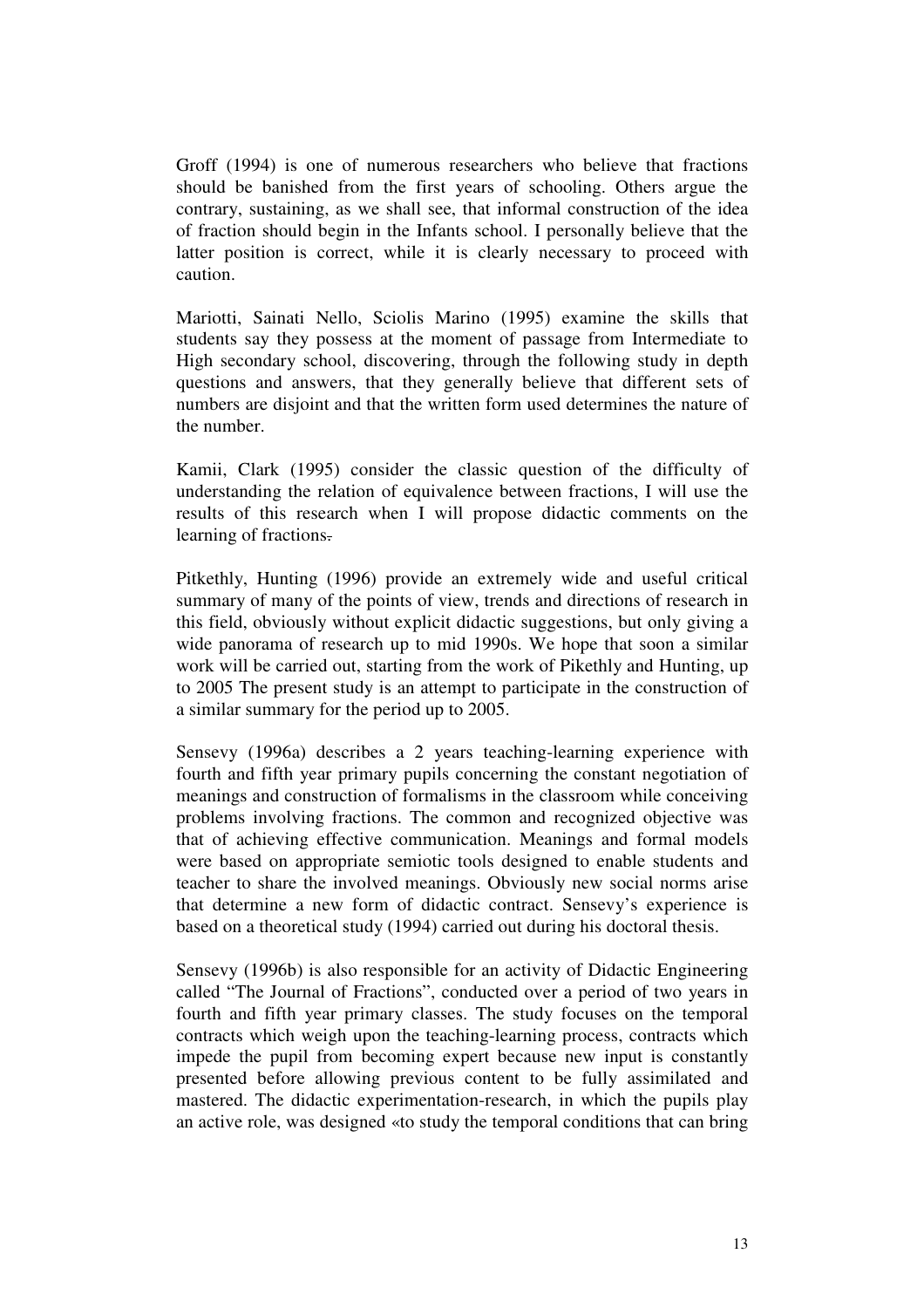the pupil build a reflective activity within an epistemological framework» (p. 8). While the research does not directly concern fractions or decimal numbers, but rather general issues, it does however choose an example based on fractions extremely pertinent to our discussion.

Barbero, Carignano, Magnani, Tremoloso (1996) examine concrete data concerning errors which students commit when working with fractions, analysing situations and causes, as do Bonotto (1991, 1993, 1995, 1996), Bonotto, Basso (1994), Bove et al. (1994).

Vaccaro (1998) makes a proposal for didactics of fractions during the final years of primary school through using an appropriate fairy story. It is worth noting that this paper explicitly suggests some activities, so it is a contribution in the field of "didactic engineering".

Zazkis (1998) studies the polysemy in scholastic mathematical practice, a widespread theme in current didactic research, focusing in particular on the ambiguities in the use of the terms "divisor" and "quotient" and the negative effects of this on school practice, classroom language and learning (the text is based on interviews with students). Clearly this polysemy causes difficulties in the learning of fractions.

Hahn (1999) illustrates the results of a research study, apparently disjoint with our topic, into the real skills which underlie the work of the salesman which shows that "the sole mathematical concept that trainee salesmen master, is that of calculating percentages" (p. 229, my translation). The author then studies the same type of skills as possessed by students at different levels. Since the concept of fraction lies at the heart of percentages and of its calculations, I shall later make use of these results. The study concerning the learning of percentages is renowned and dates more than 20 years (for instance Noelting, 1980; Karplus, Pulos, Stage, 1994; Adda, Hahn, 1995).

Weame, Kouba (2000) present a discussion of conceptual difficulties in the learning of rational numbers, as highlighted by an evaluation study of the progress in national education in the USA.

Singh (2000) presents a study of ratio and proportion, an important theme for our purposes, since ratio is one of the possible semantic acceptations of the term fraction. As the author states, activities concerning proportions require the ability to handle simultaneously two ratios. Karplus, Pulos, Stage (1983); Hart (1988); Lamon (1993); Resnick, Singer (1993); Karplus, West (1994); Confrey (1994, 1995) have all made important contributions, concerning the same field of enquiry, established as an independent direction of research.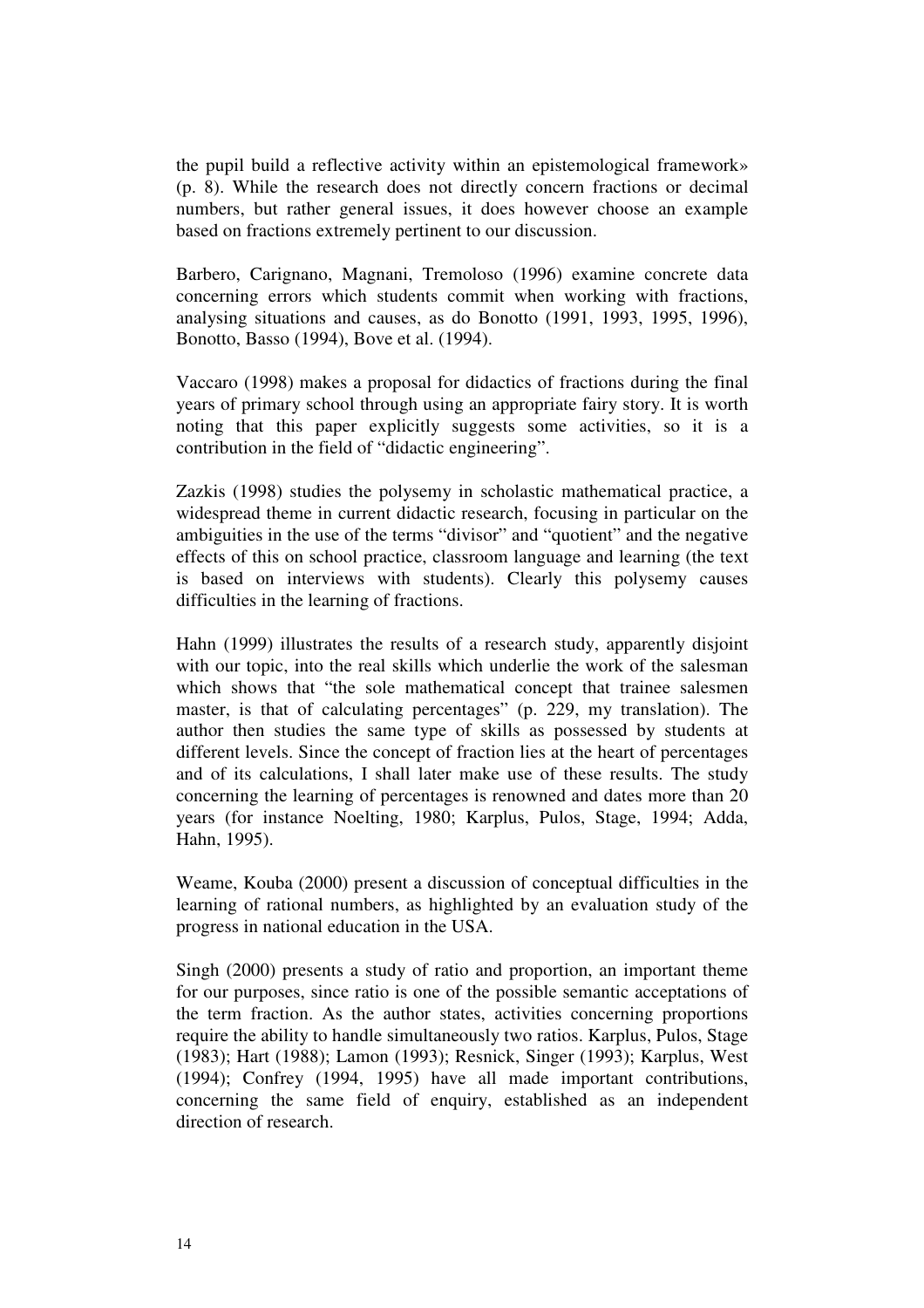In the following pages, in order to study the different acceptations of "fraction" and general didactic problems in the learning of fractions, and in order to supply some didactic suggestions, I shall make reference to some results of the following specific works.

Adjiage, Pluvinage (2000) illustrate the results of a test administered in class over a period of 2 years in which the one-dimensional rather than a two-dimensional geometrical representation is used. Their conclusion is that the classical two-dimensional representation causes well known obstacles, difficult to overcome, whereas a constant, balanced use of both can reduce those difficulties. They also underline the importance of making reference to sizes which are common in the everyday lives of pupils, something already emphasized by Carraher, Dias Schliemann (1991).

Keijzer, Terwel (2001) present a interesting "case study" conducted over a period of 30 lessons in a Primary school in Holland. The objective was to construct a series of basic skills in handling fractions, i.e. to teach students fractions literacy skills . The authors describe the process of defining objectives, the single lessons, the constructing of learning and the tests used to assess the skills developed, taking account of recent didactic researches that highlight difficulties in order to prevent and overcome them. The study contains interviews between teachers and learners as well as diagrams and drawing produced by the latter. The study is based on the findings contained in Keijzer, Buys (1996) (which also contains a specific proposal for a curriculum concerning fractions).

O'Connor (2001) presents a discussion group of fifth year Primary school children who consider the question: "Can any fraction be transformed into a decimal number?". The goal of this work is general and the fraction as a mathematical object is chosen as a theme, not as the final objective. The objective is to show how the work of teachers often encounters problems arising from individual personal interpretations on the part of students, due both to mathematical complications and interference with calculations. The study is also particularly useful within the study of fractions for the way in which it sheds light on spontaneous constructions of knowledge.

Llinares (2003) (in Chamorro ed., 2003, Chapter 7) examines Mathematics Education at Primary School, considering the basic elements of Mathematics presented as didactic suggestions to teachers, without neglecting general and specific results of Mathematics Education research. It is a set of suggestions for teaching practice and of reflections on possible learning results It comes out useful to see how Llinares, a protagonist in the study of fractions didactics in the Spanish and Latin American world at the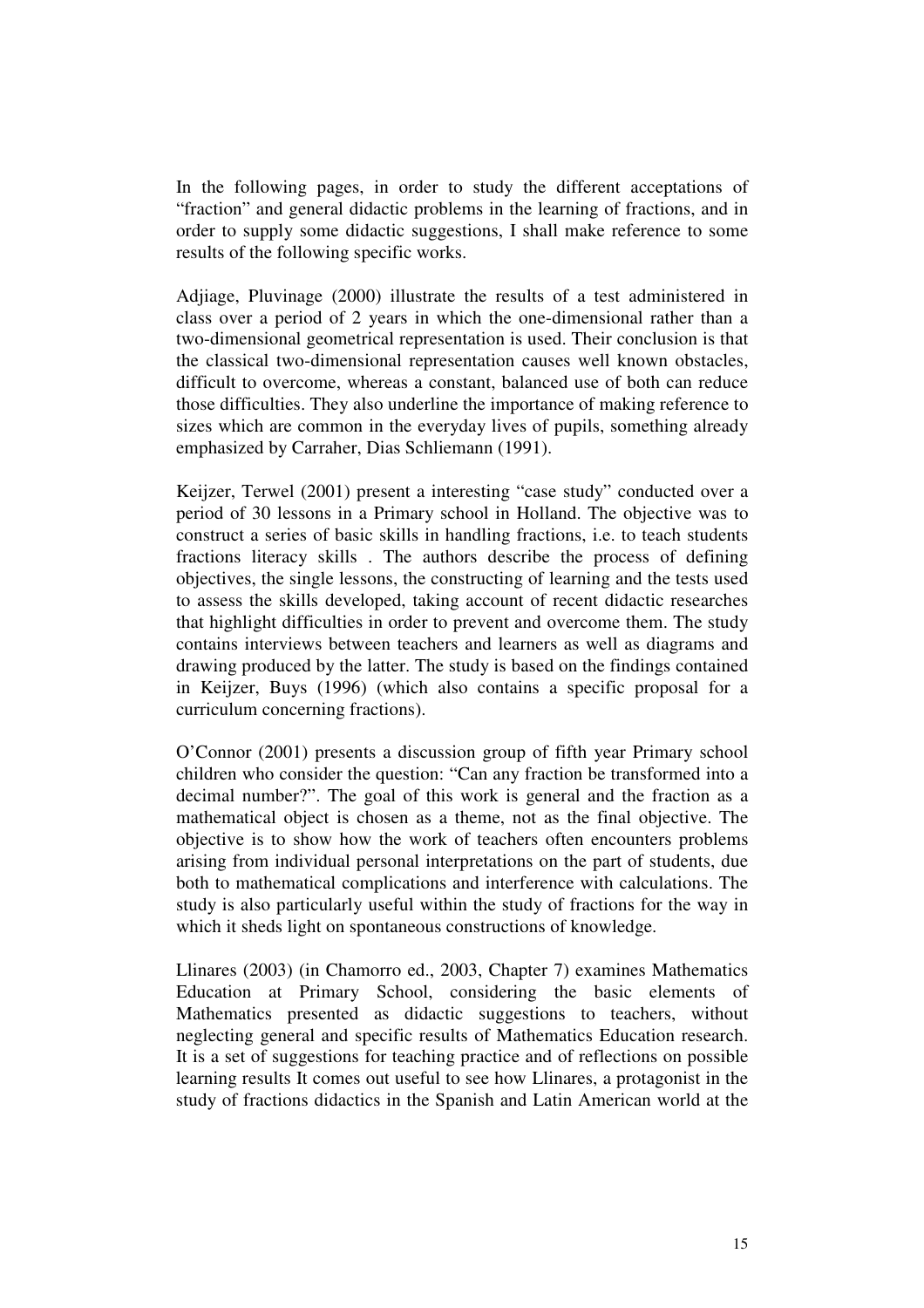end of the 1980s, considers and uses the results of Didactics of the 1990s. This work will be certainly useful in the last chapter of our paper.

Spain is always active in this kind of operations that give "high" support to the teaching practice. A text published in 2001, with similar objectives, edited by Castro (2001), includes an analogue chapter on fractions, still for primary school (Castro, Torralbo, 2001), one specific on decimal numbers again written by Castro, one on proportion (Fernández, 2001).

In the same direction moves (Socas, 2001) in a chapter on decimal numbers with many didactic concerns that can be found in a university manual for Primary school teaching training.

We can found a similar approach in Cid, Godino, Batanero (2003), another book dedicated to didactics focused on numerical systems which contains chapters on fractions and positive rational numbers (Chapter 4, pp. 159-196) and decimal numbers (Chapter 5, pp. 197-232), once again with many didactic issues, not only teaching suggestions but also reflections on learning processes (that become important and concrete suggestions for the teacher). These studies, too, will be very useful to our reflections, later.

Gagatsis (2003) is a collection of Mathematics Education articles, translated into Italian, regarding a research conducted by the Greek researcher in Greece and Cyprus, with a preface by Raymond Duval. Chapter 2 is dedicated to representations and learning, with many examples, and Section 3 (pp. 82-95) to fractions. The author poses the following research question: «Is there a form of representation of the concepts of equivalence and addition between fractions which students tend to handle with greater ease? Is there a mode of translation of representations relative to the concepts of equivalence and addition between fractions which students tend to handle with greater ease?» (pp. 83-84). A research study involving 104 fifth form primary pupils from Cyprus shows students' limited flexibility in moving from one representation to another and thereby difficulty in choosing an effective representation of addition and equivalence between fractions. In this book one can find references to other researches of the same Author dealing with the issue of fractions and its representations, as Marcou, Gagatsis (2002).

We mentioned a lot of works, and this points out the complexity and the large number of studies devoted to the field. In conclusion, some reference must be made to an important mainstream, which had no analogues nor premises in 1960s and 1970s, but starting from the 1980s it has acquired constant raising importance , i.e. the use of new technologies in didactics in general, in Mathematics Education in specific, in the didactics of fractions, and moreover of decimal and rational numbers. As the field is beyond the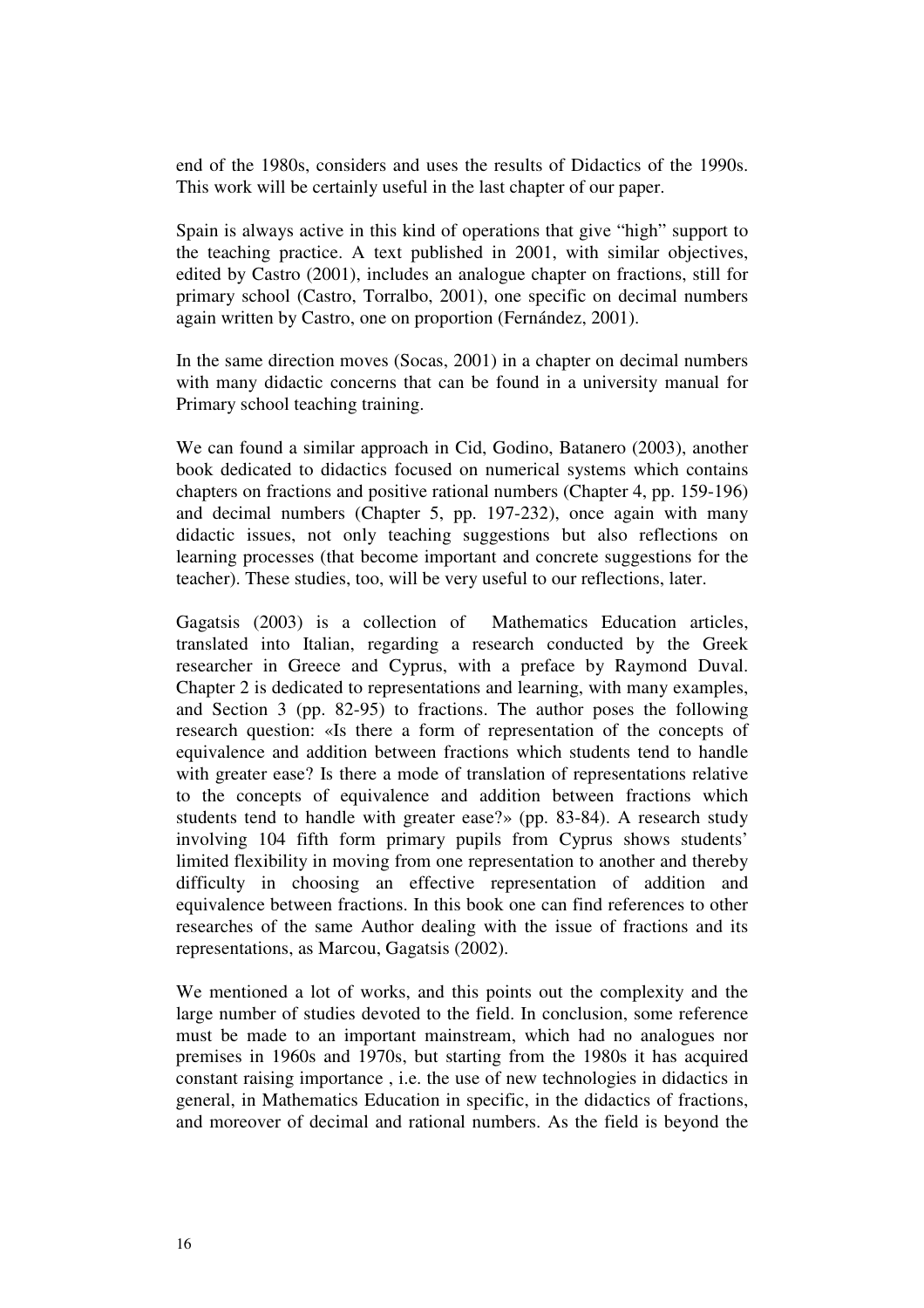scope of this study, here I will limit reference to Chiappini, Pedemonte, Molinari (2004), one of the most recent works dedicated to this area, containing an ample bibliography for those interested in pursuing further research.

# **5. Different ways of understanding the concept of fraction**

Something which often strikes teachers on training courses is how an apparently intuitive definition of fraction can give rise to at least a dozen different interpretations of the term.

1) A fraction as part of a one-whole, at times continuous (cake, pizza, the surface of a figure) and at times discrete (a set of balls or people). This unit is divided into "equal" parts, an adjective often not well defined in school, with often embarrassing results such as the following, concerning continuous situations:



or discrete ones: how to calculate 5  $\frac{3}{5}$  of 12 people.

Providing students with concrete models and then requesting abstract reasoning, independently of the proposed model, is a clear indicator of a lack of didactic awareness on the part of the teacher and a sure recipe for failure.

2) At times a fraction is a quotient, a division not carried out, such as *b*  $\frac{a}{i}$ 

which should be interpreted as *a*:*b*; in this case the most intuitive interpretation is not that of part/whole, but that we have *a* objects and we divide them in *b* parts.

3) At times a fraction indicates a ratio, an interpretation which corresponds neither to part/whole nor to division, but is rather a relationship between sizes.

4) At times a fraction is an operator.

5) A fraction is an important part of work on probability, but it no longer corresponds to its original definition, at least in its ingenuous form.

6) In scores fractions have a quite different explanation and seem to follow a different arithmetic.

7) Sooner or later a fraction must be transformed into a rational number, a passage which is by no means without problems.

8) Later on a fraction must be positioned on a directed straight line, leading to a complete loss of its original sense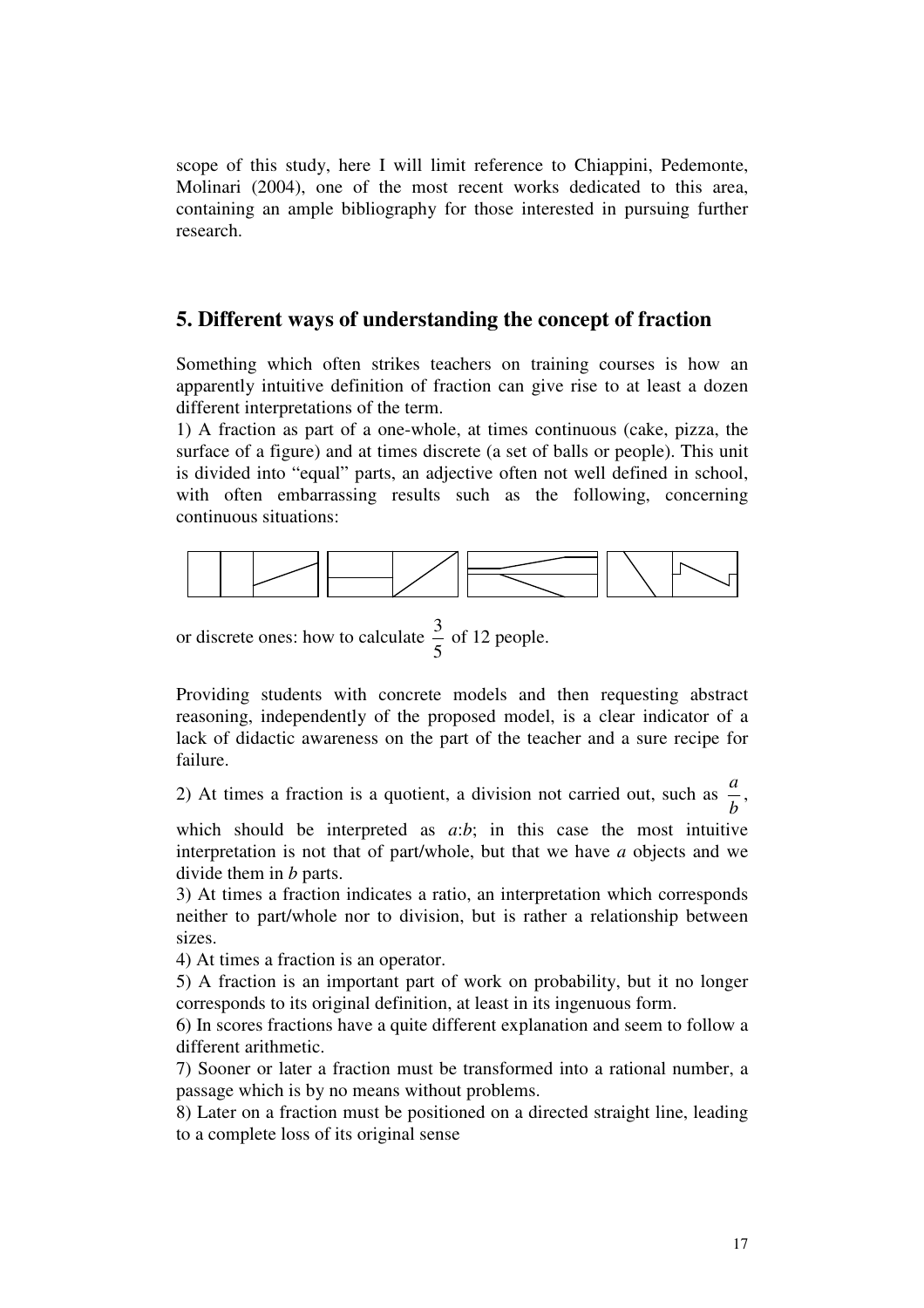9) A fraction is often used as a measure, especially in its expression as a decimal number.

10) At times a fraction expresses a quantity of choice in a set, thereby acquiring a different meaning as an indicator of approximation.

11) It is often forgotten that a percentage is a fraction, again with particular characteristics.

12) In everyday language there are many uses of fractions, not necessarily made explicit, e.g. for telling the time ("A quarter to ten") or describing a slope (a 10% rise"), often far from a scholastic idea of fractions.

In this respect the studies of Vergnaud are illuminating. I am personally convinced that conceptual learning is the first stage of mathematical learning. So many different meanings for the concept of "fraction" require an attempt to find some unifying principle. Following Vergnaud, we can consider a *concept* C as three sets  $C = (S, I, S)$  such that:

- S is the set of situations that give sense to the concept (the referent);
- I is the set of the invariants on which is based the operativity of the schemata (the signified);
- *S* is the set of linguistic and non-linguistic forms that permit symbolic representation of the concept, its procedures, the situations and treatment procedures (the signifier).

Thus it is evident that the choice of a single meaning of fraction cannot conceptualize the fraction in its multiple features.

As we have seen:

- Behind the same term "fraction" are hidden may different situations which give sense to the concept
- Each of these situations contains invariants on which are based the operativity of the schemata,
- Various linguistic forma can be used to represent the concept.

Thus it is necessary to conceptualize the fraction via all of these meanings and not just through one or two of them, a scholastic choice that would lead to failure.

Vergnaud proposes also a theory of conceptual fields: "a set of situations, concepts and symbolic representations (signifiers) closely interdependent which cannot be analyzed separately" ... "a set of problems and situations the handling of which requires different concepts, procedures and representations which are strictly interconnected".

On the one hand, it is impossible to imagine an approach to teaching fractions in isolation from the mathematical context which gives them sense: fractions, ratios, proportions, multiplications, rational numbers, are but a few of the emerging features from all of that which gives sense to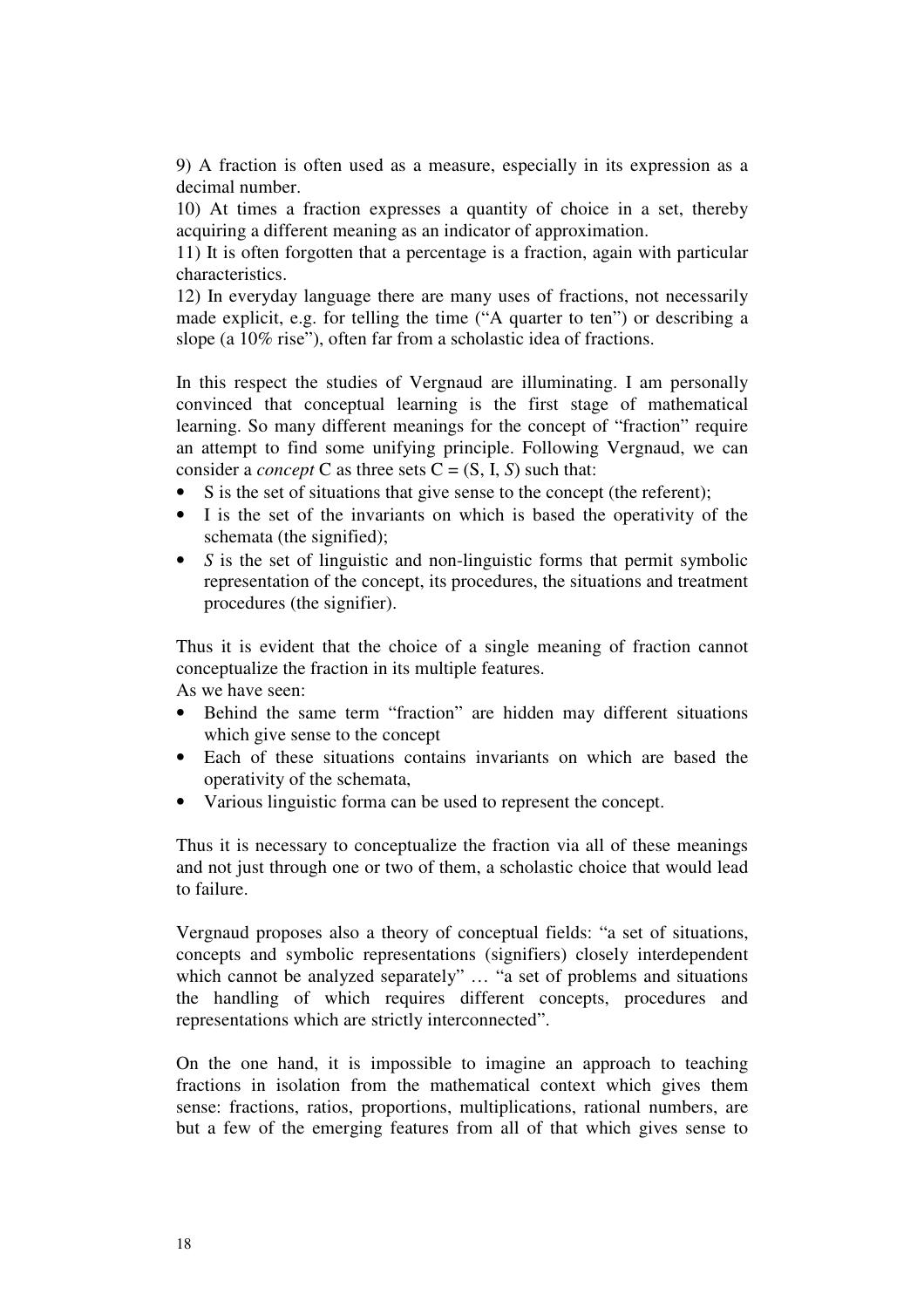fractions. These concepts must not be separated, but rather should flow together in one sole learning process. On the other, all the different acceptations of fractions must be explored and put in relationship between one another, since there are considerable differences between some of them.

Gérard Vergnaud's ternary schema is important and useful, as we have seen, but other approaches have been proposed for the conceptualization. More recently, Raymond Duval has replaced the ternary schema with a binary schema containing the pair "meaning-object" or "sign-object", thereby expressing the idea that conceptualization passes through the sign which expresses its own object. The occurrences of the mathematical object "fraction" are multiple and refer back to a variety of signs each one belonging to an appropriate system of signs.

# **6. The noetics and semiotics of fractions**

The term "noetics" refers to conceptual acquisition and thus within the school environment to conceptual learning.

The term "semiotics" refers to the representation of concepts through systems of signs.

Both are of extraordinary importance in Mathematics.

On the one hand any form of mathematical activity requires the learning of its concepts. On the other it is impossible to study the learning in Mathematics without referring to semiotic systems.

It is important to bear in mind that the concepts of Mathematics do not exist in concrete reality. The point P, the number 3, addition, parallelism between straight lines, are not concrete objects which exist in empirical reality. They are pure concepts, ideal and abstract, and therefore , if we want to refer to them, they cannot be "empirically displayed" as in other sciences. In Mathematics concepts can only be *represented* by a chosen semiotic register.

As a matter of fact, in Mathematics we do not work directly with objects (i.e. with concepts), but with their *semiotic representations*. So semiotics, both in Mathematics and in Mathematics Education, is fundamental.

To represent a given concept there are many possible registers. Passing from one representation to another within the same register is called "transformation by treatment", while a change of semiotic representation into another register is called "transformation by conversion". In 1993 Duval called attention to a cognitive paradox hidden within these issues. We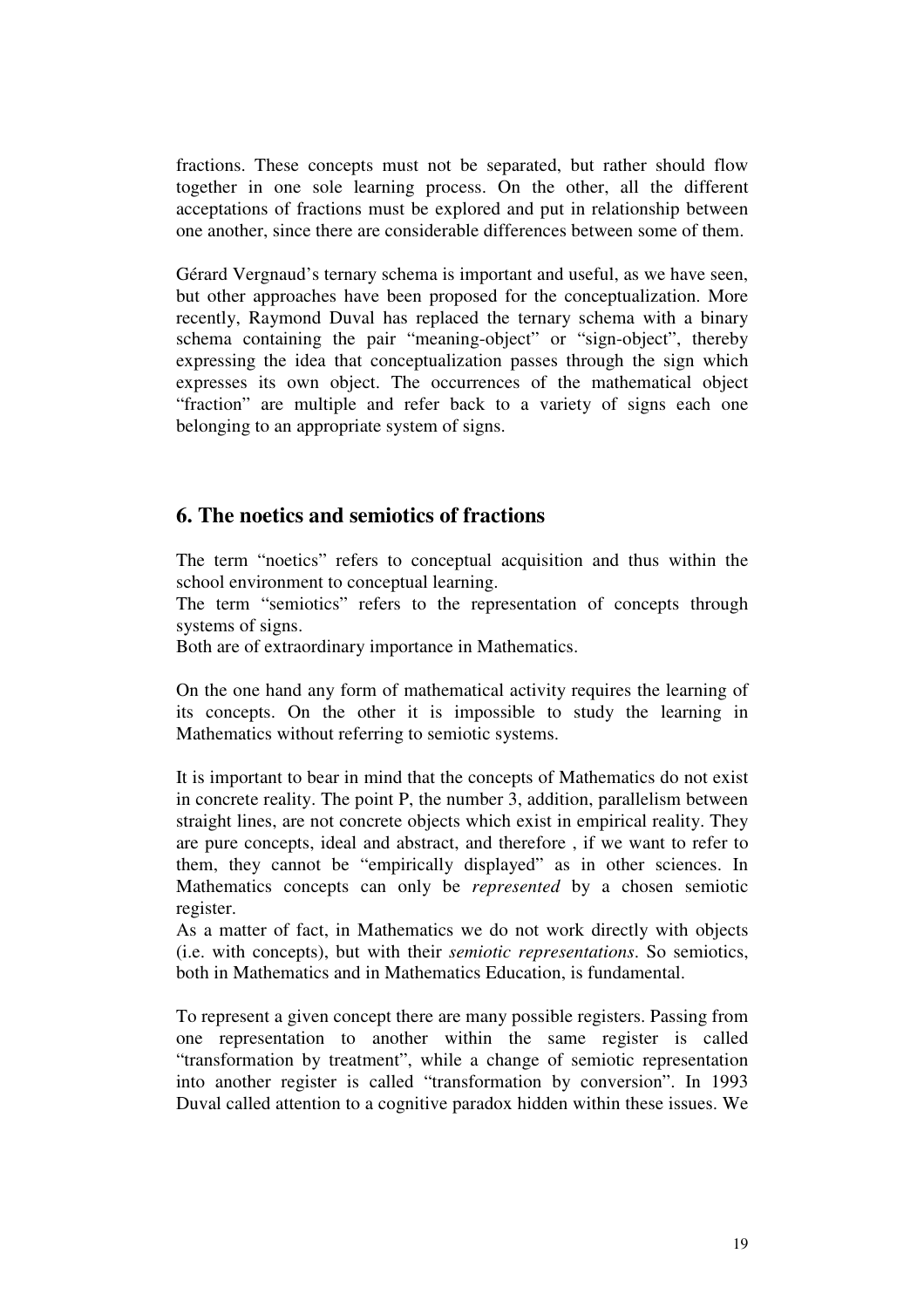shall see that as regards the didactics of fractions this is an extraordinary important issue.

The objective is conceptual learning. The teacher (who knows the concept) proposes some of its semiotic representations to the student (who does not yet know the concept), in the hope, with the desire and will, that, via the semiotic representations, the student will be able to construct the desired conceptual learning (noetics) of the concept. But the student possesses only semiotic representations, objects (words, formulae, drawings, diagrams, etc.), but not the concept itself. If the student already knew the concept, he could *recognize it in those* semiotic representations, but since he does not know it, *he sees only* semiotic representations, i.e. concrete objects, ink marks on sheets of paper, chalk marks on a blackboard, etc.

The teacher who is unaware of noetics and semiotics may well cherish the illusion that, if the student manipulates the representations, then he is manipulating the concepts and thus the cognitive construction has taken place. In reality, it may well be that an incredible widespread ambiguity has arisen: the student has only learnt to manipulate the semiotic representations but has not at all constructed the concept and the teacher is suffering from an illusion.

In this respect, there are no miraculous recipes, there is only the need of awareness.

The teacher who is aware of this issue, cannot avoid focusing on the learning of his students, verifying if they really belong to the sphere of noetics and not only to the semiotic manipulation.

The fraction is a concept thus its learning is within noetics. As such, it cannot be concretely displayed. We can operate with a one-whole, an object, a cake, dividing it and obtaining a part. But the result is not the mathematical "fraction", only the "fraction of that object". Working with the semiotic register of concrete operations, we have shown a semiotic representation, not the concept.

We can use words to describe what we have done to the cake, thereby changing semiotic register and showing another semiotic representation, but not the concept.

We can pass to other examples, abstracting from the concrete object, the cake, going to another concrete object, for example a rectangle (better its area), but once again we have changed semiotic register thus providing another semiotic representation, not the concept.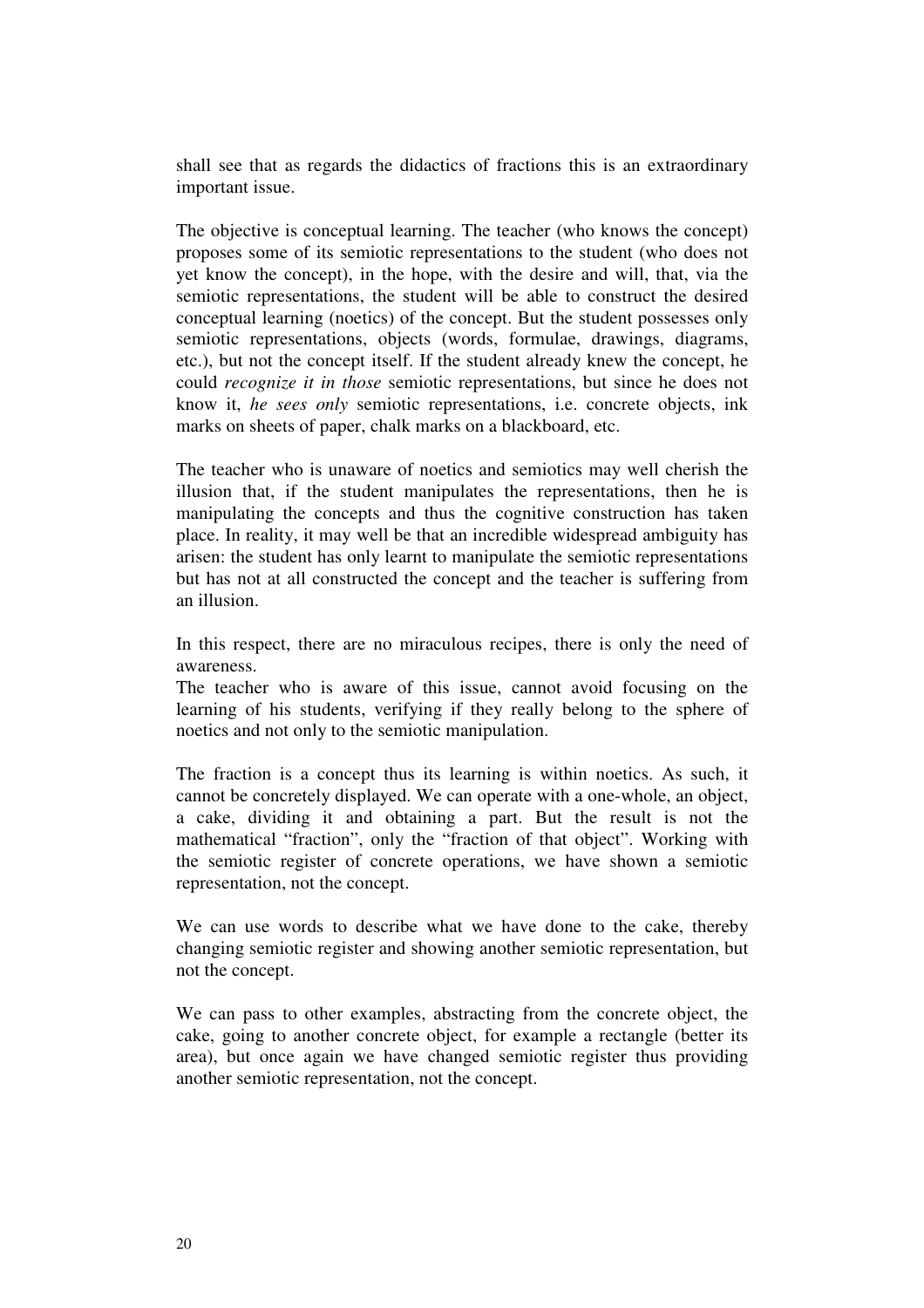At this point we normally go beyond the object (cake, rectangle, etc.) to its abstraction and the concept of fraction is supposed to have been constructed independently from the concrete model of departure considered as unit or whole. But often this is an illusion.

Up to this point the units are continuous objects: a cake or the surface of a rectangle. Passing to discrete units - e.g. 12 balls which must, however, be considered as one unit-whole - the register has been completely changed but it is taken for granted that the conversion spontaneously takes place. Indeed, at this point (maybe even before) an appropriate mathematical formalism is introduced, the written form of fractions, together with the terms "numerator" and "denominator": as a matter of fact a new semiotic representation in a different register is supplied, and thus a new kind of conversion.

…

All this, and more, normally takes place within a lesson of 30-40-50 minutes.

The distinguishing features that characterize the different objects are chosen– the act of dividing, the cake (continuous), the surface (continuous) of a rectangle, the set of balls (discrete), the formal writing with its specific names – treatment transformations (few) and conversion transformations (many) are continuously carried out, taking for granted that, if the student is capable of reproducing them, the teaching has been successful, the learning achieved and the concept constructed.

If, however, we recognize that semiotics and noetics are not the same thing and that learning to manipulate semiotic representations is not noetics, we can understand how, usually after apparent initial success, within a few lessons or within the following weeks or months students may be in grave crisis, having learnt to manipulate a few passages and registers, nothing more, but he has not at all constructed the concept we wanted him to construct.

# **7. Difficulties in the learning of fractions and Mathematics Education**

Research has illustrated some errors which are typical in students the world over. Research has thoroughly and precisely studied and listed them. Below we summarize the most important.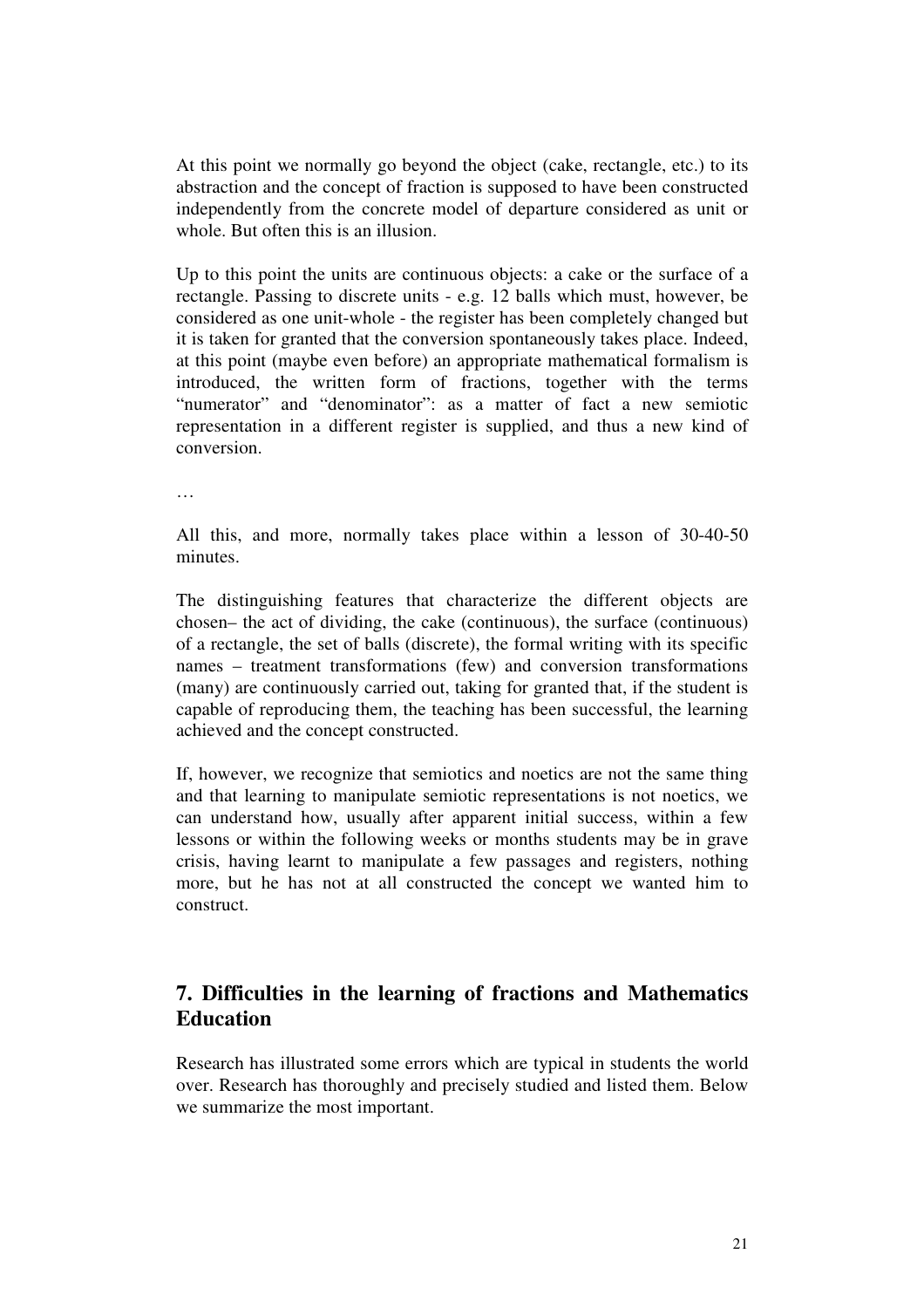1) Difficulty in ordering fractions and numbers written in the decimal notation.

2) Difficulty with operations between fractions and between rational numbers.

- 3) Difficulty in recognizing even the most common schemata.
- 4) Difficulty in handling the adjective "equal".
- 5) Difficulty in handling equivalences.
- 6) Difficulty in handling the reduction to minimum terms.
- 7) Difficulty in handling non standard figures.
- 8) Difficulty in passing from a fraction to the unit that has generated it.
- 9) Difficulty in handling autonomously diagrams, figures or models.

Research has highlighted these typical errors and has classified them, but without using modern Mathematics Education considered as Learning Epistemology in the specific case of fractions, thereby turning over its point of view, using the results of the copious research that has been conducted over the past 40 years.

This need has pushed me to consider the main research topics into Mathematics Education and come back to the previous classical research into fractions under this point of view, looking for didactic and not mathematical motivations of these "typical errors" The following list considers but a few of the issues involved.

### *1. Didactic contract*

(a) The "sum" of fractions: *b d*  $a + c$ *d c b a* +  $+\frac{c}{1} = \frac{a+c}{1}$  is not something the student

proposes to the teacher because he believes it to be true, but because he thinks it may be acceptable by the teacher in terms of its form …

(b) In the context of a problem involving fractions, it is illusory to imagine that the student reasons, while choosing the appropriate operation to perform, when it is well known that, by contract, his objective is that of receiving a nod of approval and so is perfectly capable of producing a series of proposals often quite contradictory. The apparent absurdity (from the mathematical point of view) of the series of proposals gains a logic (from the point of view of didactics).

Many studies about the didactical contract have highlighted situations that implicitly were under everybody's attention, without being clearly expressed and understood: students give up taking risks, abdicate the burden of responsibility for their own learning and act only in terms of the contract. With reference to fractions this is rather evident.

#### *2. Excessive semiotic representations*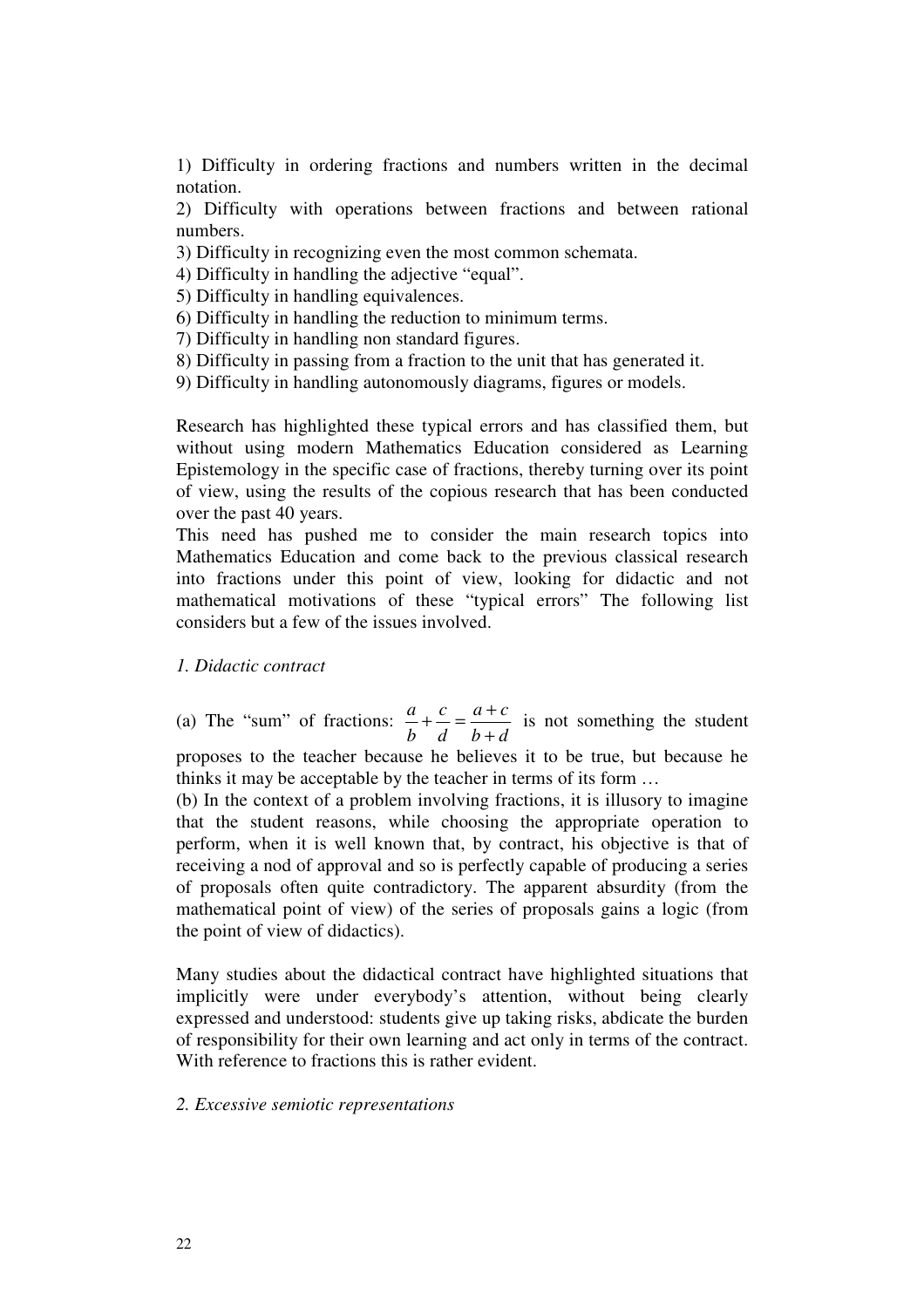Opening any textbook shows immediately the immense number of semiotic representations available for expressing fractions.

Handling these registers choosing the distinguishing features of the concept we must treat and convert, is not learnt *automatically.* This learning results from a process of explicit teaching in which the teacher must render the student co-responsible.

Teachers often underestimate this aspect, ignoring the warning of Duval and passing from one register to another, believing that the student follows. The teacher is able to jump from one register to another without problems, because he has already conceptualized: while in fact the student does not so, the student follows at the level of semiotic representatives, but not of meanings.

# *3. Prematurely formed images and models*

Dealing with fractions, often an image can be transformed too quickly into a mental model, when it should still remain an image. Let us take some examples.

(a) The image of a unit-whole divided into *equal* parts, taking *equal* to be identity, congruency, superimposability, creates an effective and durable concept of fraction which then transforms into a model and has to be respected on all occasions and thus impedes the noetics of the fraction.

(b) The image of dividing a unit-whole in equal parts and taking some of them suggests semantically that this "some" cannot be "all". The model is easily reinforced, given that it coincides with a strong intuition, but then

impedes the passage to a unit as a fraction *n*  $\frac{n}{n}$  and to improper fractions.

(c) The use of geometric figures is seen by students to be specific and meaningful, whereas for the adult it is random and generic. The continuous use of only rectangles or circles compels to a way of thinking in which an image, instead of being open, ductile and modifiable, becomes a persistent and stable model. If the fraction is proposed using different figures (triangle, trapezium,…) the student no longer grasps the noetics of the fraction because the situation is not a part of his model

## *4. Misconceptions*

There are numerous examples of misconceptions concerning fractions. Many of the examples we have seen are ascribable to students' misconceptions which have then become premature models when instead they had to remain provisional images. We have seen examples. I recall misconceptions linked to order between fractions, based on that between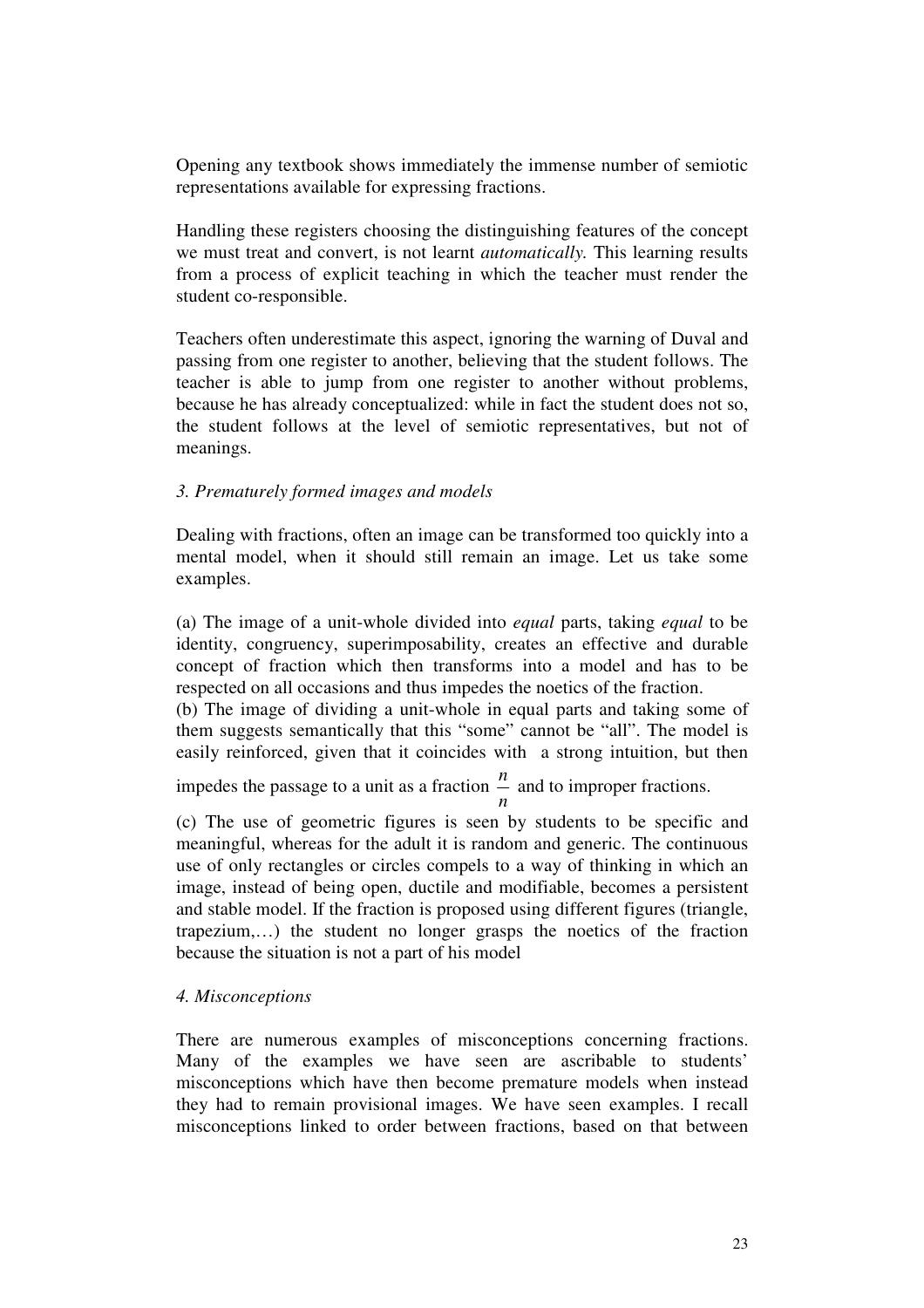natural numbers, to the simplification of fractions, to the handling of equivalences between fractions, to operations between fractions, to the choice of figures on which to operate with fractions …

### *5. Ontogenetic, didactic and epistemological obstacles*

Many of the things to be learnt concerning fractions can be considered as true epistemological obstacles and are easily recognizable in the history and in the practice of teaching.

(a) The reduction of fractions to minimum terms has for long been a specific object of study in history, as is shown by the fact that the Egyptians who cultivated fractions for many centuries used only fractions with unitary numerators

(b) The passage from fractions to decimal numbers required over 4,500 years of Mathematics.

(c) The handling of zero in fractions has often created enormous problems in history, even for illustrious mathematicians.

#### *6. Excess of didactic situations and lack of a-didactic situations*

The situations that teachers propose for the learning of fractions are mainly didactic whereas they rarely correspond to a-didactic situations. The result is of almost total failure in the learning of fractions and rational numbers, and this is clearly pointed out in the international literature. Today we know that the construction of meaningful learning must pass through a-didactic situations, but that these are by no means the most used in teaching practice, while it should be so.

## **Bibliography**

- Adda J., Hahn C. (1995). Pourcentage et sens commun. In: Keitel C., Gellert U., Jablonka E., Müller M. (eds.) (1995). *Mathematics education and common sense*. Actes de la 47ème rencontre CIEAEM. Freie Universität Berlin. Berlino: Müller.
- Adjiage R., Pluvinage F. (2000). Un registre géométrique unidimensionnel pour l'expression des rationnels. *Recherches en didactique des mathématiques*. 20, 1, 41-88.

Arrigo G., D'Amore B. (1992). *Infiniti*. Milano: Angeli.

Arrigo G., D'Amore B. (1999). "Lo vedo, ma non ci credo". Ostacoli epistemologici e didattici al processo di comprensione di un teorema di Georg Cantor che coinvolge l'infinito attuale. *L'insegnamento della matematica e delle scienze integrate*. 22B, 5, 465-494.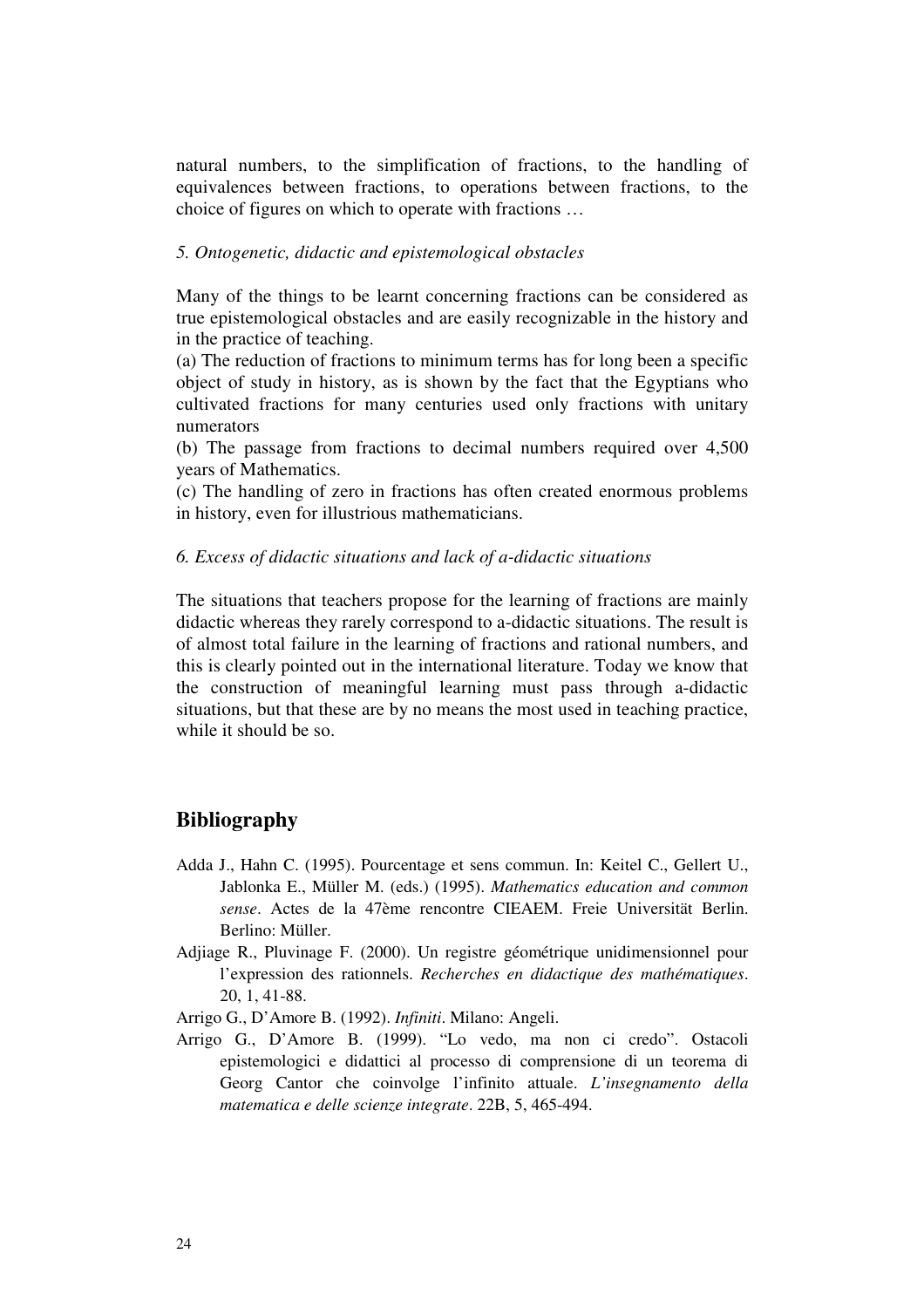- Arrigo G., D'Amore B. (2002). "Lo vedo ma non ci credo…", seconda parte. Ancora su ostacoli epistemologici e didattici al processo di comprensione di alcuni teoremi di Georg Cantor*. La matematica e la sua didattica*. 1, 4-57.
- Arrigo G., D'Amore B., Sbaragli S. (in press). *Gli infiniti*. Bologna: Pitagora.
- Bachelard G. (1938). *La formation de l'esprit scientifique*. Paris: Vrin.
- Bagni G.T. (1996-'97). *Storia della matematica*. 3 volumes. Bologna: Pitagora.
- Ball D. (1993). Halves, pieces and twoths: costructing and using representational contexts in teaching fractions. In: Carpenter T.P., Fennema E., Romberg T.A. (eds.) (1993). *Rational numbers: as integration of research*. Hilsdale (N.J.): Lawrence Erlbaum. 157-195.
- Barbero R., Carignano I., Magnani R., Tremoloso G. (1996). Una ricerca sulle frazioni. *L'insegnamento della matematica e delle scienze integrate*. 19B, 351-376.
- Basso M. (1991a). Un possibile itinerario didattico sulle frazioni nella scuola elementare. *L'insegnamento della matematica e delle scienze integrate*. 14, 7, 678-698.
- Basso M. (1991b). Un possibile itinerario didattico sulle frazioni nella scuola elementare: classe quarta. *L'insegnamento della matematica e delle scienze integrate*. 14, 9, 877-897.
- Basso M. (1992). Un possibile itinerario didattico sulle frazioni nella scuola elementare: classe quinta. *L'insegnamento della matematica e delle scienze integrate*. 15, 1, 73-96.
- Behr M.J., Harel G., Post T., Lesh R. (1992). Rational number, ratio and proportion. In: Grouws D.A. (ed.) (1992). *Handbook of research on mathematics teaching and learning*. New York: Macmillan. 296-333.
- Behr M.J., Harel G., Post T., Lesh R. (1993). Rational numbers: towards a semantic analysis-emphasis on the operator construct. In: Carpenter T.P., Fennema E., Romberg T.A. (eds.) (1993). *Rational numbers: as integration of research*. Hilsdale (N.J.): Lawrence Erlbaum. 13-47.
- Behr M.J., Lesh R., Post T., Silver E.A. (1983). Rational-number concept. In: Lesh R.A., Landau M. (eds.) (1983). *Acquisition of mathematics concepts and processes*, New York: Academic Press. 92-126.
- Behr M.J., Post T. (1988). Teaching rational number and decimal concepts. In: Post T. (ed.) (1980). *Teaching mathematics in grades k-8*. Boston: Allyn and Bacon. 190-231.
- Behr M.J., Post T., Silver E., Mierkiewicz D. (1980). Theoretical foundations for instructional research on rational numbers. *Proceedings PME 1980*. 60-67.
- Behr M.J., Post T., Wachsmuth I. (1986). Estimation and children's concept of rational number size. In: Shoen H.L., Zweng M.J. (eds.) (1986). *Estimation and mental computation*. *1986 Yearbook*. Reston (Ma): NCTM.
- Behr M.J., Wachsmuth I., Post T. (1985). Construct a sum: a measure of children's understanding of fraction size. *Journal for research in mathematics education*. 16, 120-131.
- Bergen P.M. (1966). Action research on division of fractions. *Arithmetic teacher*. 13, 293-95.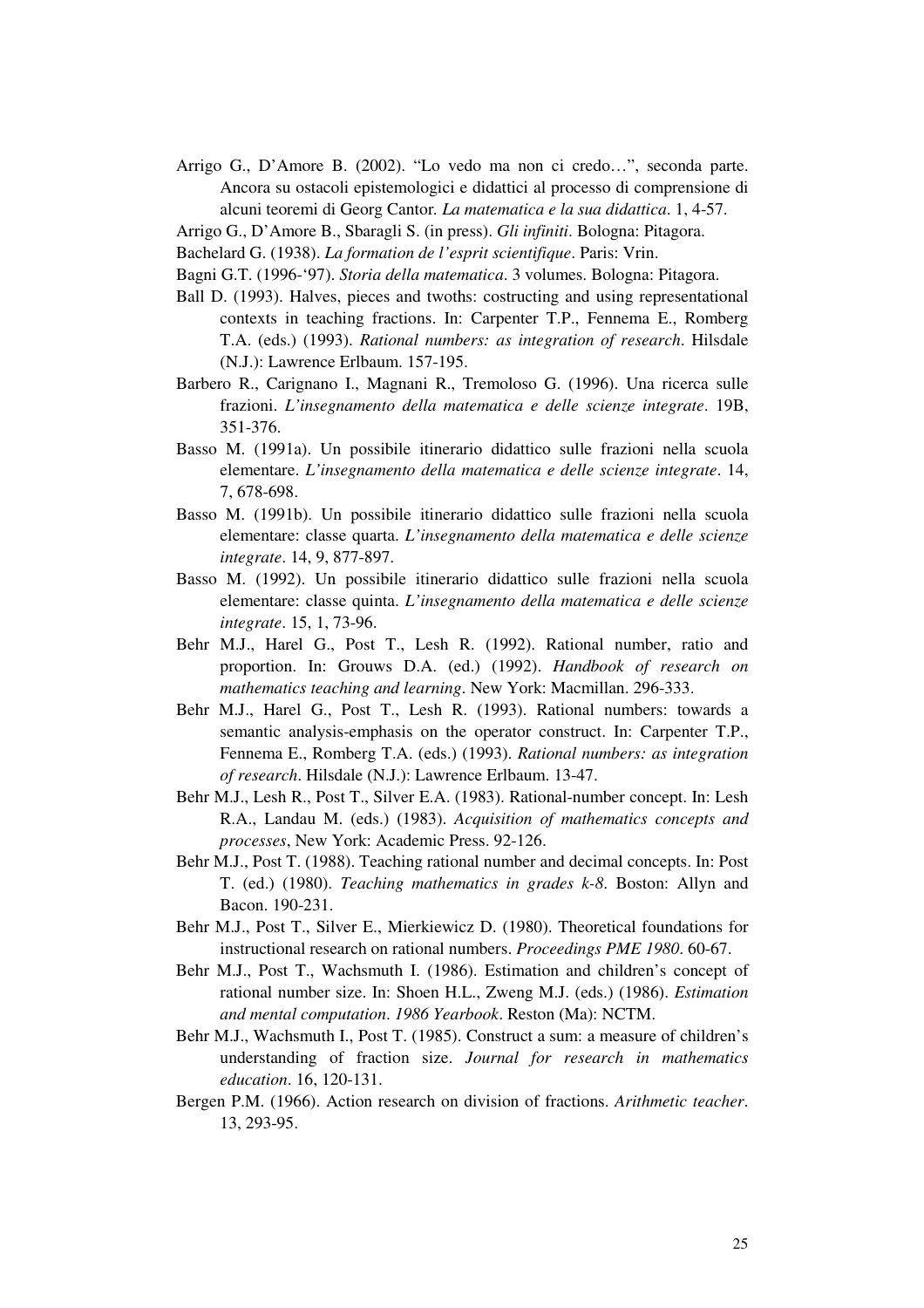- Bezuk N.S., Bieck M. (1993). Current research on rational numbers and common fractions: Summary and implications for teachers. In. Douglas T.O. (ed.) (1993). *Research ideas for the classroom. Middle grades mathematics*. New York: MacMillan. 118-136.
- Bidwell J.K. (1968). *A comparative study of the learning structures of three algorithms for the division of fractional numbers*. Doctoral thesis. University of Michigan.
- Bohan H.J. (1970). *A study of the effectiveness of three learning sequences for equivalent fractions*. Doctoral thesis. University of Michigan.
- Bonotto C. (1991). Numeri razionali. Approcci diversi e relative sperimentazioni didattiche. *L'insegnamento della matematica e delle scienze integrate*. 14, 7, 607-638.
- Bonotto C. (1992). Uno studio sul concetto di numero decimale e di numero razionale. *L'insegnamento della matematica e delle scienze integrate*. 15, 5, 415-448.
- Bonotto C. (1993). Origini concettuali di errori che si riscontrano nel confrontare numeri decimali e frazioni. *L'insegnamento della matematica e delle scienze integrate*. 16, 1, 9-45.
- Bonotto C. (1995). Sull'integrazione delle strutture numeriche nela scuola dell'obbligo. *L'insegnamento della matematica e delle scienze integrate*. 18A, 4. 311-338.
- Bonotto C. (1996). Sul modo di affrontare i numeri decimali nella scuola dell'obbligo. *L'insegnamento della matematica e delle scienze integrate*. 19A, 2, 107-132.
- Bonotto C., Basso M. (1994). Analisi di indagini sui numeri decimali rivolti ad allievi ed insegnanti della scuola dell'obbligo. In: Basso M. et al. (eds.) (1994). *Numeri e proprietà*. Università di Parma. 93-98.
- Bove D. et al. (1994). Indagine sulla conoscenza e le competenze al passaggio dalla scuola elementare alla media. Proposte di interventi. In. Basso et al. (eds.) (1994). *Numeri e proprietà*. University of Parma. 87-92.
- Boyer C. (1968). *Storia della matematica*. Milano: Isedi. 1976. Original edition USA 1968.
- Brousseau G. (1972a). Les processus de mathématisation. *Bulletin de l'association des professeurs de mathématique de l'enseignement public*. Numéro Spécial: *La Mathématique à l'école élémentaire*. (Text edited for the Acts of the Conference held in Clermont Ferrand in 1970).
- Brousseau G. (1972b). Vers un enseignement des probabilités à l'école élémentaire. *Cahier de l'IREM de Bordeaux*. 11.
- Brousseau G. (1974). L'enseignement des probabilités à l'école élémentaire. *Comptes Rendus de la XXVIe Rencontre de la CIEAEM*. Irem de Bordeaux.
- Brousseau G. (1976). Les obstacles épistémologiques et les problèmes en mathématiques. *Comptes Rendus de la XXVIIIe Rencontre de la CIEAEM*. Louvain la Neuve. 101-117.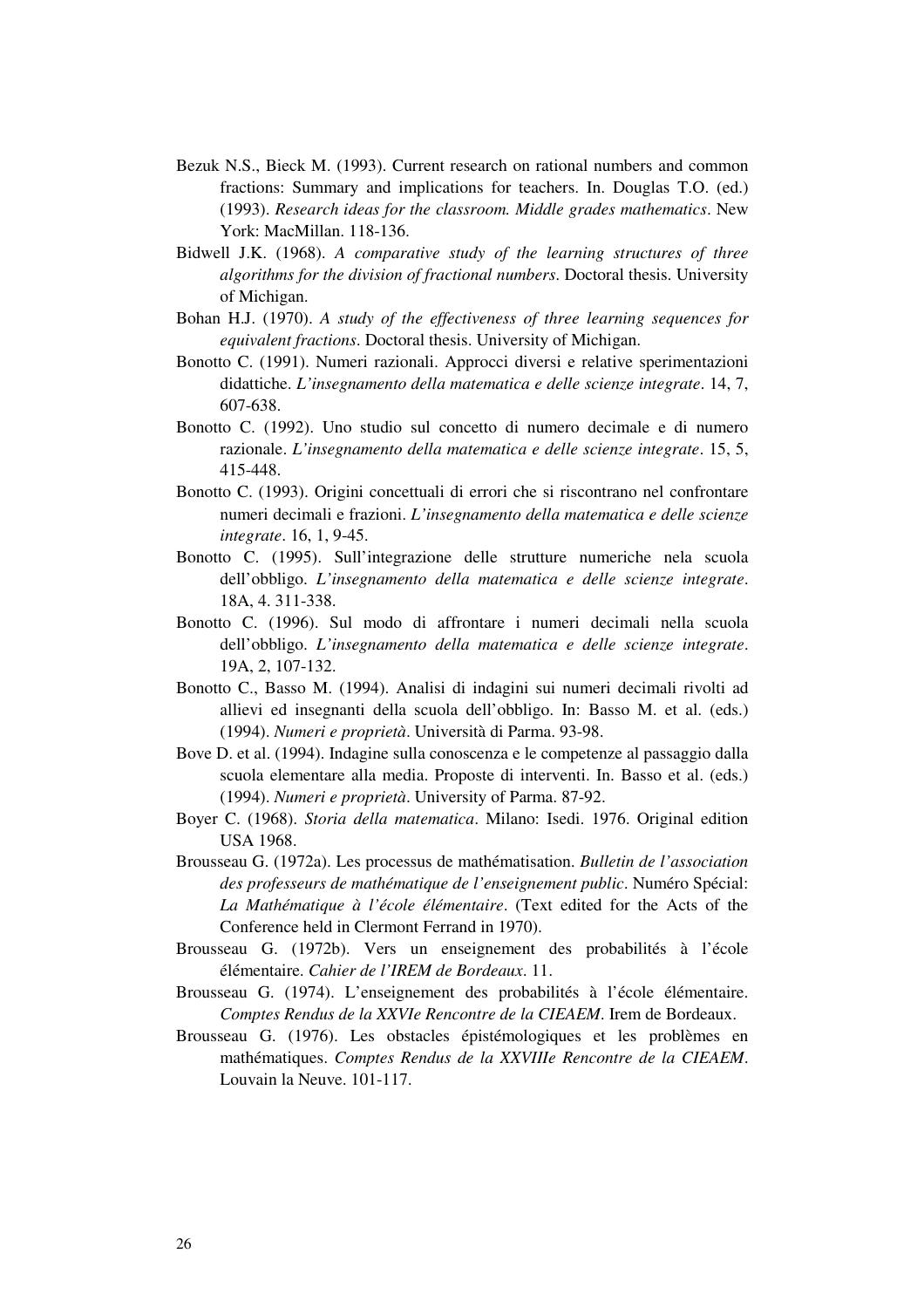- Brousseau G. (1980a). Les échecs electifs dans l'enseignements des mathématiques à l'école élémentaire. *Revue de laryngologie, otologie, rhinologie*. 101, 3-4, 107-131.
- Brousseau G. (1980b). L'échec et le contrat. *Recherches en didactique des mathématiques*. 41, 177-182.
- Brousseau G. (1980c). Problèmes de l'enseignements des décimaux. *Recherches en didactique des mathématiques*. 1, 1, 11-59.
- Brousseau G. (1981). Problèmes de didactique des décimaux. *Recherches en didactique des mathématiques*. 2, 3, 37-127.
- Brousseau G. (1983). Les obstacles épistémologiques et les problèmes en mathématiques. *Recherches en didactiques des mathématiques*. 4, 2, 165- 198.
- Brousseau G. (1986). Fondements et méthodes de la didactique des mathématiques. *Recherches en didactique des mathématiques*. 7, 2, 33-115.
- Brown C.A. (1993). A critical analysis of teaching rational number. In: Carpenter T.P., Fennema E., Romberg T.A.. (eds.) (1993). *Rational numbers: as integration of research*. Hilsdale (N.J.): Lawrence Erlbaum. 197-218.
- Bunt L.N.H., Jones P.S., Bedient J.D. (1987). *Le radici storiche delle matematiche elementari*. Bologna: Zanichelli.
- Cannizzaro L. (1992). La prima educazione matematica nel settore aritmetico. *L'insegnamento della matematica e delle scienze integrate*. 15, 3, 236-248.
- Carraher D.W., Dias Schliemann A.L. (1991). Children's understanding of fractions as expressions of relative magnitude. *Proceedings of PME XV*. Assisi. 184-191.
- Carruccio E. (1958). *Matematica e logica nella storia e nel pensiero contemporaneo*. Torino: Gheroni.
- Cassina U. (1961). *Dalla geometria egiziana alla matematica moderna*. Roma: Cremonese.
- Castro E. (2001). Números decimales. In: Castro E. (ed.) (2001). *Didáctica de la Matemática en la educación primaria*. Madrid: Síntesis. 315-346.
- Castro E., Torralbo M. (2001). Fracciones en el currículo de la educación primaria. In: Castro E. (ed.) (2001). *Didáctica de la Matemática en la educación primaria*. Madrid: Síntesis. 285-314.
- Centeno J. (1988). *Los números decimales. ¿Por qué?, ¿Para qué?* Madrid: Síntesis.
- Chace A. et al. (1927). *The Rind mathematical papyrus*. Oberlin (Ohio).
- Chevallard Y. (1988). L'universe didactique et ses objects: fonctionnement et dysfonctionnement. *Interactions didactiques*. 9-37.
- Chevallard Y. (1991). Dimension instrumentale, dimension sémiotique de l'acitivité mathématique. *Séminaire de Didactique des Mathématiques et de l'Informatique de Grenoble.* LSD2, IMAG, University J. Fourier, Grenoble.
- Chevallard Y., Jullien M. (1989). *Sur l'enseignement des fractions au collège. Ingénierie, recherche, société*. Marsiglia: Publications de l'IREM.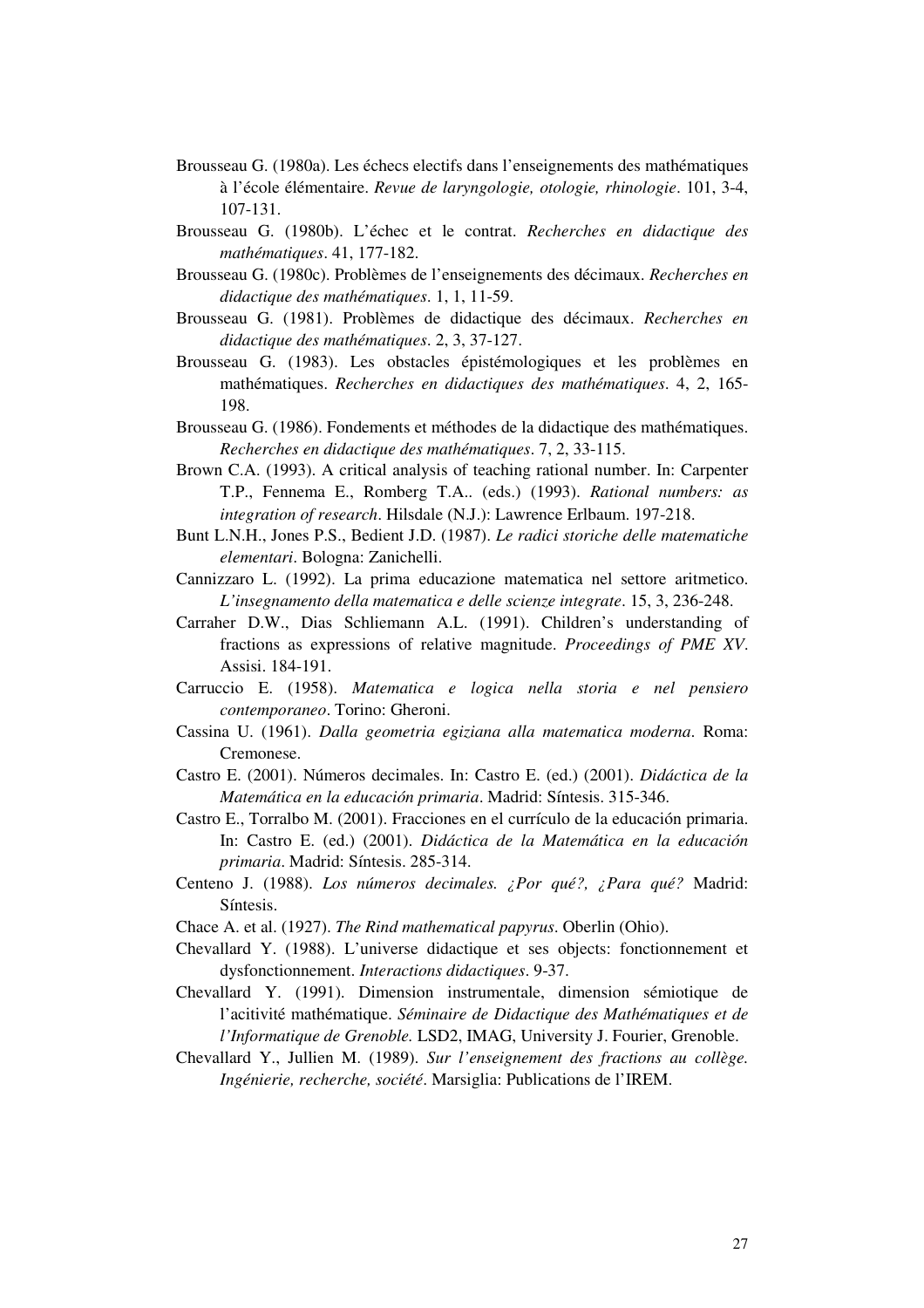- Chiappini G., Pedemonte B., Molinari M. (2004). Le tecnologie didattiche nell'approccio ai numeri razionali. *L'insegnamento della matematica e delle scienze integrate*. 27 A-B, 479-512.
- Cid E., Godino J.D., Batanero C. (2003). *Sistemas numéricos y su didáctica para maestros*. Granada: Facultad de Ciencias de la Educación.
- Clements M.A., Del Campo G. (1990). How natural is fraction knowledge? In: Steffe L.P., Wood T. (eds.) (1990). *Trasforming children's mathematics education: international perspective*. Hillsdale (N.J.): Lawrence Erlbaum. 181-188.
- Coburn T.G. (1973). *The effects of a ratio approach and a region approach on equivalent fractions and addition/substraction for pupils in grade four*. Doctoral thesis. University of Michigan.
- Confrey J. (1994). Splitting, similarity and the rate of change: new approaches to multiplication and exponential function. In: Harel G., Confrey J. (eds.) (1994). *The development of multiplicative reasoning in the learning of mathematics*. State University of New York Press. 293-332.
- Confrey J. (1995). Student voice in examining "splitting" as an approach to ratio, proportions and fractions. In: Meira L., Carraher D. (eds.) (1995). *Proceedings of the 19 th PME*. Recife (Brasile). 1, 3-29.
- Coxford A., Ellerbruch L. (1975). Fractional Number. In: Payne J.N. (ed.) (1975). *Mathematics learning in early chilhood*. Reston (Va): NCTM.
- D'Amore B. (1991). logica Logica LOGICA, la didattica della logica fra gli 8 ed i 15 anni. In: D'Amore B. (ed.) (1991). *La Matematica fra gli 8 ed i 15 anni*. Bologna-Roma: Apeiron. 79-90.
- D'Amore B. (1993). *Problemi. Pedagogia e psicologia della matematica in attività di problem solving*. Milano: Angeli. Preface by Gérard Vergnaud. [Published in Spanish, Madrid: Sintesis, 1997].
- D'Amore B. (1998). Oggetti relazionali e diversi registri rappresentativi: difficoltà cognitive ed ostacoli – Relational objects and different representative registers: cognitive difficulties and obstacles. *L'educazione matematica*. 1, 7-28. [Artiche republished in Spanish: *Uno*. 15, 1998, 63-76].
- D'Amore B. (1999). *Elementi di didattica della matematica*. Prefazione di Colette Laborde. Bologna: Pitagora. [Published in Spanish with prefaces by Colette Laborde and Ricardo Cantoral, 2006, Bogotà: Magisterio ed. In press in Portugese].
- D'Amore B. (2001a). Concettualizzazione, registri di rappresentazioni semiotiche e noetica. *La matematica e la sua didattica*. 2, 150-173. [Artiche republished in various languages].
- D'Amore B. (2001b). Un contributo al dibattito su concetti e oggetti matematici: la posizione "ingenua" in una teoria "realista" vs il modello "antropologico" in una teoria "pragmatica". *La matematica e la sua didattica*. 1, 4-30. [Artiche republished in various languages].
- D'Amore B. (2001c). *Didattica della matematica*. Bologna: Pitagora.
- D'Amore B. (2002a). Gérard Vergnaud. Item in *Enciclopedia Pedagogica*, Appendix A-Z. Brescia: La Scuola. 1508-1509.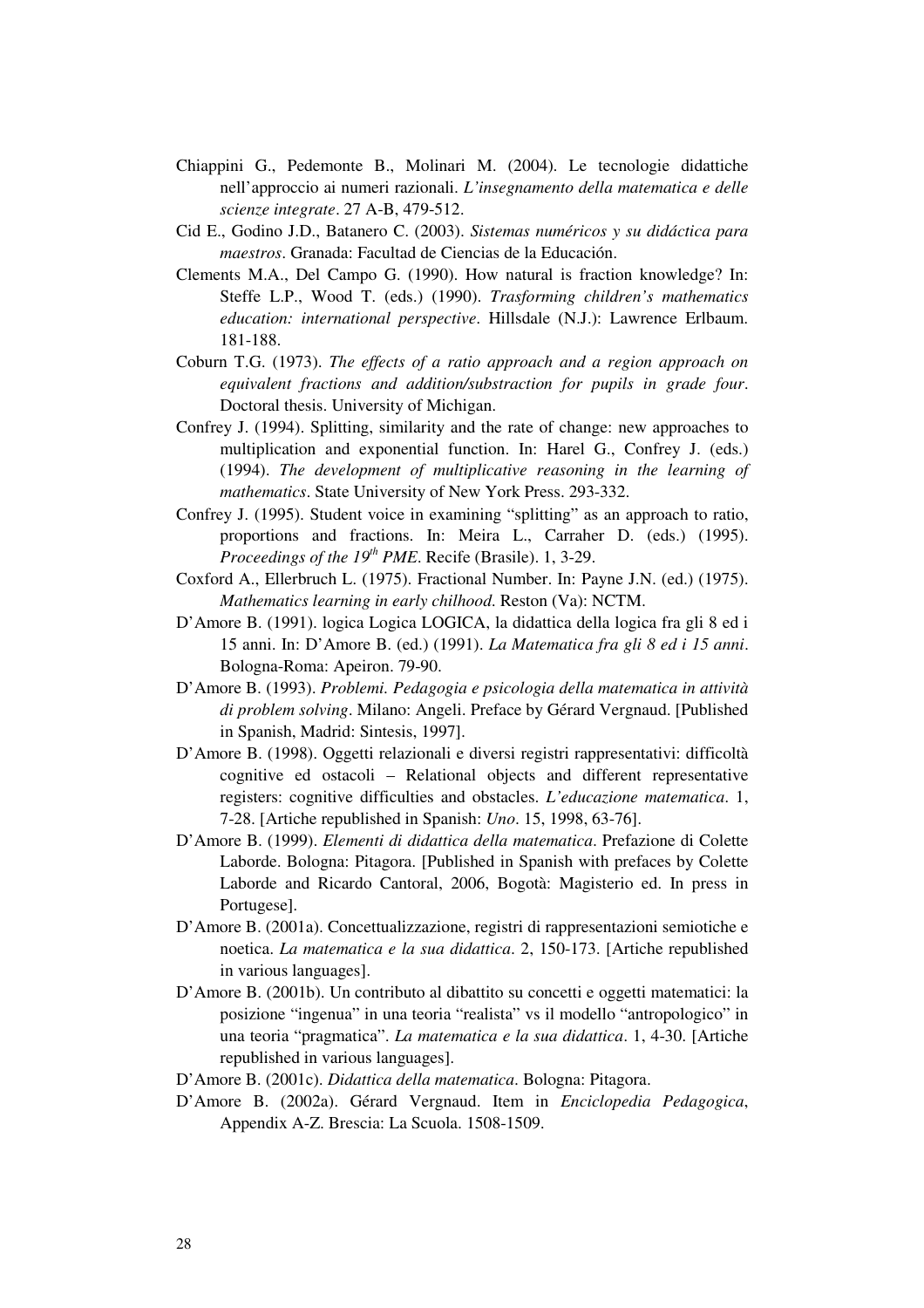D'Amore B. (2002b). Basta con le cianfrusaglie. *La vita scolastica*. 8, 14-18.

- D'Amore B. (2003a). La complexité de la noétique en mathématiques ou les raisons de la dévolution manquée. *For the learning of mathematics*. 23, 1, 47-51.
- D'Amore B. (2003b). *Le basi filosofiche, pedagogiche, epistemologiche e concettuali della didattica della matematica*. Prefazione di Guy Brousseau. Bologna: Pitagora. [Published in Spanish, with prefaces by Guy Brousseau and Ricardo Cantoral. 2005, México DF: Reverté. Published in Portugese, with prefaces by Guy Brousseau and Ubiratan D'Ambrosio. 2005, Sao Paolo: Escrituras].
- D'Amore B. (2004). Il ruolo dell'Epistemologia nella formazione degli insegnanti di Matematica nella scuola secondaria. *La matematica e la sua didattica*. 4, 4-30.
- D'Amore B. (2005). Pipe, cavalli, triangoli e significati. Contributo ad una teoria problematica del significato concettuale, da Frege e Magritte, ai giorni nostri. *L'insegnamento della matematica e delle scienze integrate*.
- D'Amore B., Fandiño Pinilla M.I. (2002). Un acercamiento analítico al "triángulo de la didáctica". *Educación matemática*. México DF, México. 14, 1, 48-61.
- D'Amore B., Fandiño Pinilla M.I. (2003). La formazione iniziale degli insegnanti di matematica in Italia. *La matematica e la sua didattica*. 4, 413-440.
- D'Amore B., Fandiño Pinilla M.I. (2004). Cambi di convinzione in insegnanti di matematica di scuola secondaria superiore in formazione iniziale. *La matematica e la sua didattica*. 3, 27-50.
- D'Amore B., Godino J.D., Arrigo G., Fandiño Pinilla M.I. (2003). *Competenze in matematica. Una sfida per il processo di insegnamento – apprendimento*. Bologna: Pitagora.
- D'Amore B., Marazzani I. (2003). *Problemi di matematica nella scuola primaria*. Prefazione di Gérard Vergnaud. Bologna: Pitagora.
- D'Amore B., Matteuzzi M. (1975). *Dal numero alla struttura*. Bologna: Zanichelli.
- D'Amore B., Matteuzzi M. (1976). *Gli interessi matematici*. Venezia: Marsilio.
- D'Amore B., Oliva P. (1994). *Numeri. Teoria, storia, curiosità, giochi e didattica nel mondo dei numeri*. Milano: Angeli.
- D'Amore B., Sbaragli S. (2005). Analisi semantica e didattica dell'idea di "misconcezione": una proposta. *La matematica e la sua didattica*. 2.
- D'Amore B., Speranza F. (eds.) (1989, 1992). *Lo sviluppo storico della matematica - Spunti didattici*. Due volumi: vol. I, 1989; vol II, 1992. Roma: Armando, Roma 1989.
- D'Amore B., Speranza F. (eds.) (1995). *La matematica e la sua storia. Alcuni esempi per spunti didattici*. Milano: Angeli.
- Davis G.E. (1989). Attainment of rational number knowledge. In: Ellerton N., Clements K. (eds.) (1989). *To challenge to change*. Victoria: Mathematical Ass. of Victoria.
- Davis G.E., Hunting R.P. (1990). Spontaneous partitioning: preschoolers and discrete items. *Educational studies in mathematics*. 21, 367-374.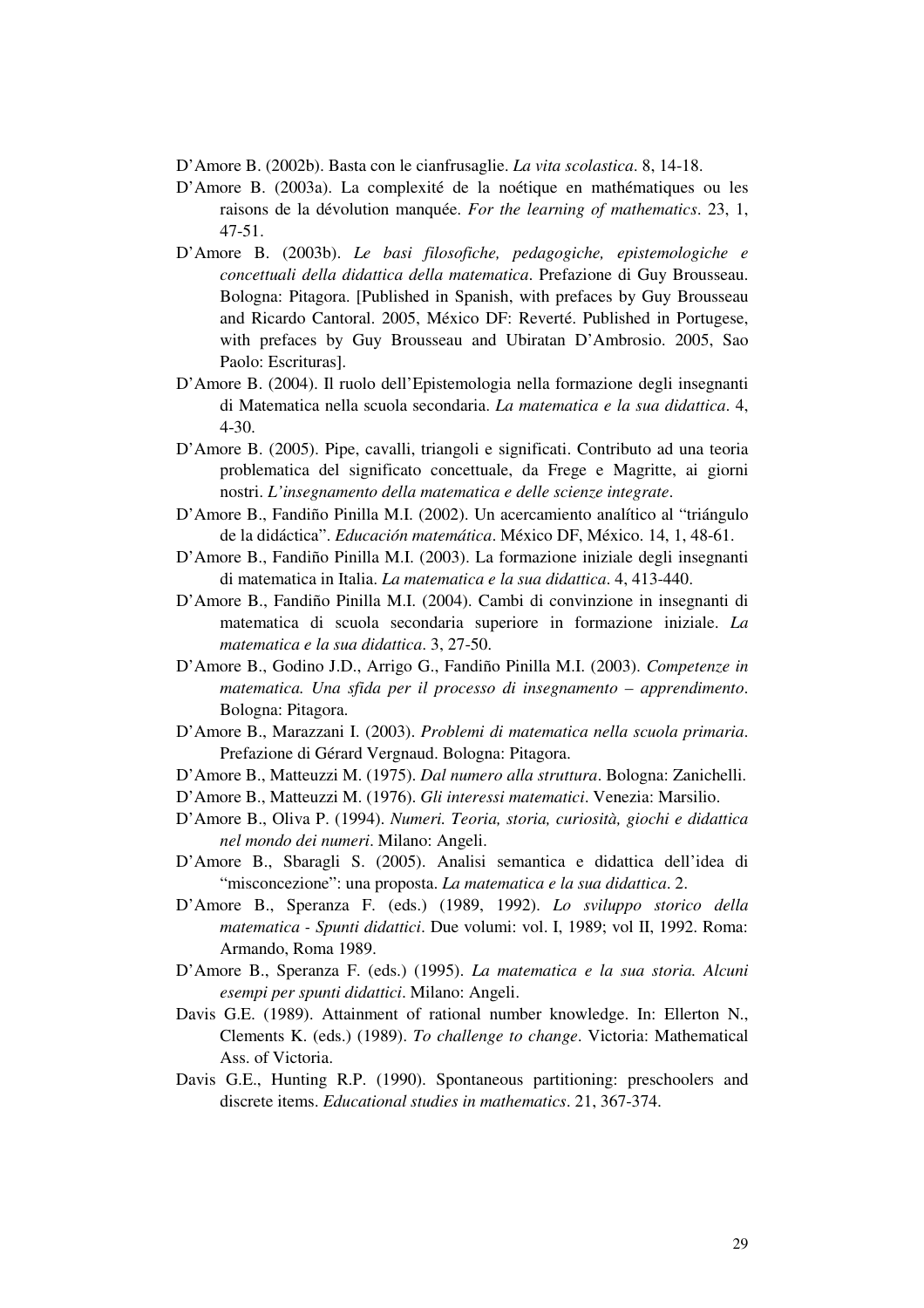- Davis G.E., Hunting R.P., Pearn C. (1993a). Iterates and relations: Elliot and Shannon's fraction schemes. In: Hirabayashi I., Nohda N., Shigematsu K., Lin K. (eds.) (1993). *Proceedings of the seventeenth conference of the international group of PME*. Vol. III. Tsukuba: Università di Tsukuba. 154- 161.
- Davis G.E., Hunting R.P., Pearn C. (1993b). What might a fraction mean to a child and how would a teacher know? *Journal of mathematical behaviour*. 12, 1, 63-76.
- Davis R.B. (1988). Is percent un number? *The journal of mathematical behavior*. 7, 3, 299-302.
- Desjardins M., Hetu J.C. (1974). Activités mathématiques dans l'enseignements des fractions. Montreal: University of Québec.
- Dickson L., Brown M., Gibson O. (1984). *Children learning mathematics*. Londra: Cassell Education.
- Douady R. (1984). *Jeux de cadres et dialectique outil-objet dans l'enseignement des mathématiques*. Tesi di stato, Università di Parigi. The same article appears in: *Recherches en didactique des mathématiques*. 7, 2, 1986, 5-31.
- Dupuis C., Pluvinage F. (1981). La proportionnalité et son utilisation. *Recherches en didactique des mathématiques*. 2, 2, 165-212.
- Duval R. (1988a). Ecarts sémantiques et cohérence mathématique. *Annales de didactique et de sciences cognitives*. 1, 7-25.
- Duval R. (1988b). Approche cognitive des problèmes de géométrie en termes de congruence. *Annales de didactique et de sciences cognitives*. 1, 57-74.
- Duval R. (1988c). Graphiques et équations. *Annales de didactique et de sciences cognitives*. 1, 235-253.
- Duval R. (1993). Registres de représentations sémiotique et fonctionnement cognitif de la pensée. *Annales de didactique et de sciences cognitives,* ULP, IREM Strasbourg. 5, 37-65.
- Duval R. (1995). *Sémiosis et pensée humaine. Registres sémiotiques et apprentissages intellectuels.* Berne: Peter Lang. [Also published in Spanish, printed in Colombia].
- Duval R. (1996). Quel cognitif retenir en didactique des mathématiques? *Recherche en didactique des mathématiques,* 16, 3, 349-382.
- Duval R. (1998). Signe et object (I). Trois grandes étapes dans la problématique des rapports entre répresentation et objet. *Annales de didactique et de sciences cognitives.* 6, 139-163.
- Eisenlhor A. (1877). *Ein mathematisches handbuch der alten Aegypter*. Leipzig.
- Ellerbruch L.W., Payne J.N. (1978). A teaching sequence from initial fraction concepts through the addition of unlike fractions. In: Suydam M.N., Rey R.E. (eds.) (1978). *Developing computational skills*. Reston (Va): NCTM. 129-147.
- Erdos P., Strauss E. (1971). Representation of 1 by egiptian fractions. *American mathematical monthly*. 78, 302-303.
- Fandiño Pinilla M.I. (2002). *Curricolo e valutazione in matematica.* Bologna: Pitagora.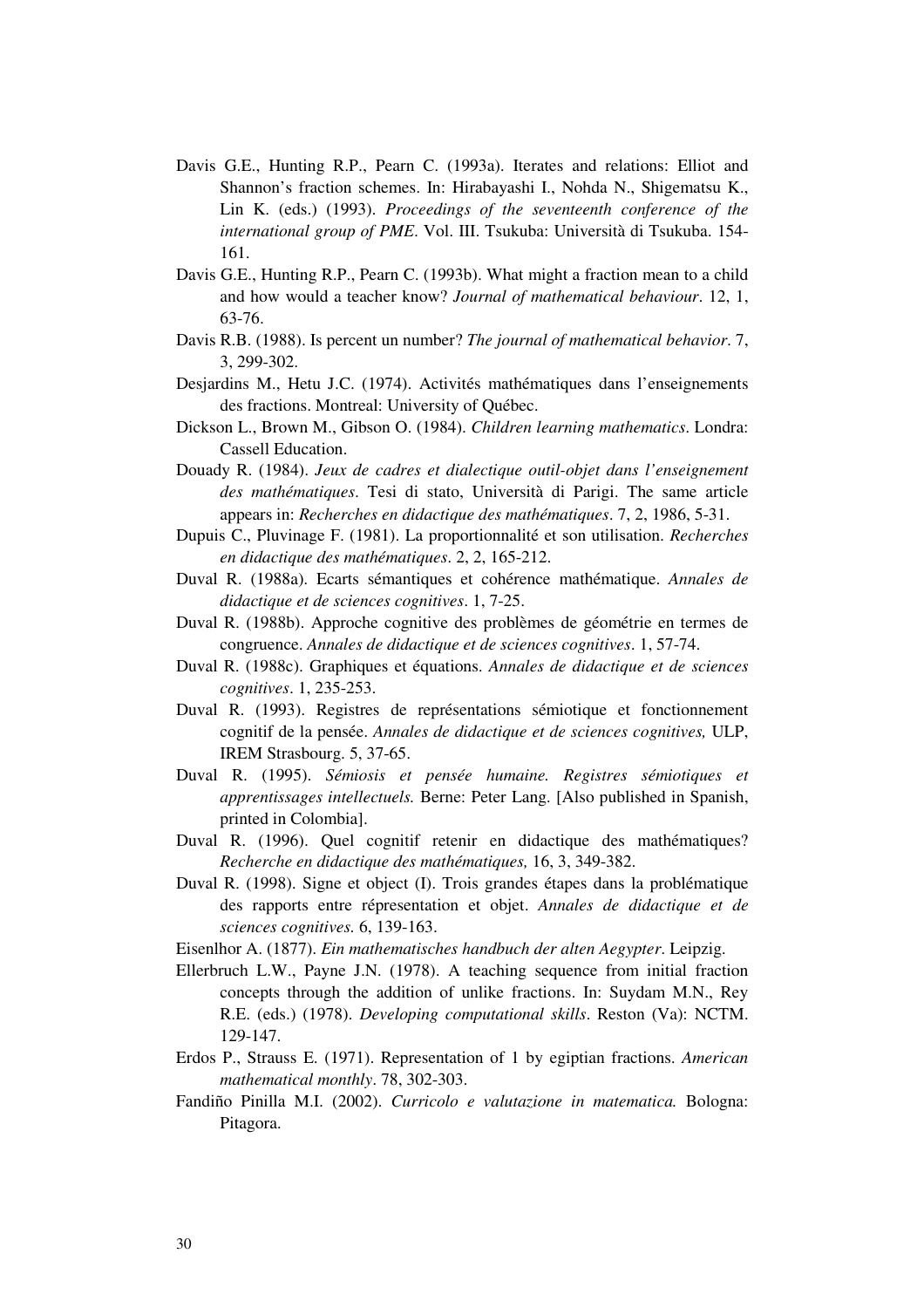- Fandiño Pinilla M.I. (ed.) (2003). *Riflessioni sulla formazione iniziale degli insegnanti di matematica: una rassegna internazionale*. Bologna: Pitagora.
- Fandiño Pinilla M.I. (2005). *Le frazioni, aspetti concettuali e didattici*. Bologna: Pitagora.
- Fernández F. (2001). Proporcionalidad entre magnitudes. In: Castro E. (ed.) (2001). *Didáctica de la Matemática en la educación primaria*. Madrid: Síntesis. 533-558.
- Figueras O. (1991). *Fractions in realistic mathematics education*. Dordrecht: Kluwer.
- Figueras O., Filloy E., Valdemoros M. (1987). Some difficulties which obscure the appropriation of the fraction concept. *Proceedings of PME XI*. Montréal. Vol. I.
- Fischbein E. (1985). Intuizione e pensiero analitico nell'educazione matematica. In: Chini Artusi L. (ed.) (1985). *Numeri e operazioni nella scuola di base*. Bologna: UMI-Zanichelli. 8-19.
- Fischbein E. (1992). Intuizione e dimostrazione. In: Fischbein E., Vergnaud G. (1992). *Matematica a scuola: teorie ed esperienza*. Editor: B. D'Amore. Bologna: Pitagora. 1-24.
- Gardiner A. (1997). *La civiltà egizia*. Torino: Einaudi.
- Gardner M. (1979). Le curiose frazioni dell'antico Egitto danno luogo a rompicapi e a problemi di teoria dei numeri. *Le scienze*. 126, 100-102.
- Galloway P.J. (1975). *Achievement and attitude of pupils toward initial fractional number concepts at various ages from six through ten years and of decimals at ages eight, nine and ten*. Doctoral thesis. University of Michigan. 21-49.
- Giacardi L. (1993). La matematica nell'antico Egitto. In: Frosali A., Ottaviani N. (eds.) (1993). *Il pensiero matematico nella ricerca storica italiana*. Ancona: Irrsae Marche.
- Giacardi L., Roero S.C.(1979). *La Matematica delle civiltà arcaiche – Egitto, Mesopotamia, Grecia*. Preface and introduction by Tullio Viola. Torino: Stampatori Didattica.
- Gillings R. (1972). *The mathematics in the time of the pharaohs*. Cambridge: Mit.
- Giménez J. (1986). Una aproximación didáctica a las fracciones egipcias. *Números*. 14, 57-62.
- Giménez J. (1994). Del fraccionamento a las fracciones. *Uno*. 1, 101-118.
- Giovannoni L. (1996). Misure di estensione superficiale nella scuola dell'infanzia. *La matematica e la sua didattica*. 4, 394-423.
- Godino J.D. (1991). Hacia una teoría de la didáctica de las matemáticas. In: Gutierrez A. (ed.) (1991). *Area de conocimiento: didáctica de las matemáticas*. Madrid: Síntesis.
- Godino J.D., Batanero C. (1994). Significado institucional y personal de los objetos matemáticos. *Recherches en didactique des mathématiques,* 3, 325-355.
- Graeber A.O., Tanenhaus E. (1993). Multiplication and division: from whole numbers to rational numbers. In: Douglas T.O. (ed.) (1993). *Research ideas for the classroom. Middle grades mathematics*. New York: MacMillan. 99- 117.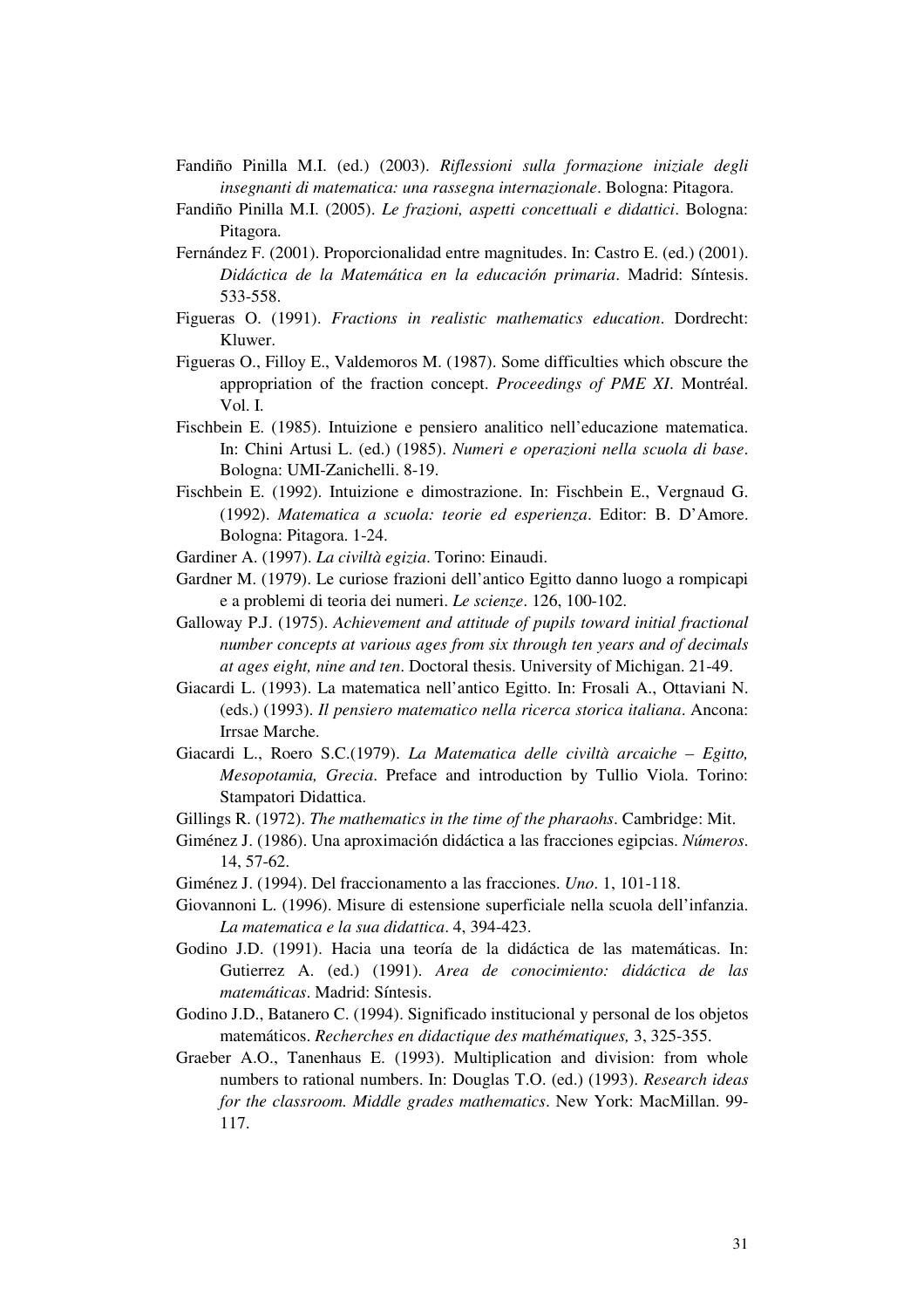- Gray E.M. (1993). The transition from whole numbers to fraction. Relazione presentata all'incontro dell'International Study Group on the Rational Numbers of Arithmetic. Athens (Ga): University of Georgia.
- Green G.A. (1969). *A comparison of two approaches, area and finding a part of, and two instructional materials, diagrams and manipulative aids on multiplication of numbers in grade five*. Doctoral thesis. University of Michigan.
- Groff P. (1994). The future of fractions. *International journal of mathematics education in science and technology*. 25, 4.
- Hahn C. (1999). Proportionnalité et pourcentage chez des apprentis vendeurs. Réflexion sur la rélation mathématiques / réalité dans une formation 'en alternance'. *Educational studies in mathematics*. 39, 229-249.
- Hart K. (1980). From whole numbers to fractions and decimals. *Recherches en didactique des mathématiques*. 1, 1, 61-75.
- Hart K. (1981). Fractions. In: Hart K. (ed.) (1981). *Children's understanding of mathematics*. 11-16. Londra: Murray. 68-81.
- Hart K. (1985). Le frazioni sono difficili. In: Chini Artusi L. (ed.) (1985). *Numeri e operazioni nella scuola di base*. Bologna: Zanichelli. 144-166.
- Hart K. (1988). Ratio and proportion. In: Behr M., Hiebert J. (eds.) (1988). *Number concepts and operations in the middle grades*. Reston (Va): NCTM. 198- 219.
- Hart K. (1989). Fractions: equivalence and addition. In: Johnson D.C. (1989). *Mathematical framework 8-13*. *A study of classroom teaching*. Windsor: Nfer-Nelson. 46-75.
- Hart K., Sinkinson A. (1989). They're useful. Children's view of concrete materials. *Proceedings PME XIII*. Paris. Vol. II.
- Hasemann K. (1979). *On the difficulties with fractions*. Osnabruck: Università di Osnabruck.
- Hasemann K. (1981). On difficulties with fractions. *Educational studies in mathematics*. 12, 71-87.
- Hunting R.P. (1984a). Learning fractions in discrete and continous quantity contexts'. In: Southwell B., Eyland R., Copper M., Collis K. (eds.) (1984). *Proceedings of the eighth international conference for the PME*. Sydney: Mathematical Ass. of New South Wales. 379-386.
- Hunting R.P. (1984b). Understanding equivalent fractions. *Journal of science and mathematics education in S. E. Asia*. Vol. VII. 1, 26-33.
- Hunting R.P. (1986). Rachel's schemes for constructing fractions knowledge. *Educational studies in mathematics*. 17, 49-66.
- Hunting R.P., Davis G. (1991). *Recent research in psychology: early fraction learning*. New York: Springer-Verlag.
- Hunting R.P., Davis G., Bigelow J.C. (1991). Higher order in young children's engagement with a fraction machine. In: Hunting R.P., Davis G. (eds.) (1991). *Recent research in psychology: early fraction learning*. New York: Springer-Verlag. 73-90.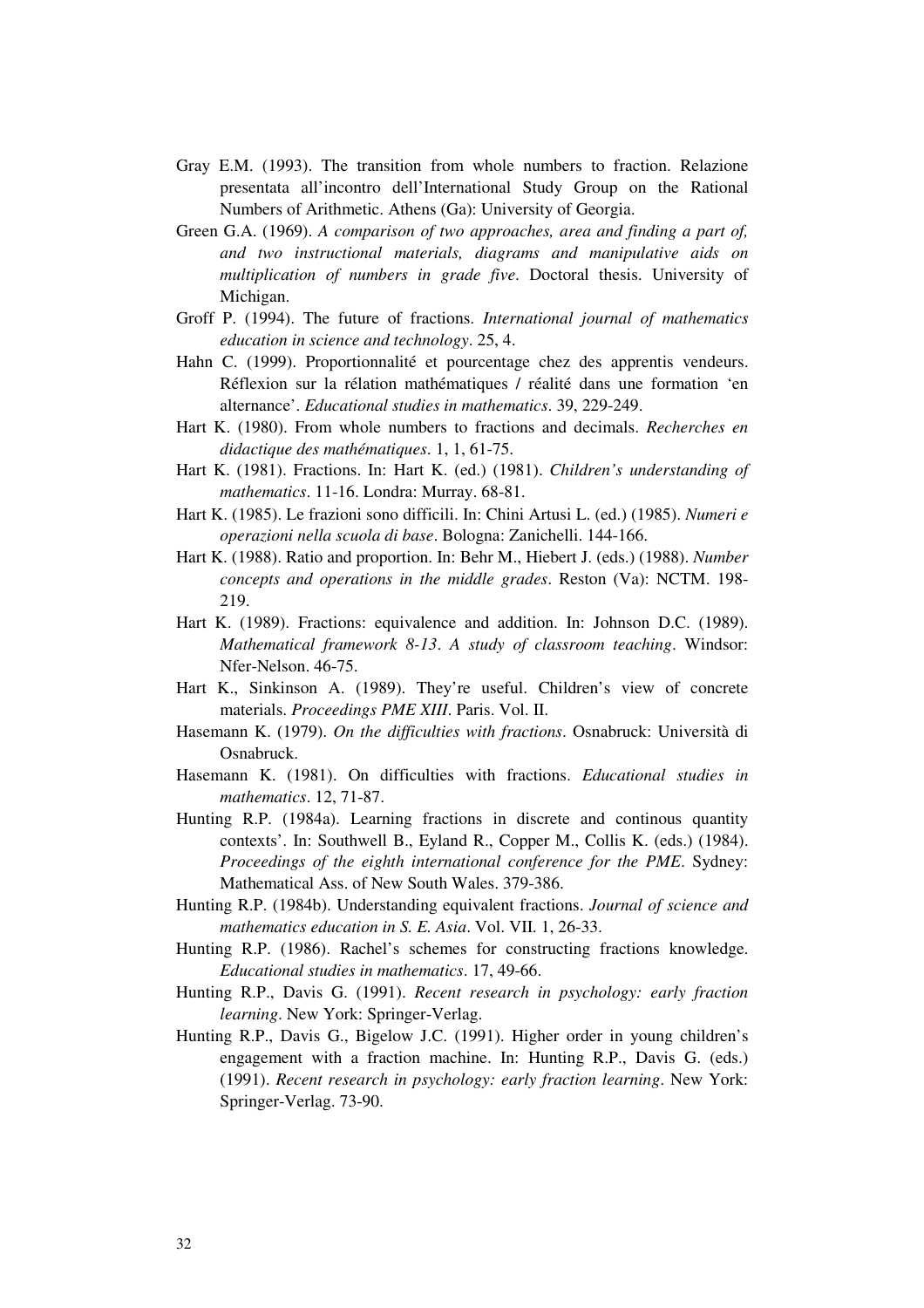- Hunting R.P., Sharpley C.F. (1988) Fraction knowledge in preschool children. *Journal for research in mathematics education*. 19, 2, 175-180.
- Hunting R.P., Pepper K.I., Gibson S.J. (1992). Preschooler's schemes for solving partitioning tasks. In: Greeslin W., Graham K. (eds.) (1992). *Proceedings of the sixteenth international conference of PME*. Durham: University of New Hampshire. 281-288.
- Ifrah G. (1981). *Storia universale dei numeri*. Milano: A. Mondadori. 1983. Original edition France 1981.
- Kamii C., Clark F.B. (1995). Equivalent fractions: their difficulty and educational implications. *Journal of mathematical behaviour*. 14, 365-378.
- Kaput J.J., West M.W. (1994). Missing-value proportional reasoning problems: factors affecting informal reasoning patterns. In: Harel G., Confrey J. (eds.) (1994). *The development of multiplicative reasoning in the learning of mathematics*. State University of New York Press. 237-287.
- Karplus R., Pulos S., Stage E.K. (1983). Proportional reasoning of early adolescents. In: Lesh R., Landau M. (eds.) (1983). *Acquisition of mathematics concepts and processes*. New York: Academic Press. 45-90.
- Karplus R., Pulos S., Stage E.K. (1994). Early adolescents' proportional reasoning on 'rate' problems. *Educational studies in mathematics*. 14, 219-233.
- Keijzer R., Buys K. (1996). Groter of kleiner. Een doorkijkie door een nieuwe leergang breuken. [Bigger or smaller. A close look at a new curriculum on fractions]. *Willem Bartjens*. 15, 3, 10-17.
- Keijzer R., Terwel J. (2001). Audrey's acquisition of fractions: a case study into the learning of formal mathematics. *Educational studies in mathematics*. 47, 1, 53-73.
- Kerslake D. (1986). *Fractions: children's strategies and errors*. Londra: Nfer-Nelson.
- Kieren T.E. (1975). On the mathematical cognitive and instructional foundations of rational number. In: Lesh R.A. (ed.) (1976). *Number and measurement*. Columbus (Oh): Eric-Smeac. 101-144.
- Kieren T.E. (1976). *Research on rational number learning*. Athens (Georgia).
- Kieren T.E. (1980). The rational number construct its elements and mechanisms'. In: Kieren T.E. (ed.) (1980). *Recent research on number learning*. Columbus: Eric/Smeac. 125-150.
- Kieren T.E. (1983). Partitioning. Equivalence and the construction of rational number ideas. In: Zweng M., Green M.T., Kilpatrick J. (eds.) (1983). *Proceedings of IV ICME*. Boston. 506-508.
- Kieren T.E. (1988). Personal knowledge of rational numbers. Its intuitive and formal development. In: Hiebert J., Behr M. (eds.) (1988). *Number concepts and operations in the middle grades*. Reston (Va): NCTM-Lawrence Erlbaum Ass. 162-181.
- Kieren T.E. (1992). Rational and fractional numbers as mathematical and personal knowledge. Implications for curriculum and instruction. In: Leinhardt R., Putnam R., Hattrup R.A. (eds.) (1992). *Analysis of arithmetic for mathematics teaching*. Hillsdale (N.J.): Lawrence Erlbaum Ass.. 323-371.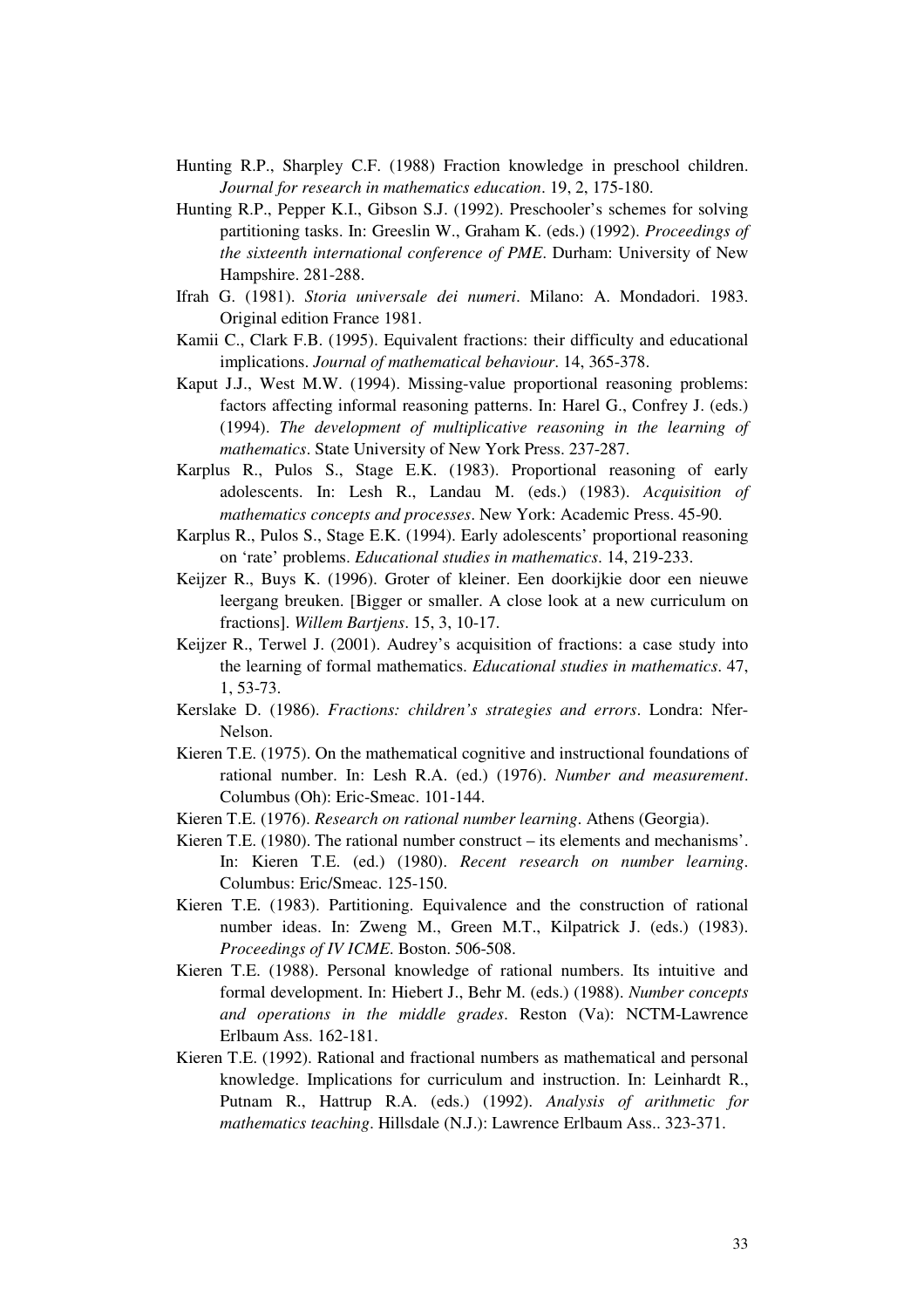- Kieren T.E. (1993a). Bonuses of understanding mathematical understanding. Paper presented at the meeting of the International study group on Rational Numbers. Athens (Ga): University of Georgia.
- Kieren T.E. (1993b). Rational and fractional numbers: from quotient fields to recursive understanding. In: Carpenter T.P., Fennema E., Romberg T.A. (eds.) (1993). *Rational numbers: an integration of the research*. Hillsdale (NJ): Lawrence Erlbaum Ass. 49-84.
- Kieren T.E. (1993c). The learning of fractions: maturing in a fraction world. Paper presented at the meeting on the teaching and learning of fractions. Athens (Ga): University of Georgia.
- Kieren T.E., Nelson D., Smith G. (1985). Graphical algorithms in partitioning tasks. *Journal of mathematical behaviour*. 4, 1, 25-36.
- Kline M. (1971). *Storia del pensiero matematico*. 2 volumi. Torino: Einaudi. 1991. Original edition. USA 1971
- Krich P. (1964). Meaningful vs. mechanical methods. *School science and mathematics*. 64, 697-708.
- Lamon S.J. (1993). Ratio and proportion: connecting content and children's thinking. *Journal for research in mathematics education*. 24, 1, 41-61.
- Lancelotti P., Bartolini Bussi M.G. (eds.) (1983). *Le frazioni nei libri di testo. Contenuti teorici e strategie didattiche*. Rapporto Tecnico n. 2. Modena: Comune di Modena.
- Leonard F., Sackur-Grisvard C. (1981). Sur deux règles implicites utilisées dans la comparaison des nombres décimaux positifs. *Bulletin APMEP*. 327, 47-60.
- Llinares Ciscar S., Sánchez García M.V. (1988). *Fracciones*. Madrid: Síntesis.
- Llinares Ciscar S. (2003). Fracciones, decimales y razon. Desde la relación partetodo al razonamiento proporcional. In: Chamorro M.C. (ed.) (2003). *Didáctica de las Matemáticas*. Madrid: Pearson – Prentice Hall. 187-220.
- Loria G. (1929). *Storia delle matematiche*. Milano: Hoepli.
- Mack N.K. (1990). Learning fractions with understanding: building on informal knowledge. *Journal for research in mathematics education*. 21, 1, 16-33.
- Mack N.K. (1993). Learning rational numbers with understanding: the case of informal knowledge. In: Carpenter T.P., Fennema E., Romberg T.A. (eds.) (1993). *Rational numbers: an integration of research*. Hillsdale (NJ): Lawrence Erlbaum As. 85-106.
- Marcou A., Gagatsis A. (2002). Representations and learning of fractions. In: Rogerson A. (ed.) (2002). *The humanistic renaissance in mathematics education*. Palermo: Personal publication. 250-253.
- Mariotti M.A., Sainati Nello M., Sciolis Marino M. (1995). Con quale idea di numero i ragazzi escono dalla scuola media? *L'insegnamento della matematica e delle scienze integrate*. 18A-18B, 5.
- Minskaya G.I. (1975). Developing the concept of number by means of the relationship of quantities. *Soviet studies*. VII. 207-261.
- Muangnapoe C. (1975). *An investigation of the learning of the initial concept and oral written symbols for fractional numbers in grades three and four*. Doctoral thesis. University of Michigan.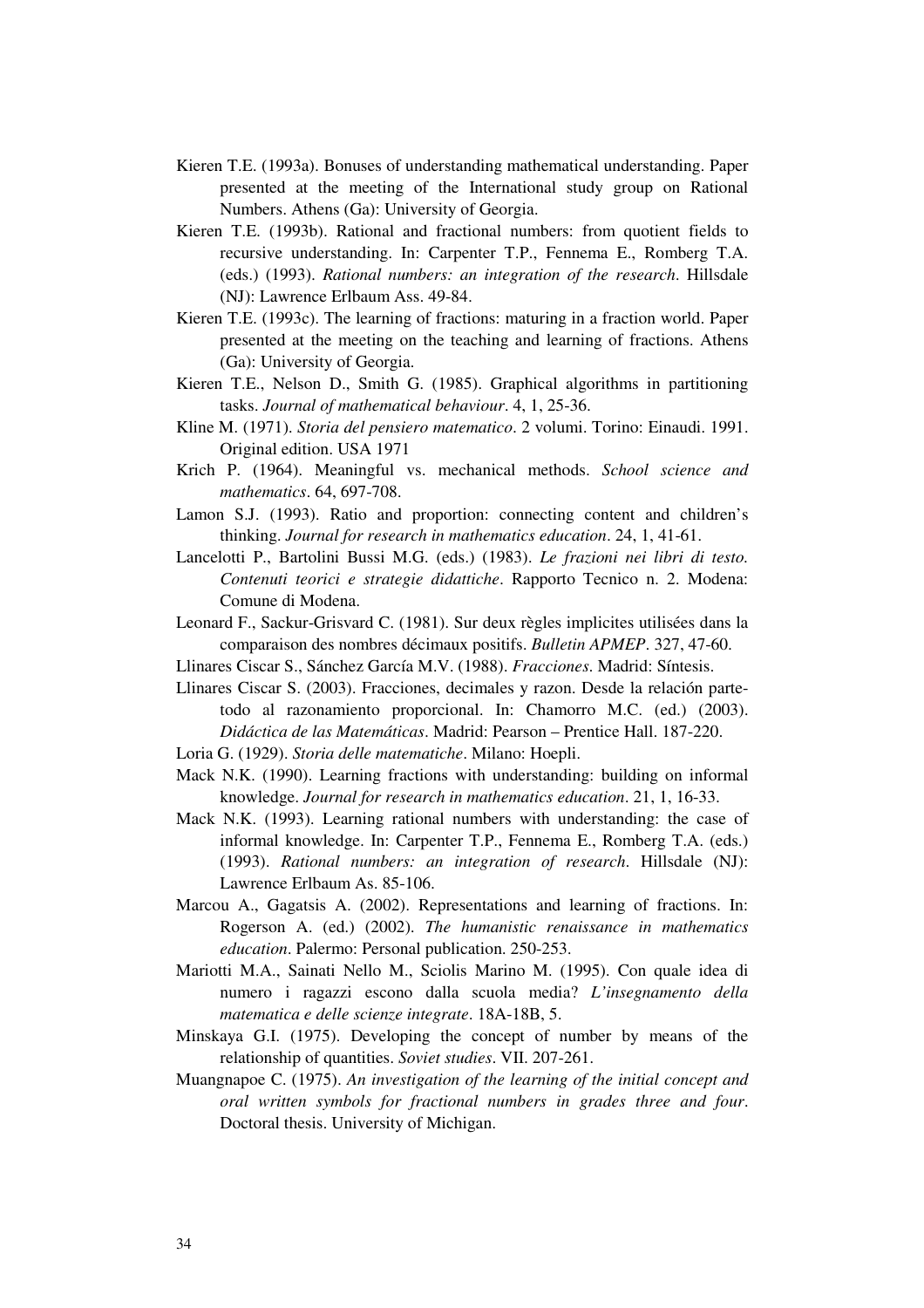- Nesher P., Peled I. (1986). Shifts in reasoning. The case of extending number concepts. *Educational studies in mathematics*. 17, 67-79.
- Neugebauer O. (1957). *Le scienze esatte nell'antichità*. Milano: Feltrinelli. 1974. I ed. orig. USA 1957.
- Neuman D. (1993). Early conceptions of fractions: a phenomenographic approach. In: Hirabayashi, Nohda N., Shigematsu K., Lin F. (eds.) (1993). *Proceedings of the seventeeth international conference for PME*. Vol. III. Tsukuba: University of Tsukuba. 170-177.
- Noelting G. (1980). The development of proportional reasoning and the ratio concept. *Educational studies in mathematics*. 11. Part I: 217-253; Part II: 331-363.
- Noss R. (1998). *Nuove culture, nuove Numeracy*. Bologna: Pitagora.
- Novillis C.F. (1976). An analysis of the fraction concepts into a hierarchy of selected subconcepts and the testing of the hierarchical dependencies. *Journal of research in mathematics education*. 131-144.
- Novillis C.F. (1980a). Seventh grade students' ability to associate proper fractions with points on the number line. In: Kieren T.E. (ed.) (1980). *Recent research on number learning*. Columbus (Oh): Eric-Smeac.
- Novillis C.F. (1980b). Locating proper fractions on number line: effect on length and equivalence. *School science and mathematics*. LXXX, 5, 423-428.
- O'Connor M.C. (2001). "Can any fraction be turned into a decimal?". A case study of a mathematical group discussion. *Educational studies in mathematics*. 46, 143-185.
- Ohlsson S. (1988). Mathematical meaning and applicational meaning in the semantic of fractions and related concepts. In: Hiebert J., Behr M. (eds.) (1988). *Research agenda for mathematics education: number concepts and operations in the middle grades*. Reston (Va): NCTM-Lawrence Erlbaum Ass. 55-92.
- Owens D. (1980). The relationship of area measurement and learning initial fractions concepts by children in grades three and four. In: Kieren T.E. (ed.) (1980). *Recent research on number learning*. Columbus (Oh): Eric-Smeac.
- Payne J.N. (1975). Review of research on fractions. In: Lesh R.A. (ed.) (1975). *Number and measurement*. Columbus (Oh): Eric-Smeac.
- Peano G. (1924). *Giochi di aritmetica e problemi interessanti*. Torino: Paravia. A more recent edition is: Firenze: Sansoni, 1983.
- Pepper K.L. (1991). Preschoolers knowledge of counting and sharing in discrete quantity settings'. In: Hunting R.P., Davis G. (eds.) (1991). *Recent research in psychology: early fraction learning*. New York: Springer-Verlag. 103- 127.
- Peralta T. (1989). *Resolución de operaciones de suma y multiplicación de fracciones, en su forma algorítmica y su representación gráfica en los modelos continuo y discreto de fracción de la unidad*. Specialisation thesis, Department of Matemática Educativa. Cinvestav. México.
- Piaget J., Inhelder B., Szeminska A. (1948). *La géometrie spontanée de l'enfant*. Paris: PUF. [Italian translation 1976, Firenze: Giunti-Barbèra].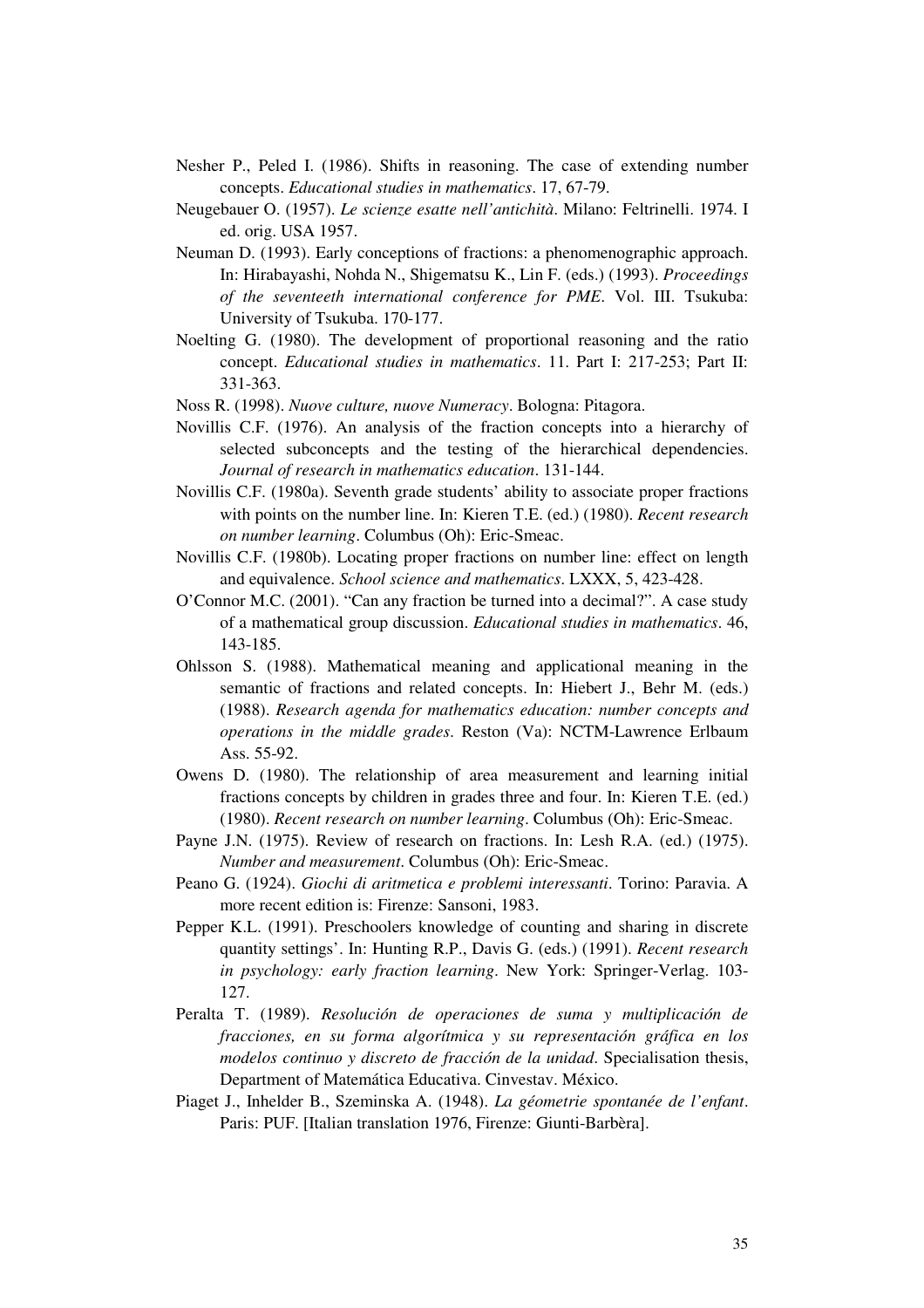Picutti E. (1977). *Sul numero e la sua storia*. Milano: Feltrinelli.

- Pitkethly A., Hunting R. (1996). A review of recent research in the area of initial fraction concepts. *Educational studies in mathematics*. 30, 5-38.
- Post T., Cramer K. (1987). Children's strategies in ordering rational numbers. *Arithmetic teacher*. 10, 33-36.
- Pothier Y, Sawada D. (1983). Partitioning: the emergence of rational number ideas in youg children. *Journal for research in mathematics education*. 14, 5, 307- 317.
- Ratsimba-Rajohn H. (1982). Eléments d'étude de deux méthodes de mesure rationnelle. *Recherches en didactique des mathématiques*. 3, 1, 66-113.
- Resnik L.B., Nesher P., Leonard F., Magone M., Omanson S., Peled I. (1989). Conceptual bases of arithmetic errors: the case of decimal fractions. *Journal for research in mathematics education*. 20, 1, 8-27.
- Resnik L.B., Singer J.A. (1993). Protoquantitative origins of ratio reasoning. In: Carpenter P., Romberg T.A. (eds.) (1993). *Rational numbers: an integration of research*. Hillsdale (NJ): Lawrence Erlbaum. 107-130.
- Rizzi B. (1988). Il calcolo frazionario egiziano. In 3 puntate. *Incontri con la matematica*. 3, 37-52; 4, 59-72; 5, 61-83. [Roma: Armando, editor B. D'Amore].
- Roero C.S. (1987). *Numerazione e aritmetica nella matematica egizia*. Bari: Dedalo.
- Rouchier A. et al. (1980). Situations et processus didactiques dans l'étude des nombres rationnels positifs. *Recherches en didactique des mathématiques*. 1, 2, 225-275.
- Saenz-Ludlow A. (1990). A case study of the role of utilizing operations with natural numbers in the conceptualization of fractions. In: Boker G., Cobb P., De Mendicuti T.N. (eds.) (1990). *Procedings of the fourteenth international conference for the PME*. México D.F: Conacyt. 51-58.
- Saenz-Ludlow A. (1992). Ann's strategie to add fractions. In: Geeslin W., Graham K. (eds.) (1992). *Proceedings of the sixteenth international conference fort he PME*. Vol. II. Durham (N.H.): University of New Hampshire. 266-273.
- Saenz-Ludlow A. (1994). Michael's fraction schemes. *Journal for research in mathematics education*. 25, 50-85.
- Saenz-Ludlow A. (1995). Ann's fraction schemes. *Educational studies in mathematics*. 28, 101-132.
- Sbaragli S. (2003). Le convinzioni degli insegnanti elementari sull'infinito matematico. *L'insegnamento della matematica e delle scienze integrate*. Part I: 26A, 2, 155-186. Part II: 26A, 5, 573-588.
- Sbaragli S. (2004). *Le convinzioni degli insegnanti sull'infinito matematico*. Doctoral thesis. University of Bratislawa. Published in Italian and English by GRIM of Palermo: http://math.unipa.it/~grim/tesi\_it.htm
- Sbaragli S. (2005). Misconcezioni "inevitabili" e misconcezioni "evitabili". *La matematica e la sua didattica*. 1.
- Schubauer-Leoni M.L. (1996). Il contratto didattico come luogo di incontro, di insegnamento e di apprendimento. In Gallo E., Giacardi L., Roero C.S. (eds.)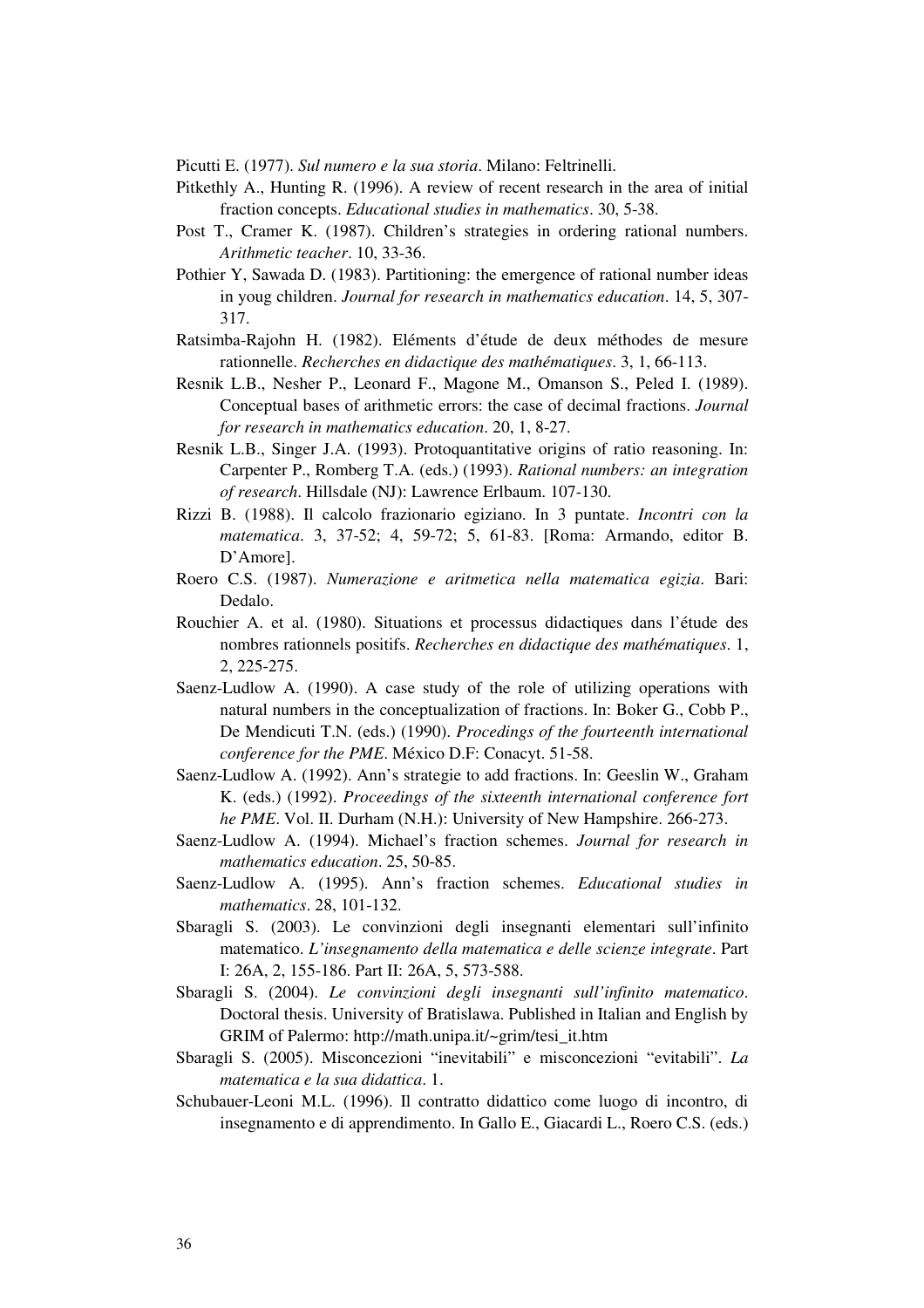(1996). *Conferenze e seminari 1995-1996*. Associazione Subalpina Mathesis - Seminario di Storia delle Matematiche "T. Viola", Torino 17, 1, 7-27.

- Sensevy G. (1994). Institutions didactiques, régulation, autonomie. Une étude des fractions au cours moyen. Doctoral thesis in Education. Aix-en-Provence.
- Sensevy G. (1996a). Fabrication de problèmes de fraction par des élèves à la fin de l'enseignement élémentaire. *Educational studies in mathematics*. 30, 261- 288.
- Sensevy G. (1996b). Le temps didactique et la durée de l'élève. Étude d'un cas au cours moyen: le journal des fractions. *Recherches en didactique des mathématiques*. 16, 1, 7-46.
- Sethe K. (1916). Von Zahlen und Zahlworten bei den alten Ägypten. *Schriften der Wissenschaftlichen Gesellschaft in Strassburg*. XXV.
- Sfard A. (1991). On the dual nature of mathematical conceptions: reflection on processes and objects as differents sides of the same coin. *Educational studies in mathematics*. 22, 1-36.
- Singh P. (2000). Understanding the concepts of proportion and ratio constructed by two grade six students. *Educational studies in mathematics*. 43, 271-292.
- Sluser T.F. (1962). *A comparative study of division of fractions in which an explanation of the reciprocal principle is the experimental factor*. Doctoral thesis. University of Michigan.
- Socas M. (2001). Problemas didácticos entre el objeto matemático y su representación semiótica. In: AA. VV. (2001). *Formación del profesorado e investigación en educación matemática*. Vol. III. La Laguna: University of La Laguna. 297-318.
- Steffe L.P., Olive J. (1990). Constructing fractions in computer microworlds. In: Booker G., Cobb P., De Mendicuti T.N. (eds.) (1990). *Proceedings of the fourteenth international conference for the PME*. México DF: Conacyt. 59- 66.
- Steffe L.P., Parr R.B. (1968). *The development of the concepts of ratio and fraction in the fourth, fifth and sixth year of elementary school*. Washington D.C.: Department of Health, Education and Welfare.
- Stenger D.J. (1971). An experimental comparison of two methods of teaching the addition and subtraction of common fractions in grade five. *Dissertation abstracts*. 32A. University of Cincinnati.
- Streefland L. (1978). Subtracting fractions with different denominators. Some observational results concerning the mental constitution of the concept of fraction. *Educational studies in mathematics*. 9, 51-73.
- Streefland L. (1979). Young children ratio and proportion. *Educational studies in mathematics*. 10, 403-420.
- Streefland L. (1982). Subtracting fractions with different denominators. *Educational studies in mathematics*. 13, 233-255.
- Streefland L. (1983). Aanzet tot een nieuwe breukendidactiek volgens wiskobas. [Impuls for a new pedagogy on fractions according to wiskobas]. Utrecht: Owoc.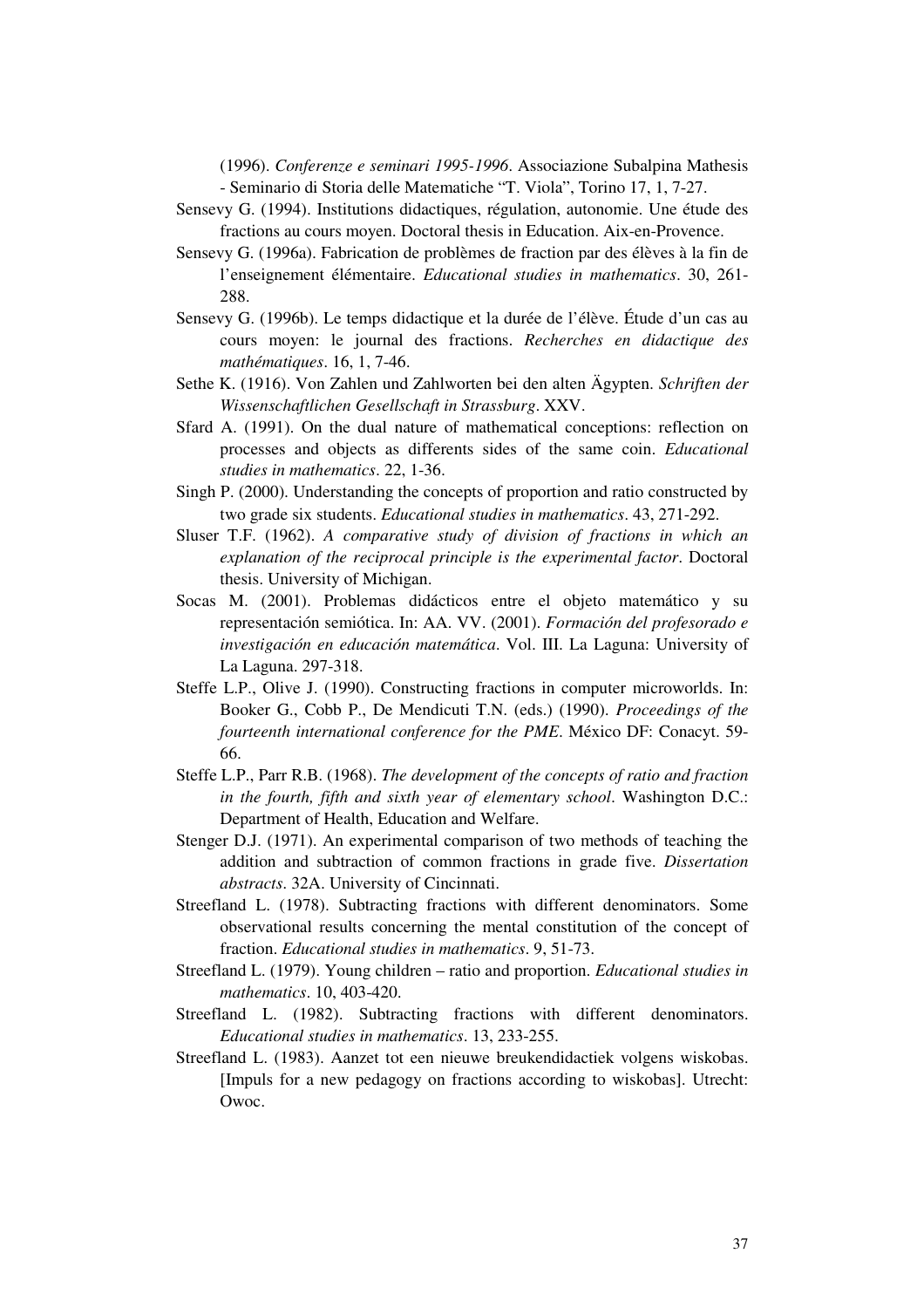Streefland L. (1984a). *How to teach fractions and learning fractions*. Utrecht: Owoc.

- Streefland L. (1984b). Basic principles for teaching and learning fractions. In: Bell M. et al. (eds.) (1984). *Theory, research and practice in mathematical education*. Nothingam: Shell Center for Mathematical Education.
- Streefland L. (1984c). Search for the roots of ratio: some thoughts on the long term learning process (toward… a theory). *Educational studies in mathematics*. 15, 327-348; 16, 75-94.
- Streefland L. (1987). Free production of fraction monographs. In: Bergeron J.C., Herscovics N., Kieran C. (eds.) (1987). *Proceedings of the XI PME*. Montreal. Vol. I. 405-410.
- Streefland L. (1990). *Fractions in realistic mathematics education*. Dordrecht: Kluwer.
- Streefland L. (1991). *Fractions in realistic mathematics education: a paradigm of developmental research*. Dordrecht: Kluwer.
- Streefland L. (1993). Fractions: a realistic approach. In: Carpenter T.P., Fennema E., Romberg T.A. (eds.) (1993). *Rational numbers: an integration of research*. Hillsdale (NJ): Lawrence Erlbaum Ass. 289-325.
- Struve W.W. (1930). Mathematischer Papyrus des Staatlichen Museum der Schönen Künste in Moskau. *Quellen und studien zur Geschichte der Mathematik*. Parte I. *Quellen*. 1, 30.
- Suydam M.N. (1979). Review of recent research related to the concepts of fractions and the ratio. *Critical reviews in mathematics education*.
- Tahan M. (1997). *L'uomo che sapeva contare. Le mille e una notte dei numeri*. Firenze: Salani.
- Vaccaro V. (1998). Un mondo fantastico per le frazioni. *L'insegnamento della matematica e delle scienze integrate*. 21A, 4, 321-335.
- Valdemoros M. (1992). *Análisis de los resultados obtenidos a través de un examen exploratorio del 'Lenguaje de las fraciones'*. Part I. México: Department of Matemática Educativa. Cinvestav.
- Valdemoros M. (1993a). *La construcción del lenguaje de las fracciones y de los conceptos involucrados en él*. Doctoral thesis. Department of Matemática Educativa. Cinvestav, México.
- Valdemoros M. (1993b). The language of fractions as un active vehicle for concepts. *Proceedings of XV Annual meeting of the North American Chapter of the PME*. I, 1233-1239.
- Valdemoros M. (1993c). La construcción de significados a través de distintos sistemas simbólicos. *Memorias de lV Simposio internacional sobre investigación en Matemática Educativa*. 273-284.
- Valdemoros M. (1994a). Various representations of the fraction throught a case study. *Proceedings of the XIX PME*. II, 16-23.
- Valdemoros M. (1994b). Fracciones, referentes concretos y vínculos referenciales. *Memorias de la VIII Reunión Centroamericana y del Caribe sobre Formación de profesores e Investigación en Matemática Educativa*. 21-30.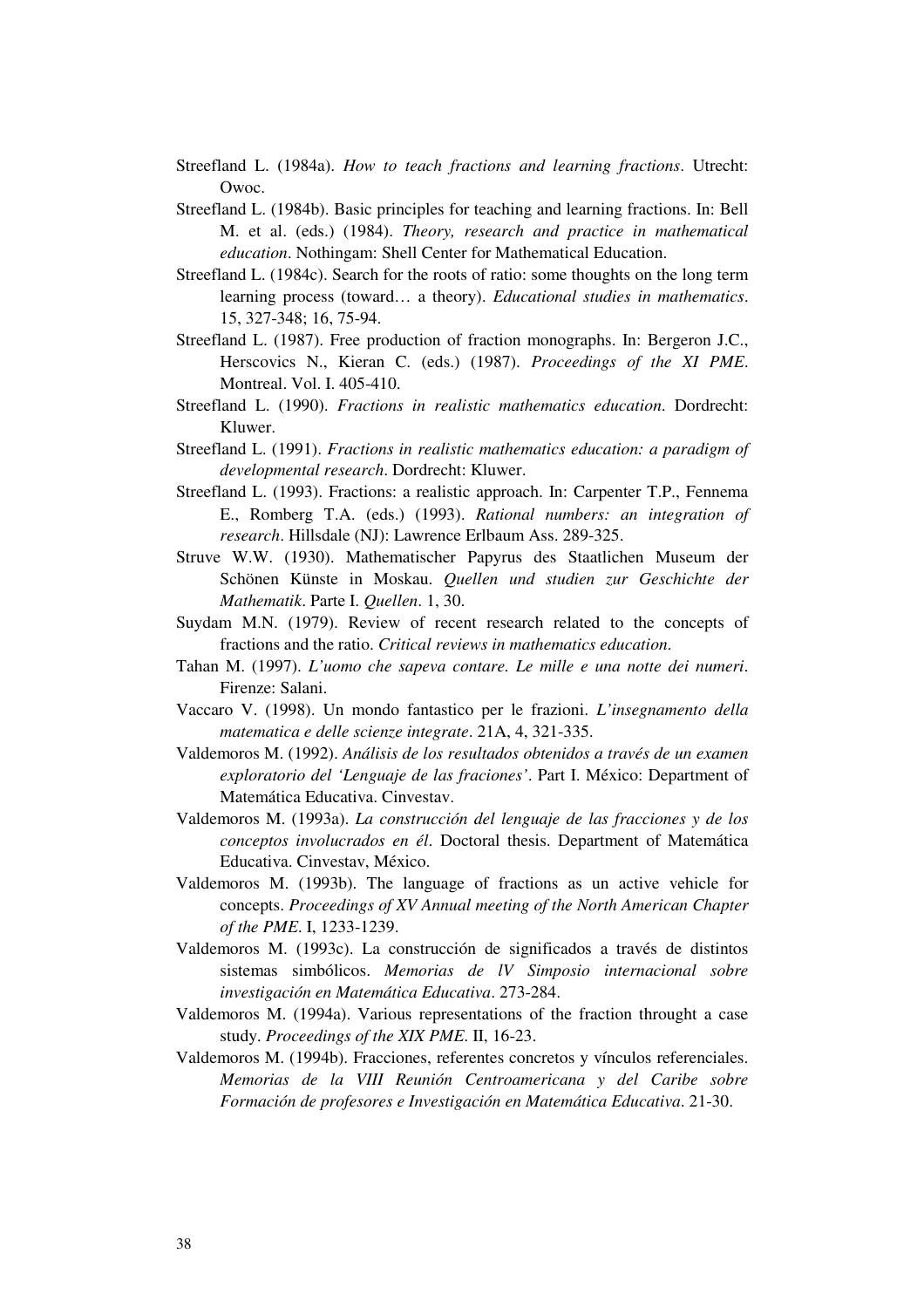- Valdemoros M. (1997). Recursos intuitivos que favorecen la adición de fracciones. *Educación matemática*. 9, 3, 5-17.
- Valdemoros M. (1998). La constancia de la unida en la suma de fracciones: un estudio de caso. In: Hitt F. (ed.) (1998). *Investigaciones en Matemática Educativa*. México: Grupo Editorial Iberoamerica. 465-481.
- Valdemoros M. (2001). Las fracciones, sus referencias y los correspondientes significados de unidad: studio de casos. *Educación matemática*. 13, 1, 51-67.
- Valdemoros M. (2004). Lenguaje, fracciones y reparto. *Relime*. 7, 3, 235-256.
- Valdemoros M., Orendain M., Campa A., Hernández E. (1998). La interpretación ordinal de la fracción. In: Hitt F. (ed.) (1998). *Investigaciones en Matemática Educativa*. México: Grupo Editorial Iberoamerica. 441-455.
- Van der Waerden B. (1954). *Science awakening*. Groningen: Noordhoff.
- Van der Waerden B. (1980). The 2:n tale in the Rhind papyrus. *Centaurus*.
- Vergnaud G. (1983). Multiplicative structures. In: Lesh R., Landau M. (eds.) (1983). *Acquisition of mathematics concepts and processes*. New York: Academic Press. 127-174.
- Vergnaud G. (1984). Interactions sujet-situations. Comptes rendus 3<sup>ème</sup> école d'été en didactique des mathématiques. Orléans.
- Vergnaud G. (1985a). Psicologia cognitiva ed evolutiva. Ricerca in didattica della matematica: alcune questioni teoriche e metodologiche. In: Chini Artusi L. (ed.) (1985). *Numeri e operazioni nella scuola di base*. Bologna: UMI-Zanichelli. 20-45.
- Vergnaud G. (1985b). Il campo concettuale delle strutture moltiplicative e i numeri razionali. In: Chini Artusi L. (ed.) (1985). *Numeri e operazioni nella scuola di base*. Bologna: UMI-Zanichelli. 86-121.
- Vergnaud G. (1988). Moltiplicative structures. In: Hiebert J., Behr M.J. (eds.) (1988). *Number concepts and operations in the middle grades*. Hillsdale (NJ): Lawrence Erlbaum Ass. 141-161.
- Vergnaud G. (1990). La théorie des champs conceptuels. *Recherches en didactiques des mathématiques*. 10, 133-169.
- Vergnaud G. (1992). Concetti e schemi in una teoria operatoria della rappresentazione. In: Fischbein E., Vergnaud G. (1992). *Matematica a scuola: teorie ed esperienze*. Editore B. D'Amore. Bologna: Pitagora. 103- 124.
- Vygotskij L.S. (1962). *Thought and language*. Cambridge, MIT Press.
- Viola T. (1985). Le opinioni che gli antichi Greci avevano sulla matematica delle culture precedenti. *Scienza e filosofia. Saggi in onore di L. Geymonat*.
- Vogel K. (1958). *Vorgriechische mathematic*. Vol. 1. *Vorgeschichte und Ägypten*. Hannover: Hermann Schroeder.
- Wachsmuth I., Lesh R., Behr M. (1985). Order and equivalence of rational numbers: a cognitive analysis. *Journal of research in mathematics education*. 16, 18-36.
- Weame D. (1990). Acquiring meaning for decimal fraction symbols: a one year follow-up. *Educational studies in mathematics*. 21, 545-564.